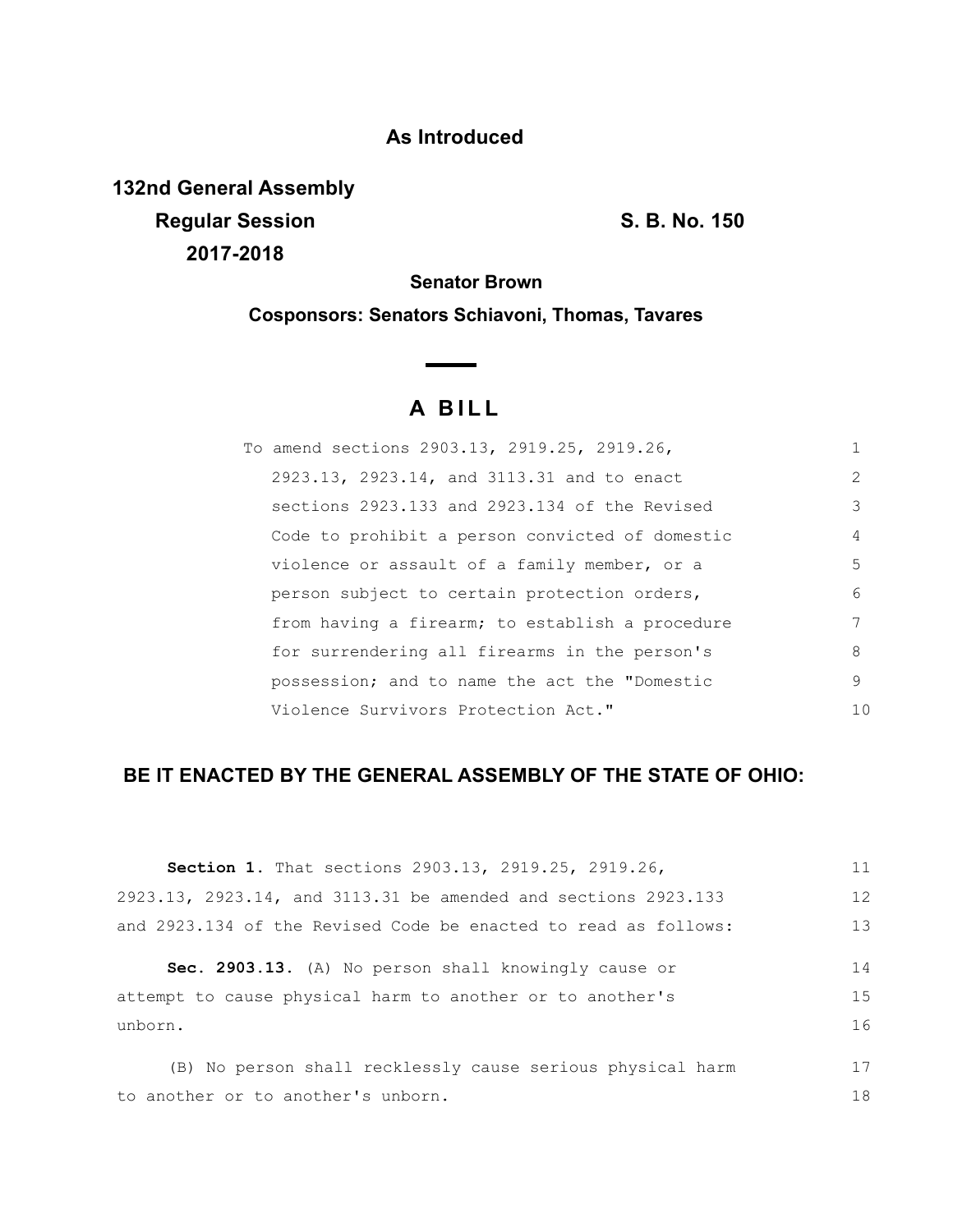# **S. B. No. 150 Page 2 As Introduced**

(C)(1) Whoever violates this section is guilty of assault, and the court shall sentence the offender as provided in this division and divisions  $(C)$ (1),  $(2)$ ,  $(3)$ ,  $(4)$ ,  $(5)$ ,  $(6)$ ,  $(7)$ , (8), (9), and (10) of this section. Except as otherwise provided in division  $(C)$   $(2)$ ,  $(3)$ ,  $(4)$ ,  $(5)$ ,  $(6)$ ,  $(7)$ ,  $(8)$ , or  $(9)$  of this section, assault is a misdemeanor of the first degree. 19 20 21 22 23 24

(2) Except as otherwise provided in this division, if the offense is committed by a caretaker against a functionally impaired person under the caretaker's care, assault is a felony of the fourth degree. If the offense is committed by a caretaker against a functionally impaired person under the caretaker's care, if the offender previously has been convicted of or pleaded guilty to a violation of this section or section 2903.11 or 2903.16 of the Revised Code, and if in relation to the previous conviction the offender was a caretaker and the victim was a functionally impaired person under the offender's care, assault is a felony of the third degree. 25 26 27 28 29 30 31 32 33 34 35

(3) If the offense occurs in or on the grounds of a state correctional institution or an institution of the department of youth services, the victim of the offense is an employee of the department of rehabilitation and correction or the department of youth services, and the offense is committed by a person incarcerated in the state correctional institution or by a person institutionalized in the department of youth services institution pursuant to a commitment to the department of youth services, assault is a felony of the third degree. 36 37 38 39 40 41 42 43 44

(4) If the offense is committed in any of the following circumstances, assault is a felony of the fifth degree: 45 46

(a) The offense occurs in or on the grounds of a local correctional facility, the victim of the offense is an employee 47 48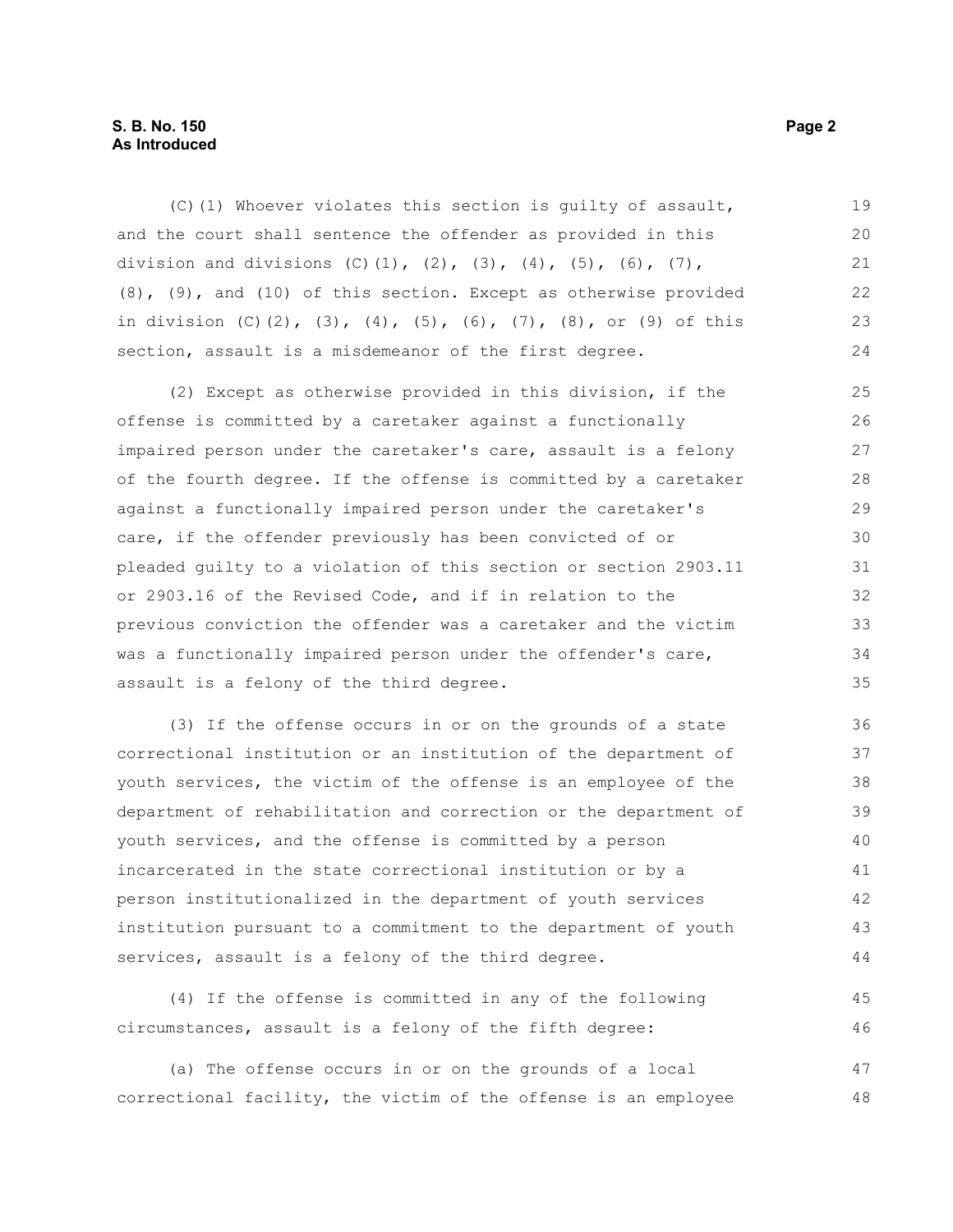of the local correctional facility or a probation department or is on the premises of the facility for business purposes or as a visitor, and the offense is committed by a person who is under custody in the facility subsequent to the person's arrest for any crime or delinquent act, subsequent to the person's being charged with or convicted of any crime, or subsequent to the person's being alleged to be or adjudicated a delinquent child. 49 50 51 52 53 54 55

(b) The offense occurs off the grounds of a state correctional institution and off the grounds of an institution of the department of youth services, the victim of the offense is an employee of the department of rehabilitation and correction, the department of youth services, or a probation department, the offense occurs during the employee's official work hours and while the employee is engaged in official work responsibilities, and the offense is committed by a person incarcerated in a state correctional institution or institutionalized in the department of youth services who temporarily is outside of the institution for any purpose, by a parolee, by an offender under transitional control, under a community control sanction, or on an escorted visit, by a person under post-release control, or by an offender under any other type of supervision by a government agency. 56 57 58 59 60 61 62 63 64 65 66 67 68 69 70

(c) The offense occurs off the grounds of a local correctional facility, the victim of the offense is an employee of the local correctional facility or a probation department, the offense occurs during the employee's official work hours and while the employee is engaged in official work responsibilities, and the offense is committed by a person who is under custody in the facility subsequent to the person's arrest for any crime or delinquent act, subsequent to the person being charged with or convicted of any crime, or subsequent to the person being 71 72 73 74 75 76 77 78 79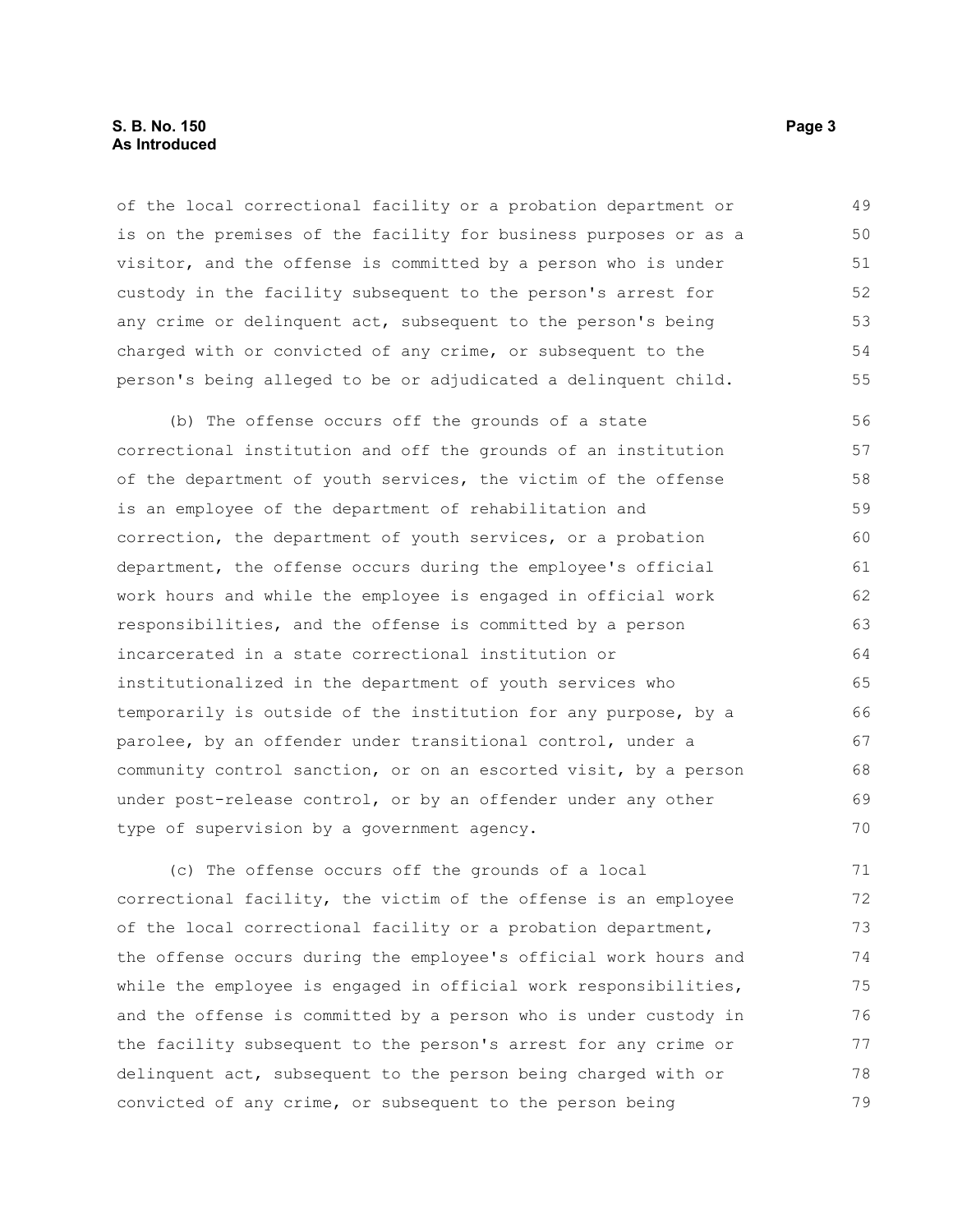## **S. B. No. 150 Page 4 As Introduced**

alleged to be or adjudicated a delinquent child and who temporarily is outside of the facility for any purpose or by a parolee, by an offender under transitional control, under a community control sanction, or on an escorted visit, by a person under post-release control, or by an offender under any other type of supervision by a government agency. 80 81 82 83 84 85

(d) The victim of the offense is a school teacher or administrator or a school bus operator, and the offense occurs in a school, on school premises, in a school building, on a school bus, or while the victim is outside of school premises or a school bus and is engaged in duties or official responsibilities associated with the victim's employment or position as a school teacher or administrator or a school bus operator, including, but not limited to, driving, accompanying, or chaperoning students at or on class or field trips, athletic events, or other school extracurricular activities or functions outside of school premises. 86 87 88 89 90 91 92 93 94 95 96

(5) If the victim of the offense is a peace officer or an investigator of the bureau of criminal identification and investigation, a firefighter, or a person performing emergency medical service, while in the performance of their official duties, assault is a felony of the fourth degree. 97 98 99 100 101

(6) If the victim of the offense is a peace officer or an investigator of the bureau of criminal identification and investigation and if the victim suffered serious physical harm as a result of the commission of the offense, assault is a felony of the fourth degree, and the court, pursuant to division (F) of section 2929.13 of the Revised Code, shall impose as a mandatory prison term one of the prison terms prescribed for a felony of the fourth degree that is at least twelve months in 102 103 104 105 106 107 108 109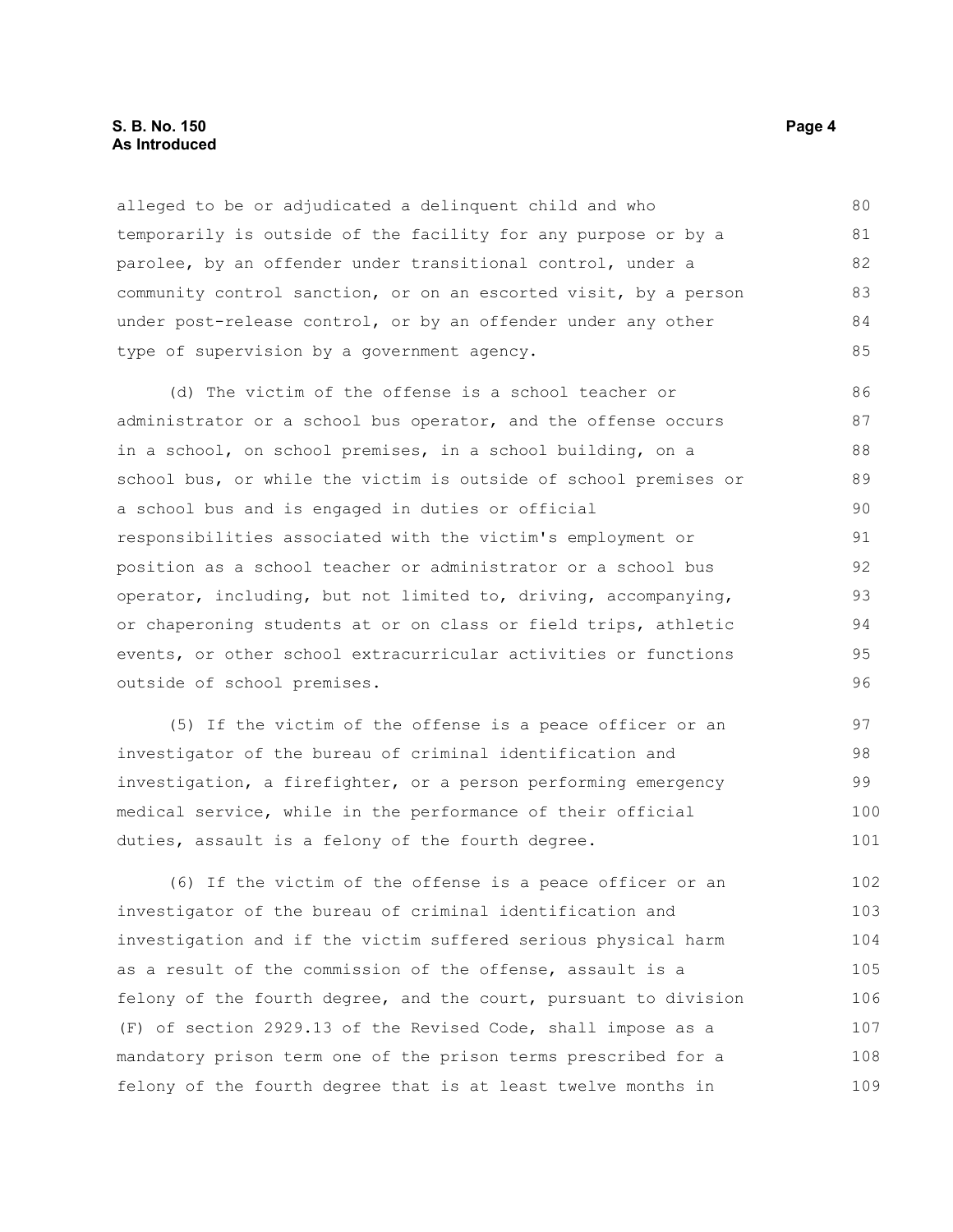duration.

(7) If the victim of the offense is an officer or employee of a public children services agency or a private child placing agency and the offense relates to the officer's or employee's performance or anticipated performance of official responsibilities or duties, assault is either a felony of the fifth degree or, if the offender previously has been convicted of or pleaded guilty to an offense of violence, the victim of that prior offense was an officer or employee of a public children services agency or private child placing agency, and that prior offense related to the officer's or employee's performance or anticipated performance of official responsibilities or duties, a felony of the fourth degree. 111 112 113 114 115 116 117 118 119 120 121 122

(8) If the victim of the offense is a health care professional of a hospital, a health care worker of a hospital, or a security officer of a hospital whom the offender knows or has reasonable cause to know is a health care professional of a hospital, a health care worker of a hospital, or a security officer of a hospital, if the victim is engaged in the performance of the victim's duties, and if the hospital offers de-escalation or crisis intervention training for such professionals, workers, or officers, assault is one of the following: 123 124 125 126 127 128 129 130 131 132

(a) Except as otherwise provided in division (C)(8)(b) of this section, assault committed in the specified circumstances is a misdemeanor of the first degree. Notwithstanding the fine specified in division (A)(2)(b) of section 2929.28 of the Revised Code for a misdemeanor of the first degree, in sentencing the offender under this division and if the court decides to impose a fine, the court may impose upon the offender 133 134 135 136 137 138 139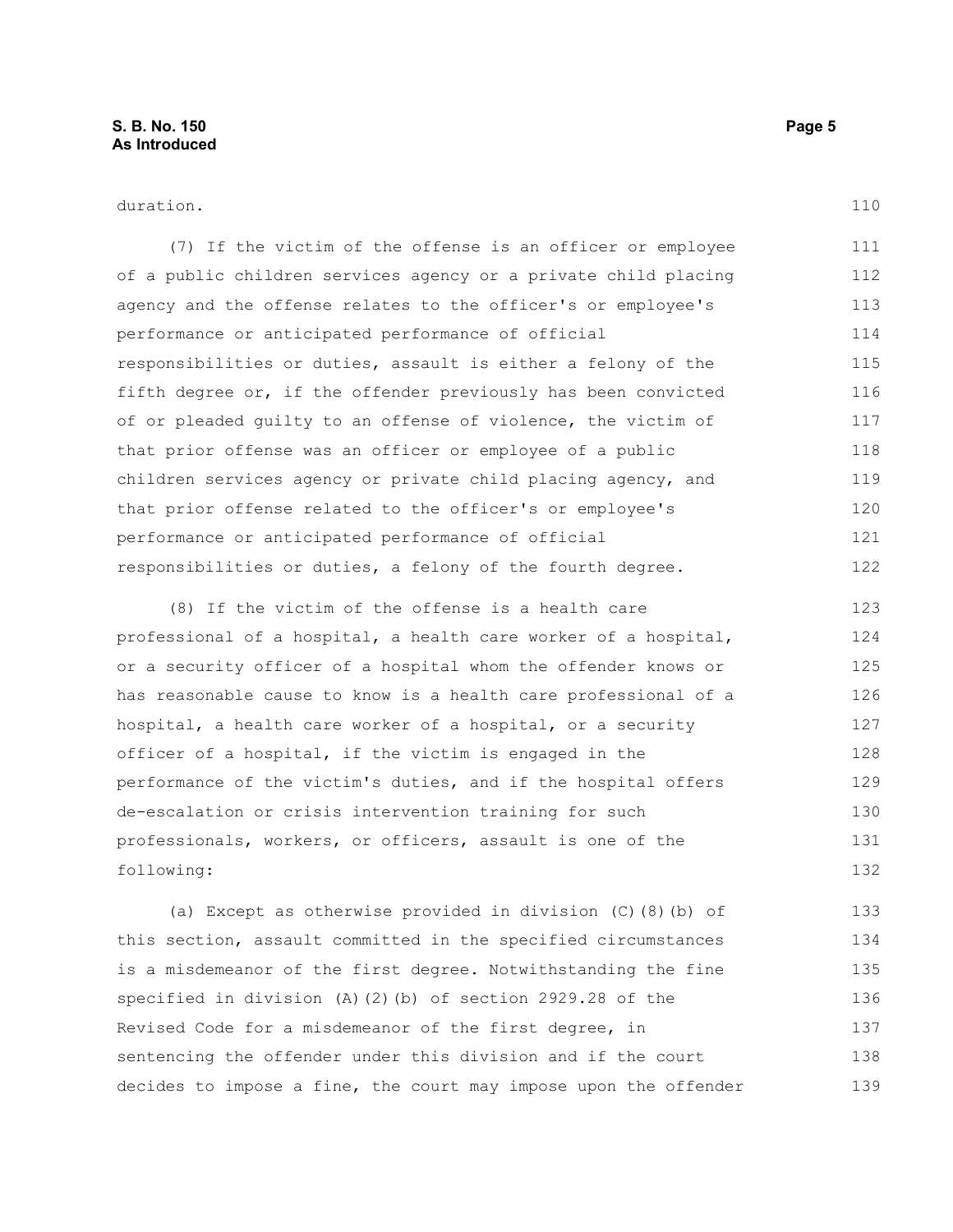a fine of not more than five thousand dollars.

(b) If the offender previously has been convicted of or pleaded guilty to one or more assault or homicide offenses committed against hospital personnel, assault committed in the specified circumstances is a felony of the fifth degree. 141 142 143 144

(9) If the victim of the offense is a judge, magistrate, prosecutor, or court official or employee whom the offender knows or has reasonable cause to know is a judge, magistrate, prosecutor, or court official or employee, and if the victim is engaged in the performance of the victim's duties, assault is one of the following: 145 146 147 148 149 150

(a) Except as otherwise provided in division (C)(8)(b) of this section, assault committed in the specified circumstances is a misdemeanor of the first degree. In sentencing the offender under this division, if the court decides to impose a fine, notwithstanding the fine specified in division (A)(2)(b) of section 2929.28 of the Revised Code for a misdemeanor of the first degree, the court may impose upon the offender a fine of not more than five thousand dollars.

(b) If the offender previously has been convicted of or pleaded guilty to one or more assault or homicide offenses committed against justice system personnel, assault committed in the specified circumstances is a felony of the fifth degree. 159 160 161 162

(10) If an offender who is convicted of or pleads guilty to assault when it is a misdemeanor also is convicted of or pleads guilty to a specification as described in section 2941.1423 of the Revised Code that was included in the indictment, count in the indictment, or information charging the offense, the court shall sentence the offender to a mandatory 163 164 165 166 167 168

140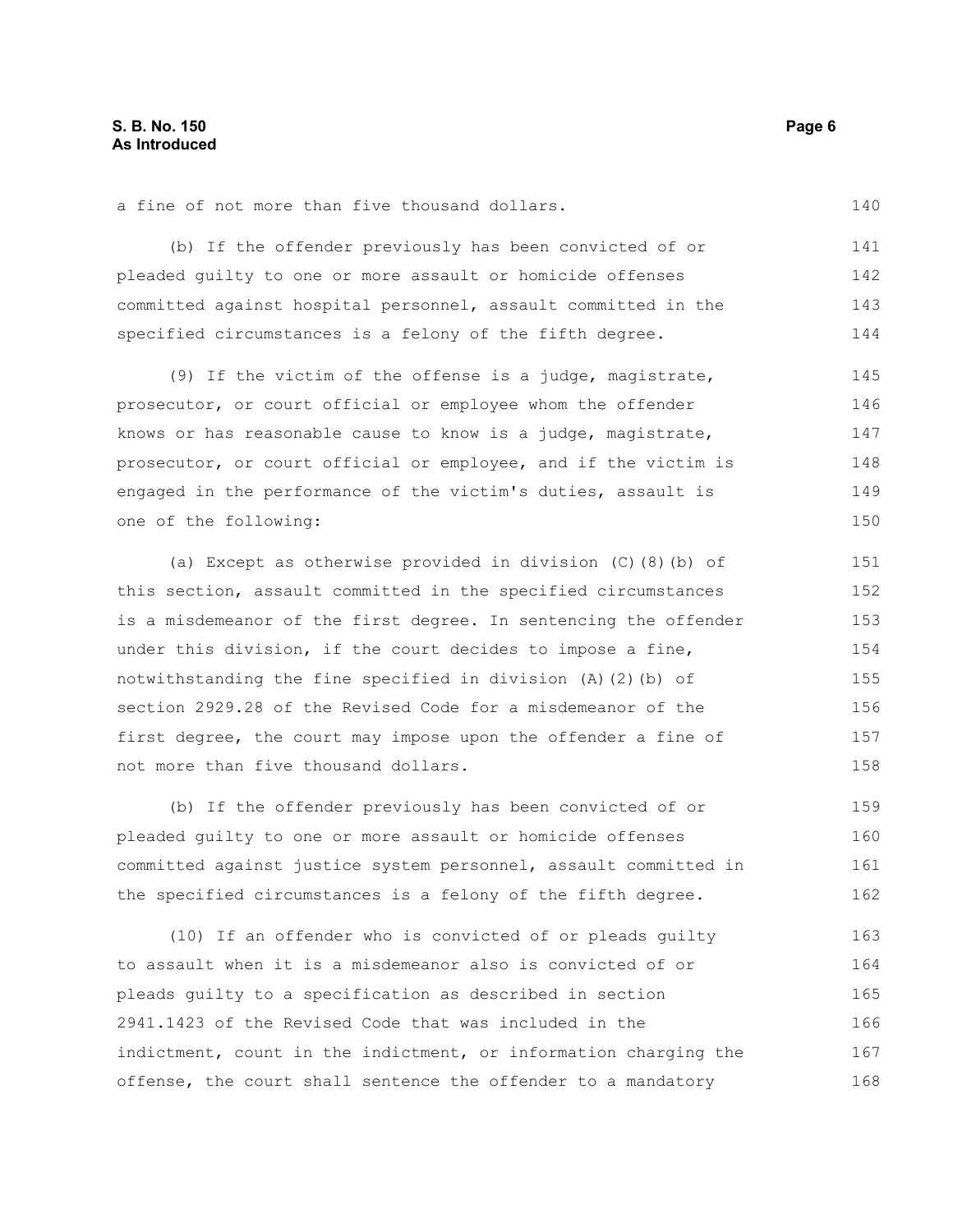jail term as provided in division (G) of section 2929.24 of the Revised Code. If an offender who is convicted of or pleads guilty to assault when it is a felony also is convicted of or pleads guilty to a specification as described in section 2941.1423 of the Revised Code that was included in the indictment, count in the indictment, or information charging the offense, except as otherwise provided in division (C)(6) of this section, the court shall sentence the offender to a mandatory prison term as provided in division (B)(8) of section 2929.14 of the Revised Code. (D) Upon a person's conviction of a violation of this section, the court shall determine whether, as a result of the violation, it is unlawful for the offender to possess or purchase a firearm under section 2923.13 of the Revised Code or 18 U.S.C. 922(g)(9). If the court determines that the offender is prohibited from possessing or purchasing a firearm, the court shall order the offender to transfer all firearms in the offender's possession or control in accordance with section 2923.133 of the Revised Code. (E) As used in this section: (1) "Peace officer" has the same meaning as in section 2935.01 of the Revised Code. (2) "Firefighter" has the same meaning as in section 3937.41 of the Revised Code. (3) "Emergency medical service" has the same meaning as in section 4765.01 of the Revised Code. (4) "Local correctional facility" means a county, 169 170 171 172 173 174 175 176 177 178 179 180 181 182 183 184 185 186 187 188 189 190 191 192 193 194 195 196

multicounty, municipal, municipal-county, or multicounty-197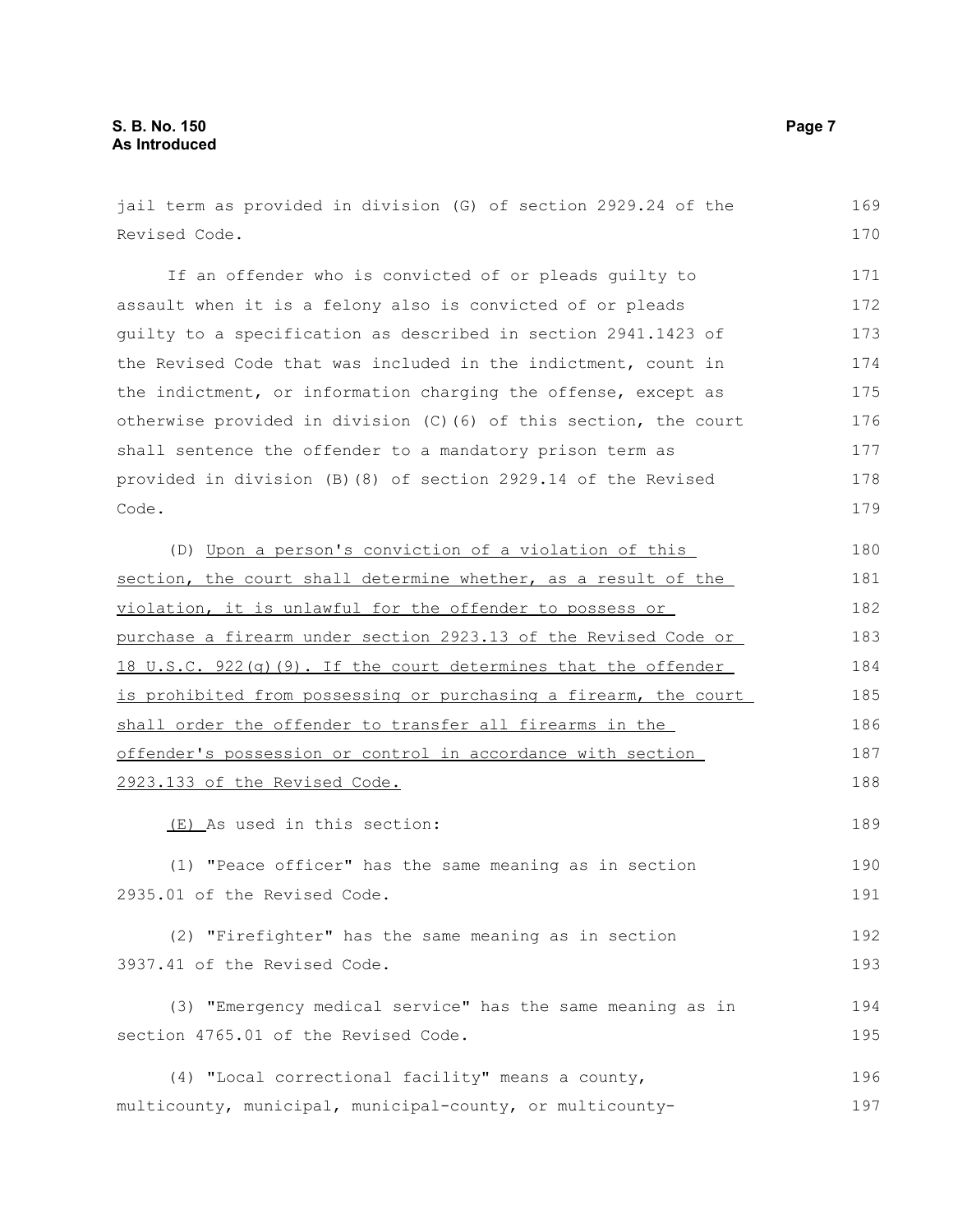municipal jail or workhouse, a minimum security jail established under section 341.23 or 753.21 of the Revised Code, or another county, multicounty, municipal, municipal-county, or multicounty-municipal facility used for the custody of persons arrested for any crime or delinquent act, persons charged with or convicted of any crime, or persons alleged to be or adjudicated a delinquent child. 198 199 200 201 202 203 204

(5) "Employee of a local correctional facility" means a person who is an employee of the political subdivision or of one or more of the affiliated political subdivisions that operates the local correctional facility and who operates or assists in the operation of the facility. 205 206 207 208 209

(6) "School teacher or administrator" means either of the following:

(a) A person who is employed in the public schools of the state under a contract described in section 3311.77 or 3319.08 of the Revised Code in a position in which the person is required to have a certificate issued pursuant to sections 3319.22 to 3319.311 of the Revised Code. 212 213 214 215 216

(b) A person who is employed by a nonpublic school for which the state board of education prescribes minimum standards under section 3301.07 of the Revised Code and who is certificated in accordance with section 3301.071 of the Revised Code. 217 218 219 220 221

(7) "Community control sanction" has the same meaning as in section 2929.01 of the Revised Code. 222 223

(8) "Escorted visit" means an escorted visit granted under section 2967.27 of the Revised Code. 224 225

(9) "Post-release control" and "transitional control" have 226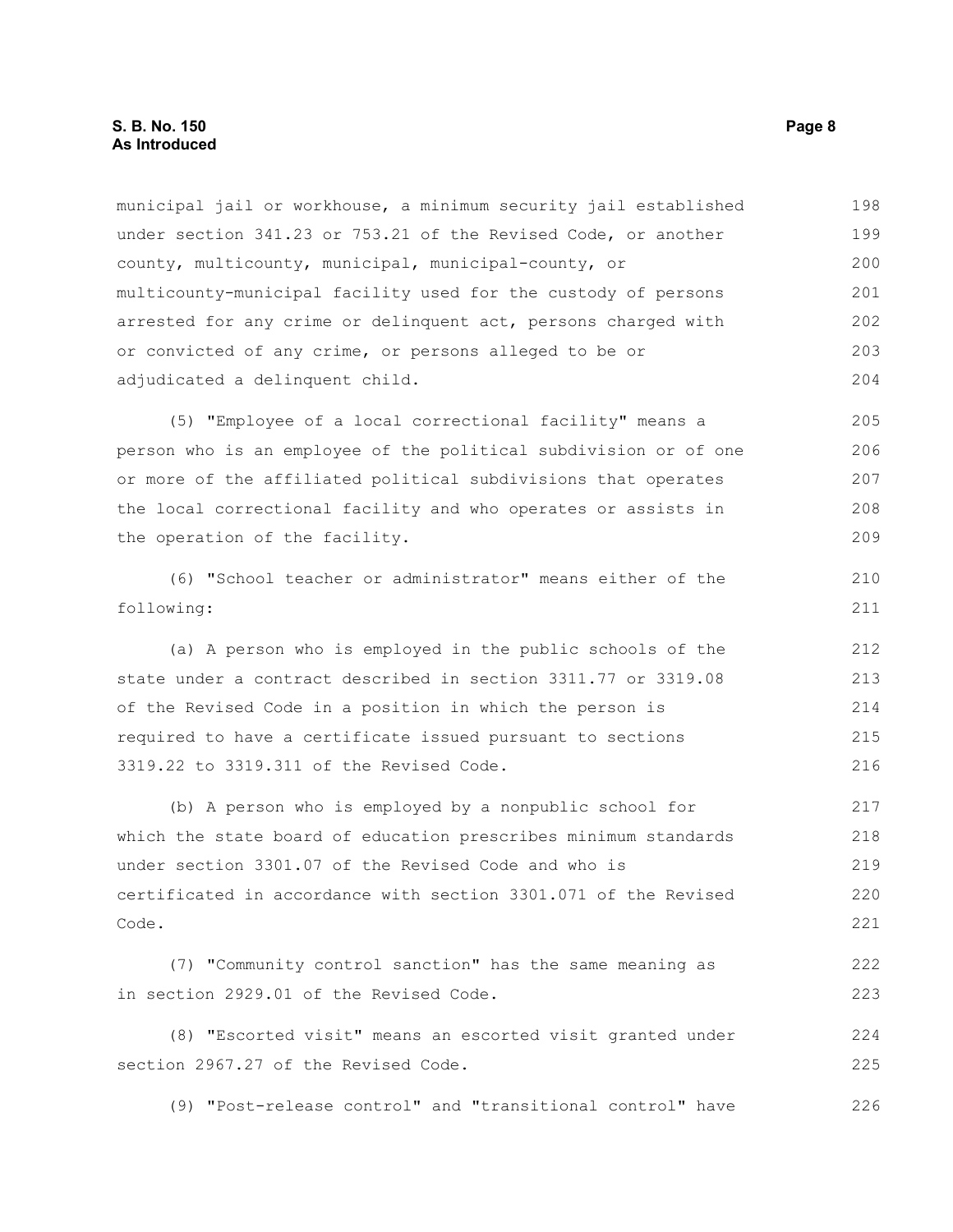| the same meanings as in section 2967.01 of the Revised Code.    | 227 |
|-----------------------------------------------------------------|-----|
| (10) "Investigator of the bureau of criminal                    | 228 |
| identification and investigation" has the same meaning as in    | 229 |
| section 2903.11 of the Revised Code.                            | 230 |
| (11) "Health care professional" and "health care worker"        | 231 |
| have the same meanings as in section 2305.234 of the Revised    | 232 |
| Code.                                                           | 233 |
| (12) "Assault or homicide offense committed against             | 234 |
| hospital personnel" means a violation of this section or of     | 235 |
| section 2903.01, 2903.02, 2903.03, 2903.04, 2903.041, 2903.11,  | 236 |
| 2903.12, or 2903.14 of the Revised Code committed in            | 237 |
| circumstances in which all of the following apply:              | 238 |
| (a) The victim of the offense was a health care                 | 239 |
| professional of a hospital, a health care worker of a hospital, | 240 |
| or a security officer of a hospital.                            | 241 |
| (b) The offender knew or had reasonable cause to know that      | 242 |
| the victim was a health care professional of a hospital, a      | 243 |
| health care worker of a hospital, or a security officer of a    | 244 |
| hospital.                                                       | 245 |
| (c) The victim was engaged in the performance of the            | 246 |
| victim's duties.                                                | 247 |
| (d) The hospital offered de-escalation or crisis                | 248 |
| intervention training for such professionals, workers, or       | 249 |
| officers.                                                       | 250 |
| (13) "De-escalation or crisis intervention training" means      | 251 |
| de-escalation or crisis intervention training for health care   | 252 |
| professionals of a hospital, health care workers of a hospital, | 253 |
| and security officers of a hospital to facilitate interaction   | 254 |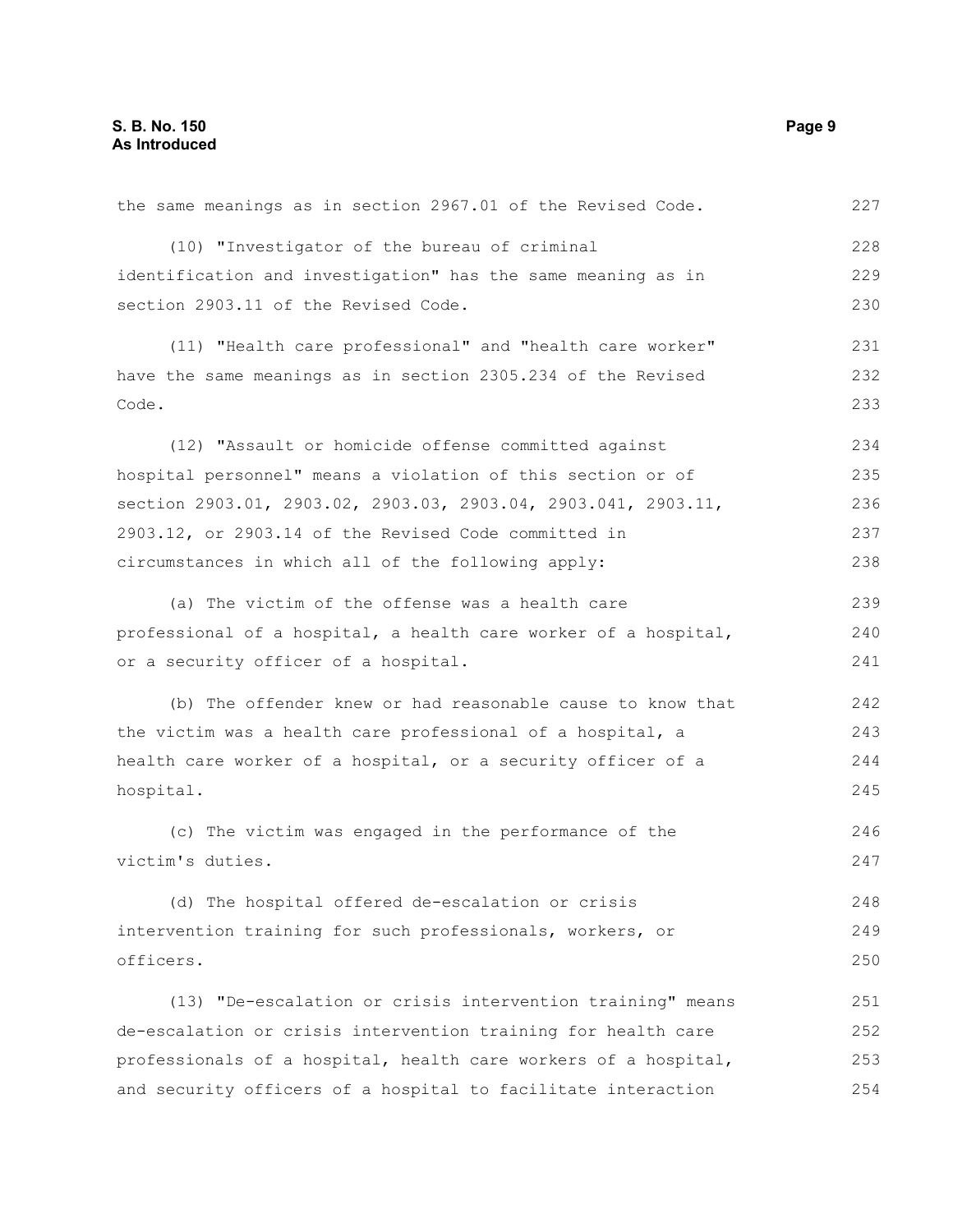266 267 268

269 270 271

with patients, members of a patient's family, and visitors, including those with mental impairments. 255 256

(14) "Assault or homicide offense committed against justice system personnel" means a violation of this section or of section 2903.01, 2903.02, 2903.03, 2903.04, 2903.041, 2903.11, 2903.12, or 2903.14 of the Revised Code committed in circumstances in which the victim of the offense was a judge, magistrate, prosecutor, or court official or employee whom the offender knew or had reasonable cause to know was a judge, magistrate, prosecutor, or court official or employee, and the victim was engaged in the performance of the victim's duties. 257 258 259 260 261 262 263 264 265

(15) "Court official or employee" means any official or employee of a court created under the constitution or statutes of this state or of a United States court located in this state.

(16) "Judge" means a judge of a court created under the constitution or statutes of this state or of a United States court located in this state.

(17) "Magistrate" means an individual who is appointed by a court of record of this state and who has the powers and may perform the functions specified in Civil Rule 53, Criminal Rule 19, or Juvenile Rule 40, or an individual who is appointed by a United States court located in this state who has similar powers and functions.

(18) "Prosecutor" has the same meaning as in section 2935.01 of the Revised Code. 278 279

(19)(a) "Hospital" means, subject to division (D)(19)(b) of this section, an institution classified as a hospital under section 3701.01 of the Revised Code in which are provided to patients diagnostic, medical, surgical, obstetrical, 280 281 282 283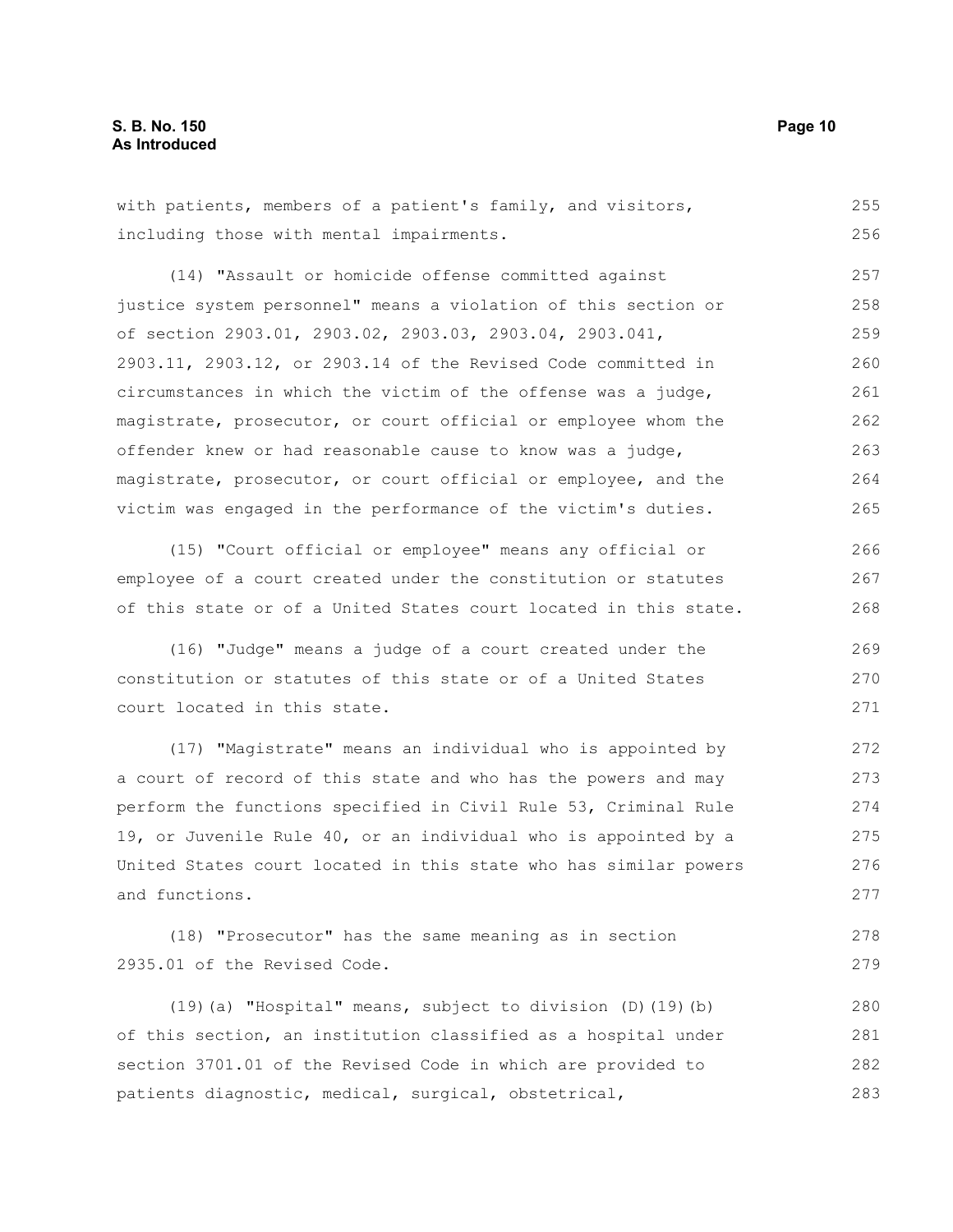psychiatric, or rehabilitation care or a hospital operated by a health maintenance organization. (b) "Hospital" does not include any of the following: (i) A facility licensed under Chapter 3721. of the Revised Code, a health care facility operated by the department of mental health or the department of developmental disabilities, a health maintenance organization that does not operate a hospital, or the office of any private, licensed health care professional, whether organized for individual or group practice; (ii) An institution for the sick that is operated exclusively for patients who use spiritual means for healing and for whom the acceptance of medical care is inconsistent with their religious beliefs, accredited by a national accrediting organization, exempt from federal income taxation under section 501 of the "Internal Revenue Code of 1986," 100 Stat. 2085, 26 U.S.C. 1, as amended, and providing twenty-four-hour nursing care pursuant to the exemption in division (E) of section 4723.32 of the Revised Code from the licensing requirements of Chapter 4723. of the Revised Code. (20) "Health maintenance organization" has the same meaning as in section 3727.01 of the Revised Code. **Sec. 2919.25.** (A) No person shall knowingly cause or attempt to cause physical harm to a family or household member. (B) No person shall recklessly cause serious physical harm to a family or household member. (C) No person, by threat of force, shall knowingly cause a 284 285 286 287 288 289 290 291 292 293 294 295 296 297 298 299 300 301 302 303 304 305 306 307 308 309 310

family or household member to believe that the offender will cause imminent physical harm to the family or household member. 311 312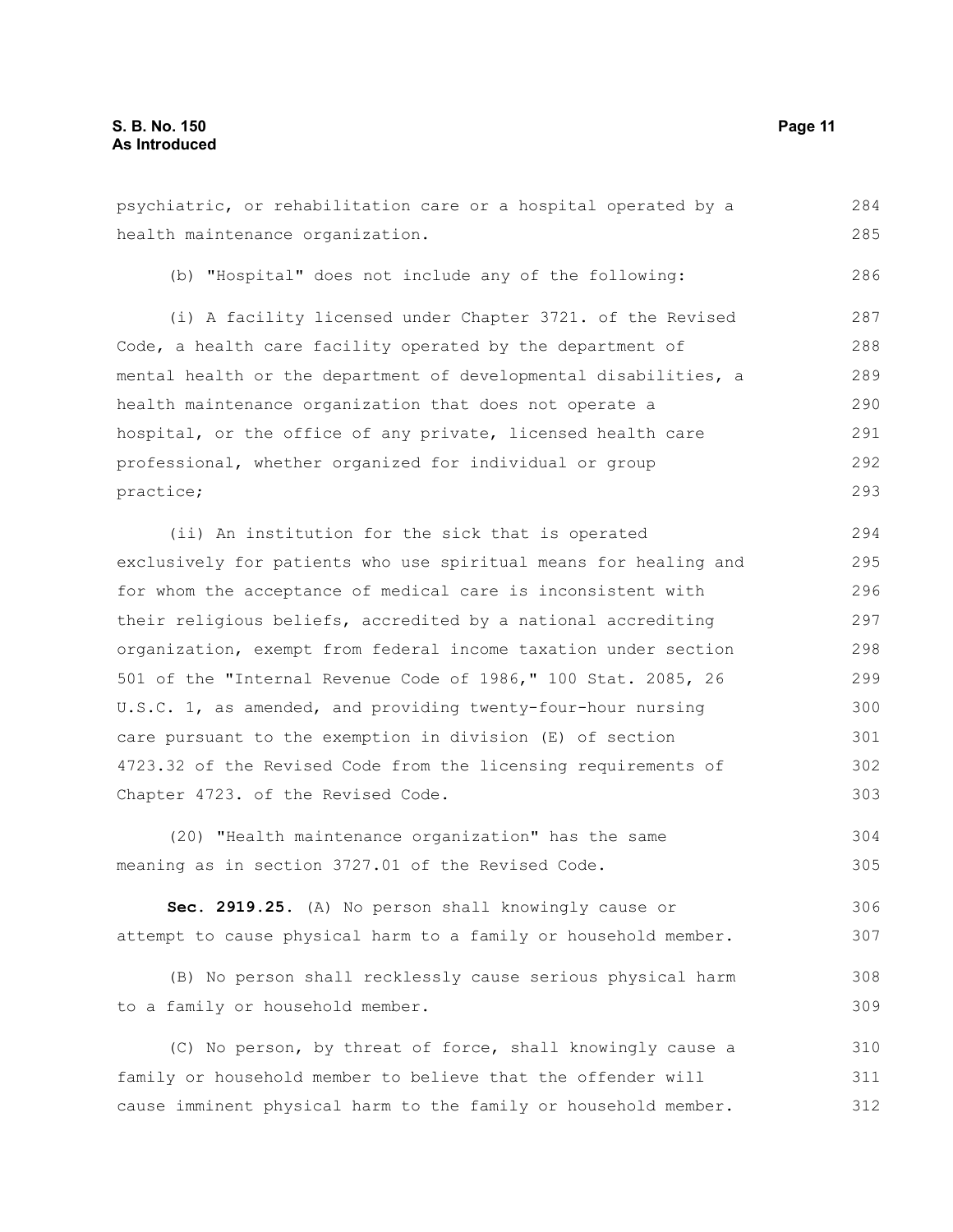# **S. B. No. 150 Page 12 As Introduced**

(D)(1) Whoever violates this section is guilty of domestic violence, and the court shall sentence the offender as provided in divisions (D)(2) to (6) of this section. 313 314 315

(2) Except as otherwise provided in divisions (D)(3) to (5) of this section, a violation of division (C) of this section is a misdemeanor of the fourth degree, and a violation of division (A) or (B) of this section is a misdemeanor of the first degree. 316 317 318 319 320

(3) Except as otherwise provided in division (D)(4) of this section, if the offender previously has pleaded guilty to or been convicted of domestic violence, a violation of an existing or former municipal ordinance or law of this or any other state or the United States that is substantially similar to domestic violence, a violation of section 2903.14, 2909.06, 2909.07, 2911.12, 2911.211, or 2919.22 of the Revised Code if the victim of the violation was a family or household member at the time of the violation, a violation of an existing or former municipal ordinance or law of this or any other state or the United States that is substantially similar to any of those sections if the victim of the violation was a family or household member at the time of the commission of the violation, or any offense of violence if the victim of the offense was a family or household member at the time of the commission of the offense, a violation of division (A) or (B) of this section is a felony of the fourth degree, and, if the offender knew that the victim of the violation was pregnant at the time of the violation, the court shall impose a mandatory prison term on the offender pursuant to division (D)(6) of this section, and a violation of division (C) of this section is a misdemeanor of the second degree. 321 322 323 324 325 326 327 328 329 330 331 332 333 334 335 336 337 338 339 340 341 342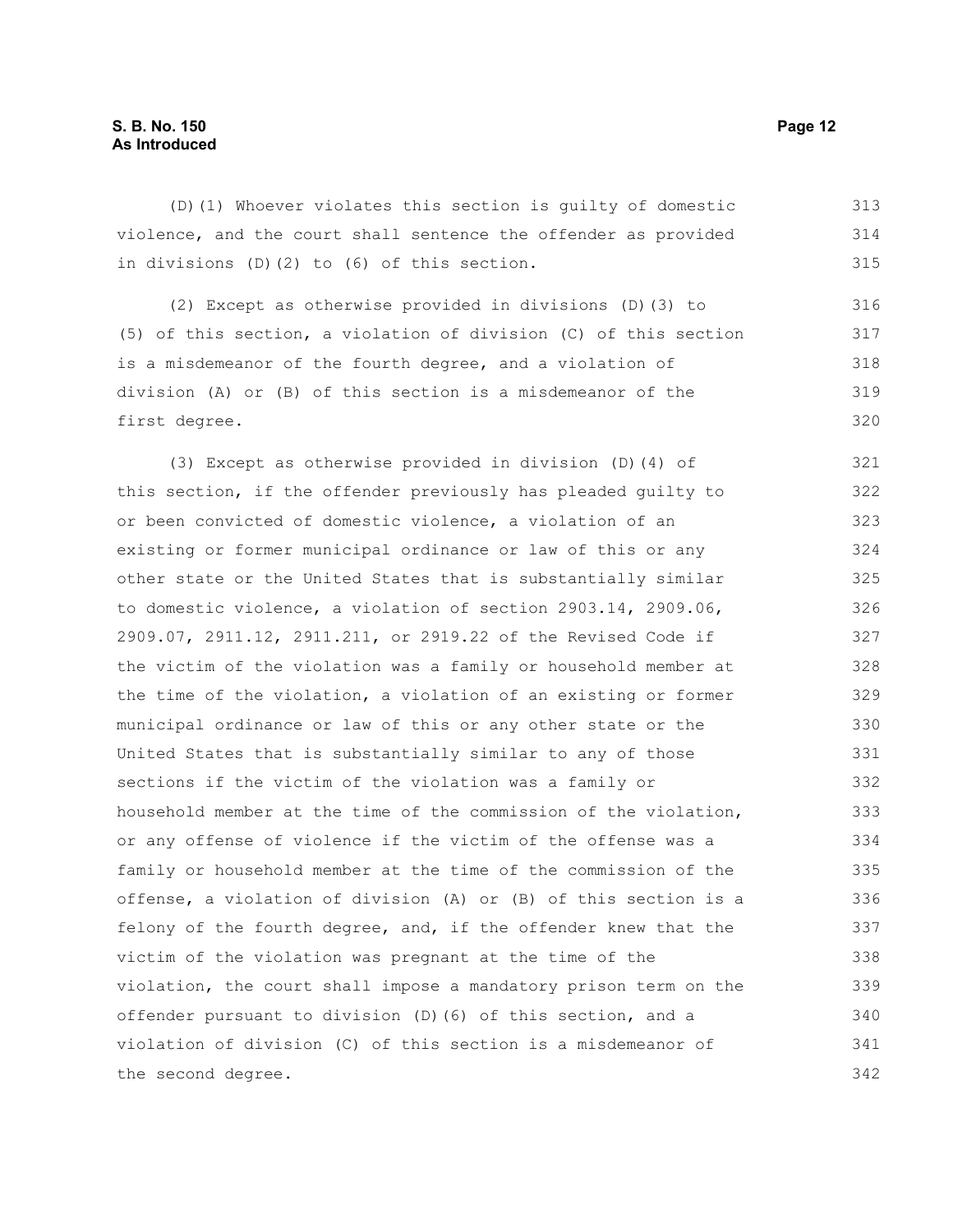# **S. B. No. 150 Page 13 As Introduced**

(4) If the offender previously has pleaded guilty to or been convicted of two or more offenses of domestic violence or two or more violations or offenses of the type described in division (D)(3) of this section involving a person who was a family or household member at the time of the violations or offenses, a violation of division (A) or (B) of this section is a felony of the third degree, and, if the offender knew that the victim of the violation was pregnant at the time of the violation, the court shall impose a mandatory prison term on the offender pursuant to division (D)(6) of this section, and a violation of division (C) of this section is a misdemeanor of the first degree. 343 344 345 346 347 348 349 350 351 352 353 354

(5) Except as otherwise provided in division (D)(3) or (4) of this section, if the offender knew that the victim of the violation was pregnant at the time of the violation, a violation of division (A) or (B) of this section is a felony of the fifth degree, and the court shall impose a mandatory prison term on the offender pursuant to division (D)(6) of this section, and a violation of division (C) of this section is a misdemeanor of the third degree.

(6) If division  $(D)$ (3),  $(4)$ , or  $(5)$  of this section requires the court that sentences an offender for a violation of division (A) or (B) of this section to impose a mandatory prison term on the offender pursuant to this division, the court shall impose the mandatory prison term as follows: 363 364 365 366 367

(a) If the violation of division (A) or (B) of this section is a felony of the fourth or fifth degree, except as otherwise provided in division (D)(6)(b) or (c) of this section, the court shall impose a mandatory prison term on the offender of at least six months. 368 369 370 371 372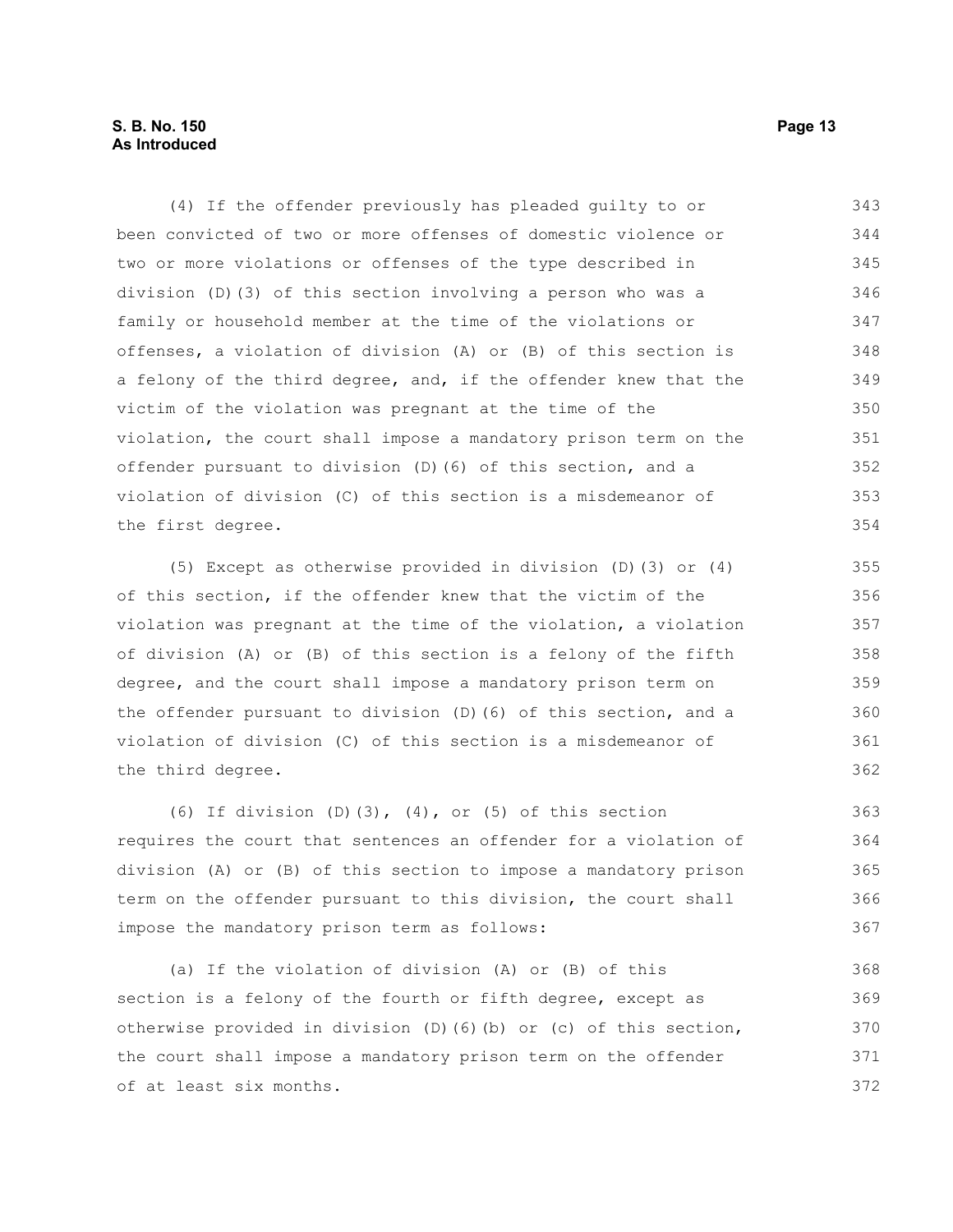# **S. B. No. 150 Page 14 As Introduced**

(b) If the violation of division (A) or (B) of this section is a felony of the fifth degree and the offender, in committing the violation, caused serious physical harm to the pregnant woman's unborn or caused the termination of the pregnant woman's pregnancy, the court shall impose a mandatory prison term on the offender of twelve months. 373 374 375 376 377 378

(c) If the violation of division (A) or (B) of this section is a felony of the fourth degree and the offender, in committing the violation, caused serious physical harm to the pregnant woman's unborn or caused the termination of the pregnant woman's pregnancy, the court shall impose a mandatory prison term on the offender of at least twelve months. 379 380 381 382 383 384

(d) If the violation of division (A) or (B) of this section is a felony of the third degree, except as otherwise provided in division (D)(6)(e) of this section and notwithstanding the range of prison terms prescribed in section 2929.14 of the Revised Code for a felony of the third degree, the court shall impose a mandatory prison term on the offender of either a definite term of six months or one of the prison terms prescribed in section 2929.14 of the Revised Code for felonies of the third degree. 385 386 387 388 389 390 391 392 393

(e) If the violation of division (A) or (B) of this section is a felony of the third degree and the offender, in committing the violation, caused serious physical harm to the pregnant woman's unborn or caused the termination of the pregnant woman's pregnancy, notwithstanding the range of prison terms prescribed in section 2929.14 of the Revised Code for a felony of the third degree, the court shall impose a mandatory prison term on the offender of either a definite term of one year or one of the prison terms prescribed in section 2929.14 of 394 395 396 397 398 399 400 401 402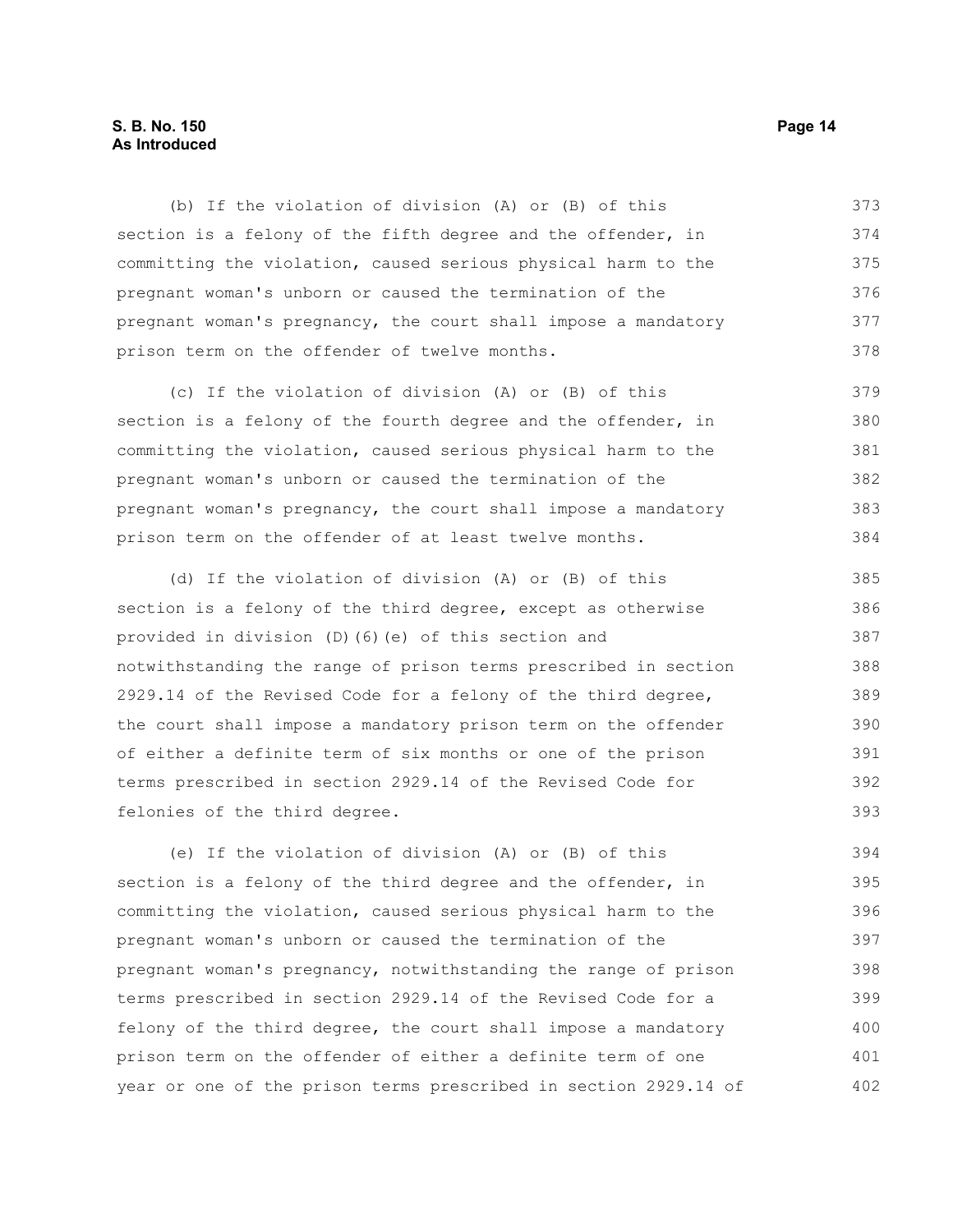403

420 421

426 427

the Revised Code for felonies of the third degree.

(E) Notwithstanding any provision of law to the contrary, no court or unit of state or local government shall charge any fee, cost, deposit, or money in connection with the filing of charges against a person alleging that the person violated this section or a municipal ordinance substantially similar to this section or in connection with the prosecution of any charges so filed. 404 405 406 407 408 409 410

(F) Upon a person's conviction of a violation of this section, the court shall determine whether, as a result of the violation, it is unlawful for the offender to possess or purchase a firearm under section 2923.13 of the Revised Code or 18 U.S.C. 922(g)(9). If the court determines that the offender is prohibited from possessing or purchasing a firearm, the court shall order the offender to transfer all firearms in the offender's possession or control in accordance with section 2923.133 of the Revised Code. 411 412 413 414 415 416 417 418 419

(G) As used in this section and sections 2919.251 and 2919.26 of the Revised Code:

(1) "Family or household member" means any of the following: 422 423

(a) Any of the following who is residing or has resided with the offender: 424 425

(i) A spouse, a person living as a spouse, or a former spouse of the offender;

(ii) A parent, a foster parent, or a child of the offender, or another person related by consanguinity or affinity to the offender; 428 429 430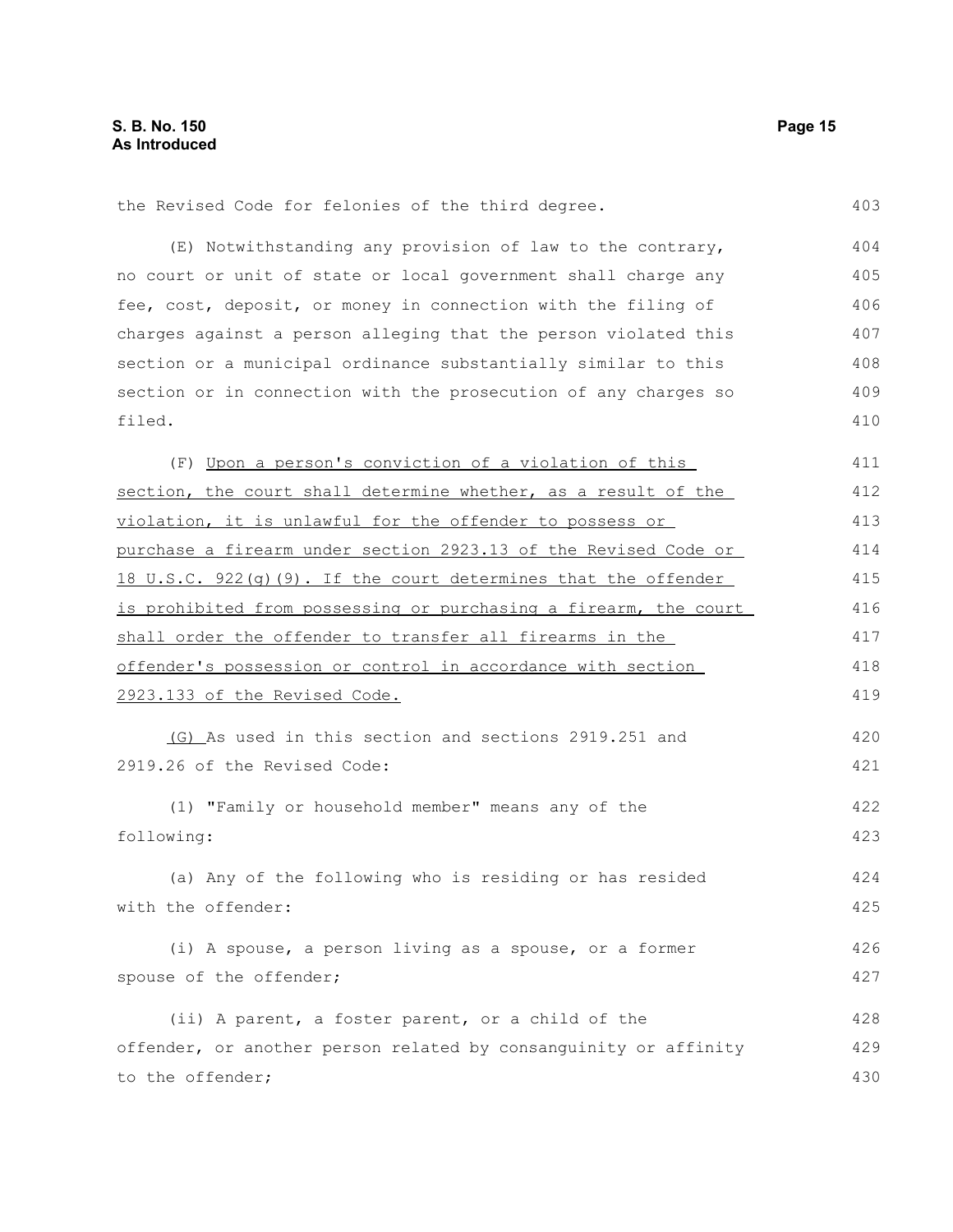(iii) A parent or a child of a spouse, person living as a spouse, or former spouse of the offender, or another person related by consanguinity or affinity to a spouse, person living as a spouse, or former spouse of the offender. 431 432 433 434

(b) The natural parent of any child of whom the offender is the other natural parent or is the putative other natural parent. 435 436 437

(2) "Person living as a spouse" means a person who is living or has lived with the offender in a common law marital relationship, who otherwise is cohabiting with the offender, or who otherwise has cohabited with the offender within five years prior to the date of the alleged commission of the act in question. 438 439 440 441 442 443

(3) "Pregnant woman's unborn" has the same meaning as "such other person's unborn," as set forth in section 2903.09 of the Revised Code, as it relates to the pregnant woman. Division (C) of that section applies regarding the use of the term in this section, except that the second and third sentences of division (C)(1) of that section shall be construed for purposes of this section as if they included a reference to this section in the listing of Revised Code sections they contain. 444 445 446 447 448 449 450 451

(4) "Termination of the pregnant woman's pregnancy" has the same meaning as "unlawful termination of another's pregnancy," as set forth in section 2903.09 of the Revised Code, as it relates to the pregnant woman. Division (C) of that section applies regarding the use of the term in this section, except that the second and third sentences of division (C)(1) of that section shall be construed for purposes of this section as if they included a reference to this section in the listing of Revised Code sections they contain. 452 453 454 455 456 457 458 459 460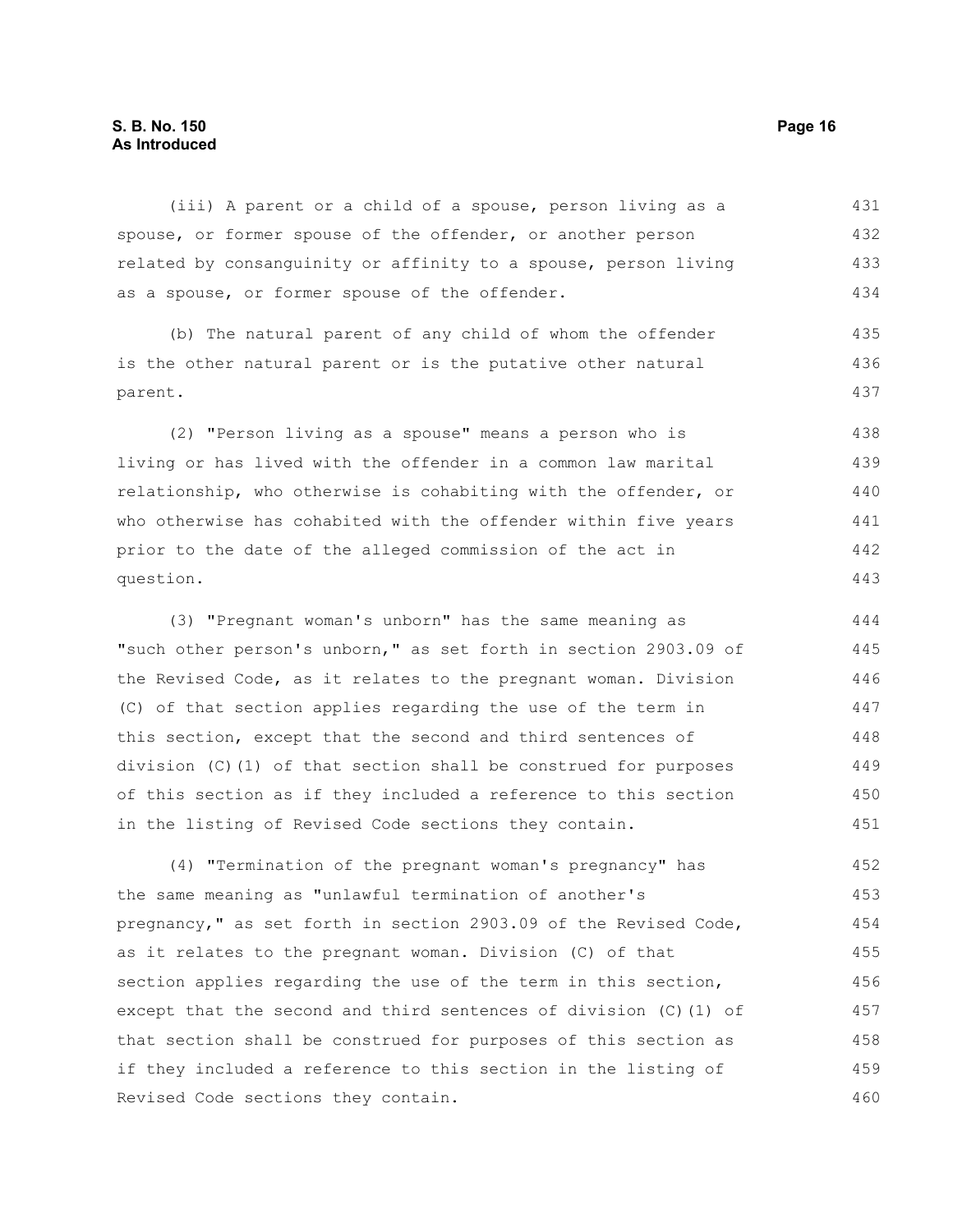# **S. B. No. 150 Page 17 As Introduced**

**Sec. 2919.26.** (A)(1) Upon the filing of a complaint that alleges a violation of section 2909.06, 2909.07, 2911.12, or 2911.211 of the Revised Code if the alleged victim of the violation was a family or household member at the time of the violation, a violation of a municipal ordinance that is substantially similar to any of those sections if the alleged victim of the violation was a family or household member at the time of the violation, any offense of violence if the alleged victim of the offense was a family or household member at the time of the commission of the offense, or any sexually oriented offense if the alleged victim of the offense was a family or household member at the time of the commission of the offense, the complainant, the alleged victim, or a family or household member of an alleged victim may file, or, if in an emergency the alleged victim is unable to file, a person who made an arrest for the alleged violation or offense under section 2935.03 of the Revised Code may file on behalf of the alleged victim, a motion that requests the issuance of a temporary protection order as a pretrial condition of release of the alleged offender, in addition to any bail set under Criminal Rule 46. The motion shall be filed with the clerk of the court that has jurisdiction of the case at any time after the filing of the complaint. 461 462 463 464 465 466 467 468 469 470 471 472 473 474 475 476 477 478 479 480 481 482 483

(2) For purposes of section 2930.09 of the Revised Code, all stages of a proceeding arising out of a complaint alleging the commission of a violation, offense of violence, or sexually oriented offense described in division (A)(1) of this section, including all proceedings on a motion for a temporary protection order, are critical stages of the case, and a victim may be accompanied by a victim advocate or another person to provide support to the victim as provided in that section. 484 485 486 487 488 489 490 491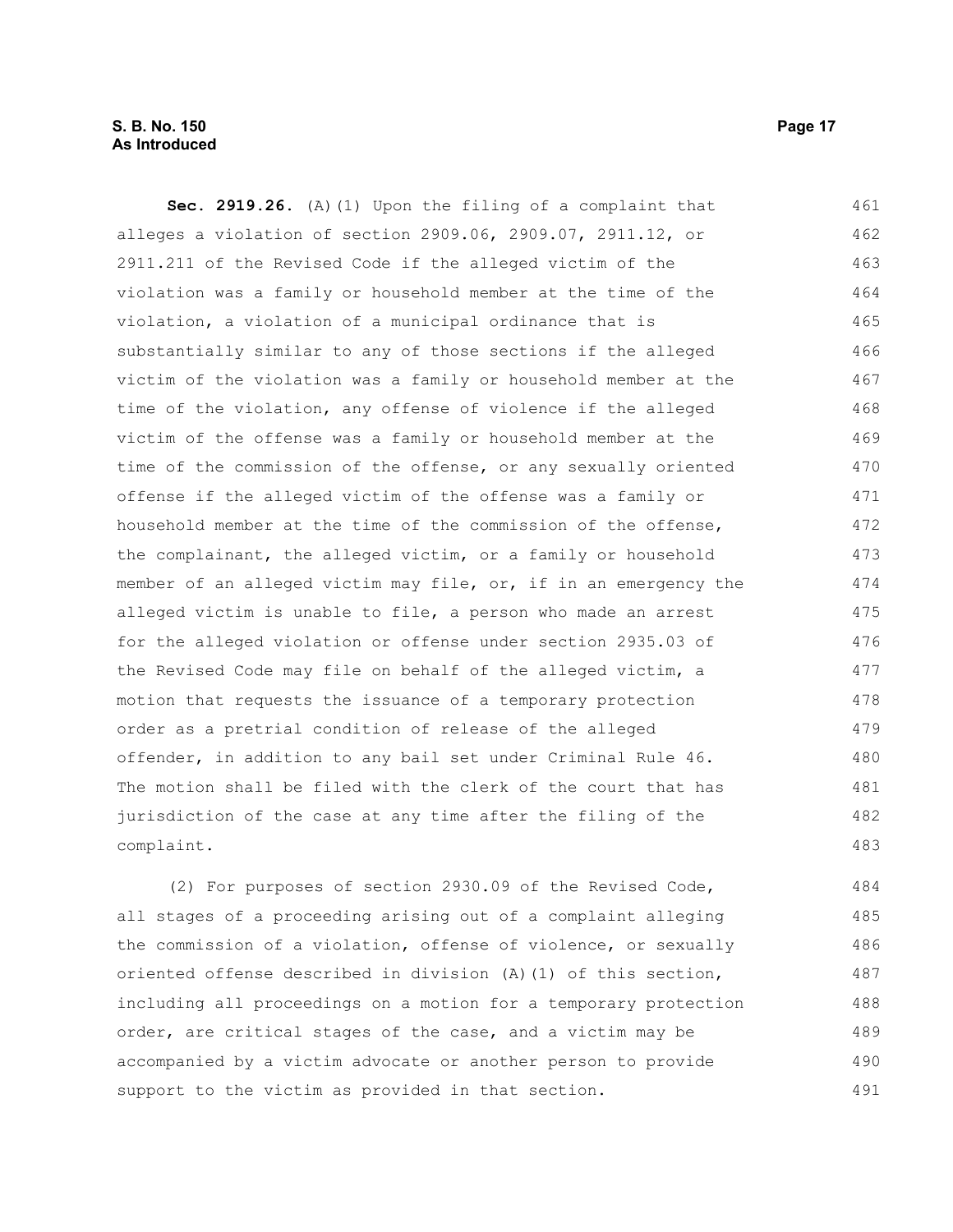| (B) (1) The motion shall be prepared on a form that is           | 492 |
|------------------------------------------------------------------|-----|
| provided by the clerk of the court, which form shall be          | 493 |
| substantially as follows:                                        | 494 |
| "MOTION FOR TEMPORARY PROTECTION ORDER                           | 495 |
|                                                                  | 496 |
| Name and address of court                                        | 497 |
| State of Ohio                                                    | 498 |
| $\mathbb{N} \circ \ldots$ .<br>v.                                | 499 |
|                                                                  | 500 |
| Name of Defendant                                                | 501 |
| (name of person), moves the court to issue a temporary           | 502 |
| protection order containing terms designed to ensure the safety  | 503 |
| and protection of the complainant, alleged victim, and other     | 504 |
| family or household members, in relation to the named defendant, | 505 |
| pursuant to its authority to issue such an order under section   | 506 |
| 2919.26 of the Revised Code.                                     | 507 |
| A complaint, a copy of which has been attached to this           | 508 |
| motion, has been filed in this court charging the named          | 509 |
| defendant with  (name of the specified                           | 510 |
| violation, the offense of violence, or sexually oriented offense | 511 |
| charged) in circumstances in which the victim was a family or    | 512 |
| household member in violation of (section of the Revised Code    | 513 |
| designating the specified violation, offense of violence, or     | 514 |
| sexually oriented offense charged), or charging the named        | 515 |
| defendant with a violation of a municipal ordinance that is      | 516 |
| substantially similar to  (section of                            | 517 |
| the Revised Code designating the specified violation, offense of | 518 |
| violence, or sexually oriented offense charged) involving a      | 519 |
|                                                                  |     |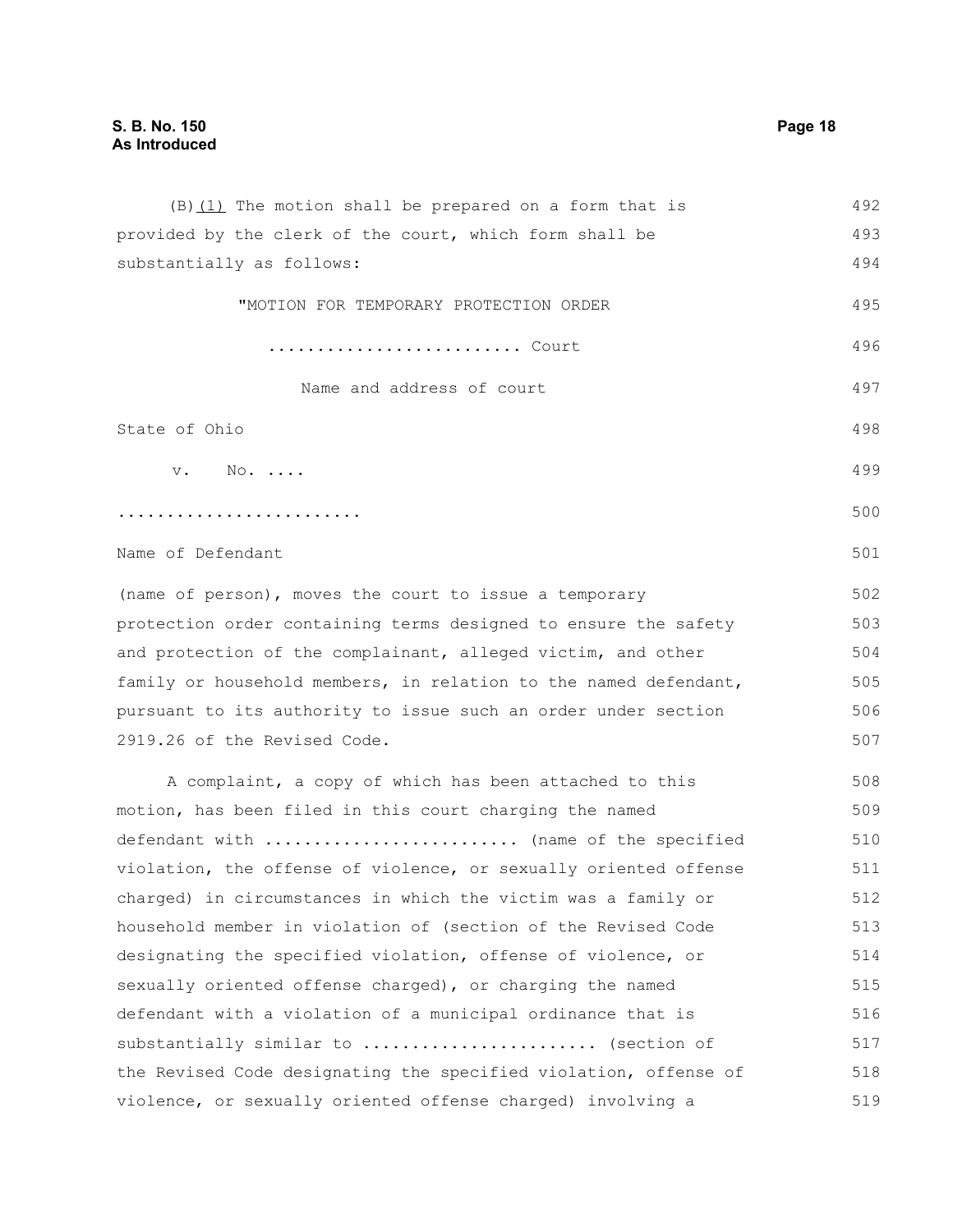family or household member.

I understand that I must appear before the court, at a time set by the court within twenty-four hours after the filing of this motion, for a hearing on the motion or that, if I am unable to appear because of hospitalization or a medical condition resulting from the offense alleged in the complaint, a person who can provide information about my need for a temporary protection order must appear before the court in lieu of my appearing in court. I understand that any temporary protection order granted pursuant to this motion is a pretrial condition of release and is effective only until the disposition of the criminal proceeding arising out of the attached complaint, or the issuance of a civil protection order or the approval of a consent agreement, arising out of the same activities as those that were the basis of the complaint, under section 3113.31 of the Revised Code. .......................................... Signature of person (or signature of the arresting officer who filed the motion on behalf of the alleged victim) .......................................... Address of person (or office address of the arresting officer who filed the motion on behalf of the alleged victim)" (2) The petitioner may attach a document to the form that describes the number, types, and locations of any firearms that the petitioner knows to be in the possession or control of the defendant. 521 522 523 524 525 526 527 528 529 530 531 532 533 534 535 536 537 538 539 540 541 542 543 544 545 546

(C)(1) As soon as possible after the filing of a motion

520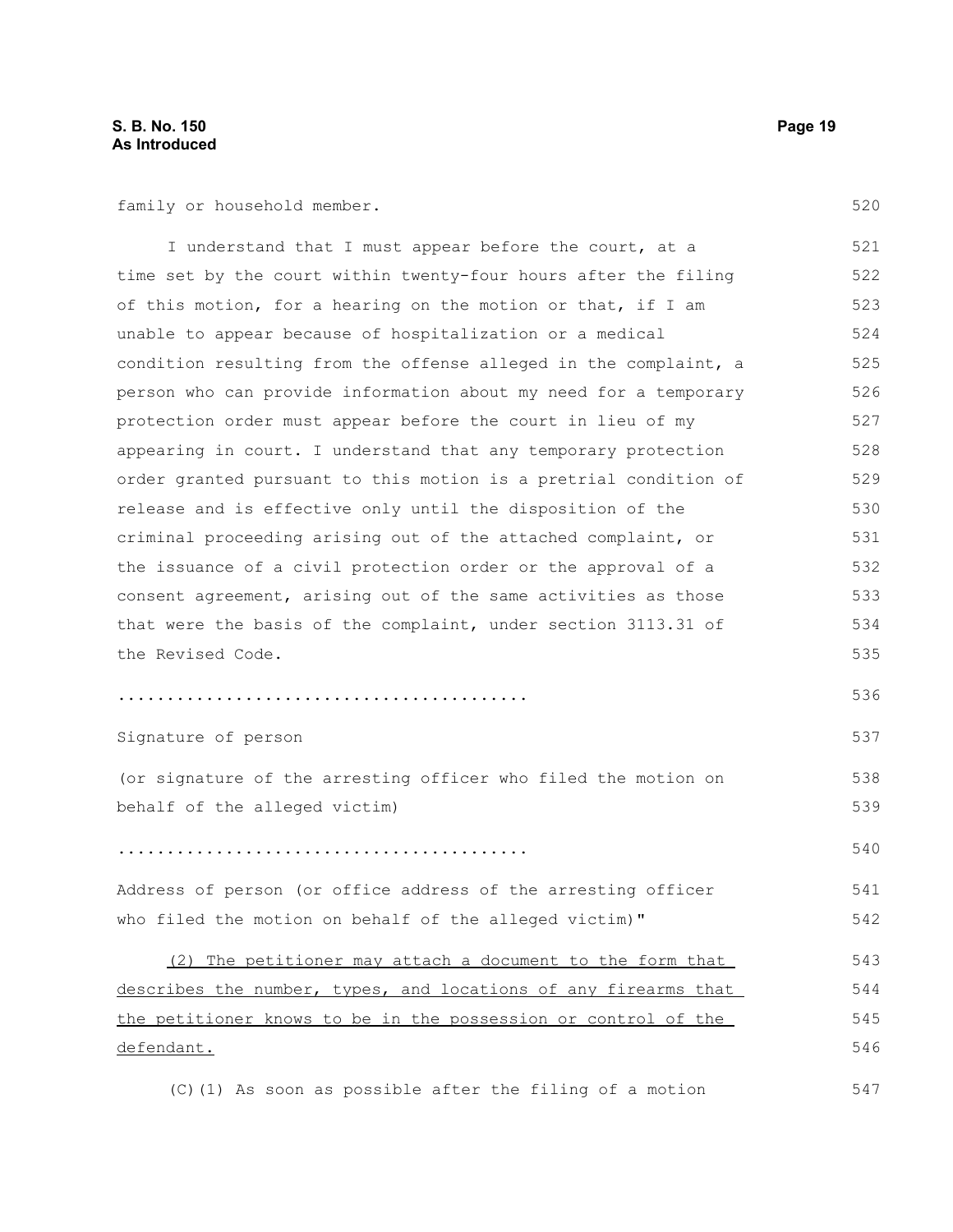# **S. B. No. 150 Page 20 As Introduced**

that requests the issuance of a temporary protection order, but not later than twenty-four hours after the filing of the motion, the court shall conduct a hearing to determine whether to issue the order. The person who requested the order shall appear before the court and provide the court with the information that it requests concerning the basis of the motion. If the person who requested the order is unable to appear and if the court finds that the failure to appear is because of the person's hospitalization or medical condition resulting from the offense alleged in the complaint, another person who is able to provide the court with the information it requests may appear in lieu of the person who requested the order. If the court finds that the safety and protection of the complainant, alleged victim, or any other family or household member of the alleged victim may be impaired by the continued presence of the alleged offender, the court may issue a temporary protection order, as a pretrial condition of release, that contains terms designed to ensure the safety and protection of the complainant, alleged victim, or the family or household member, including a requirement that the alleged offender refrain from entering the residence, school, business, or place of employment of the complainant, alleged victim, or the family or household member. The court may include within a protection order issued under this section a term requiring that the alleged offender not remove, damage, hide, harm, or dispose of any companion animal owned or possessed by the complainant, alleged victim, or any other family or household member of the alleged victim, and may include within the order a term authorizing the complainant, alleged victim, or other family or household member of the alleged victim to remove a companion animal owned by the complainant, alleged victim, or other family or household member from the possession of the alleged offender. 548 549 550 551 552 553 554 555 556 557 558 559 560 561 562 563 564 565 566 567 568 569 570 571 572 573 574 575 576 577 578 579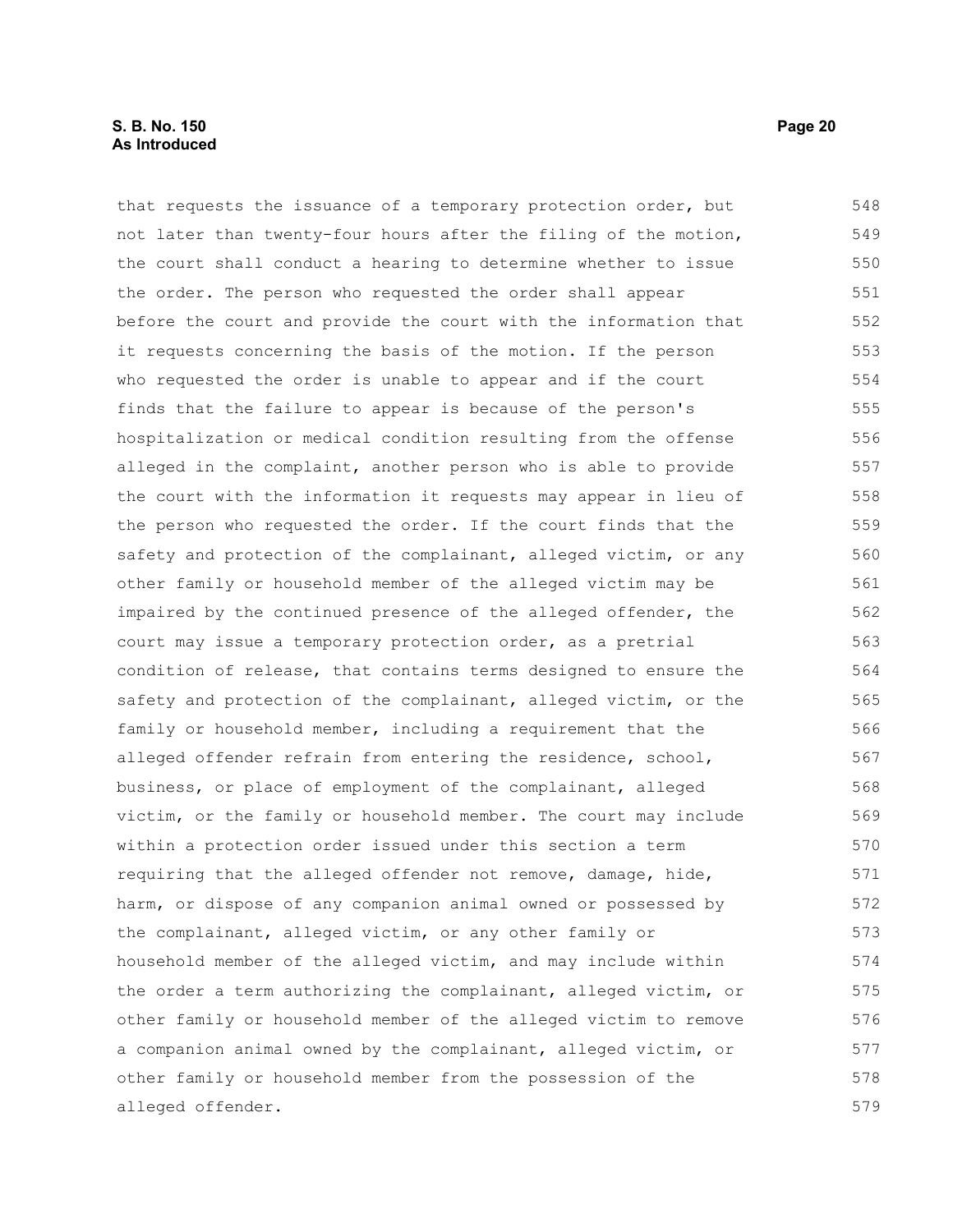# **S. B. No. 150 Page 21 As Introduced**

(2)(a) If the court issues a temporary protection order that includes a requirement that the alleged offender refrain from entering the residence, school, business, or place of employment of the complainant, the alleged victim, or the family or household member, the order shall state clearly that the order cannot be waived or nullified by an invitation to the alleged offender from the complainant, alleged victim, or family or household member to enter the residence, school, business, or place of employment or by the alleged offender's entry into one of those places otherwise upon the consent of the complainant, alleged victim, or family or household member. 580 581 582 583 584 585 586 587 588 589 590

(b) Division (C)(2)(a) of this section does not limit any discretion of a court to determine that an alleged offender charged with a violation of section 2919.27 of the Revised Code, with a violation of a municipal ordinance substantially equivalent to that section, or with contempt of court, which charge is based on an alleged violation of a temporary protection order issued under this section, did not commit the violation or was not in contempt of court. 591 592 593 594 595 596 597 598

(D)(1) Upon the filing of a complaint that alleges a violation of section 2909.06, 2909.07, 2911.12, or 2911.211 of the Revised Code if the alleged victim of the violation was a family or household member at the time of the violation, a violation of a municipal ordinance that is substantially similar to any of those sections if the alleged victim of the violation was a family or household member at the time of the violation, any offense of violence if the alleged victim of the offense was a family or household member at the time of the commission of the offense, or any sexually oriented offense if the alleged victim of the offense was a family or household member at the time of the commission of the offense, the court, upon its own 599 600 601 602 603 604 605 606 607 608 609 610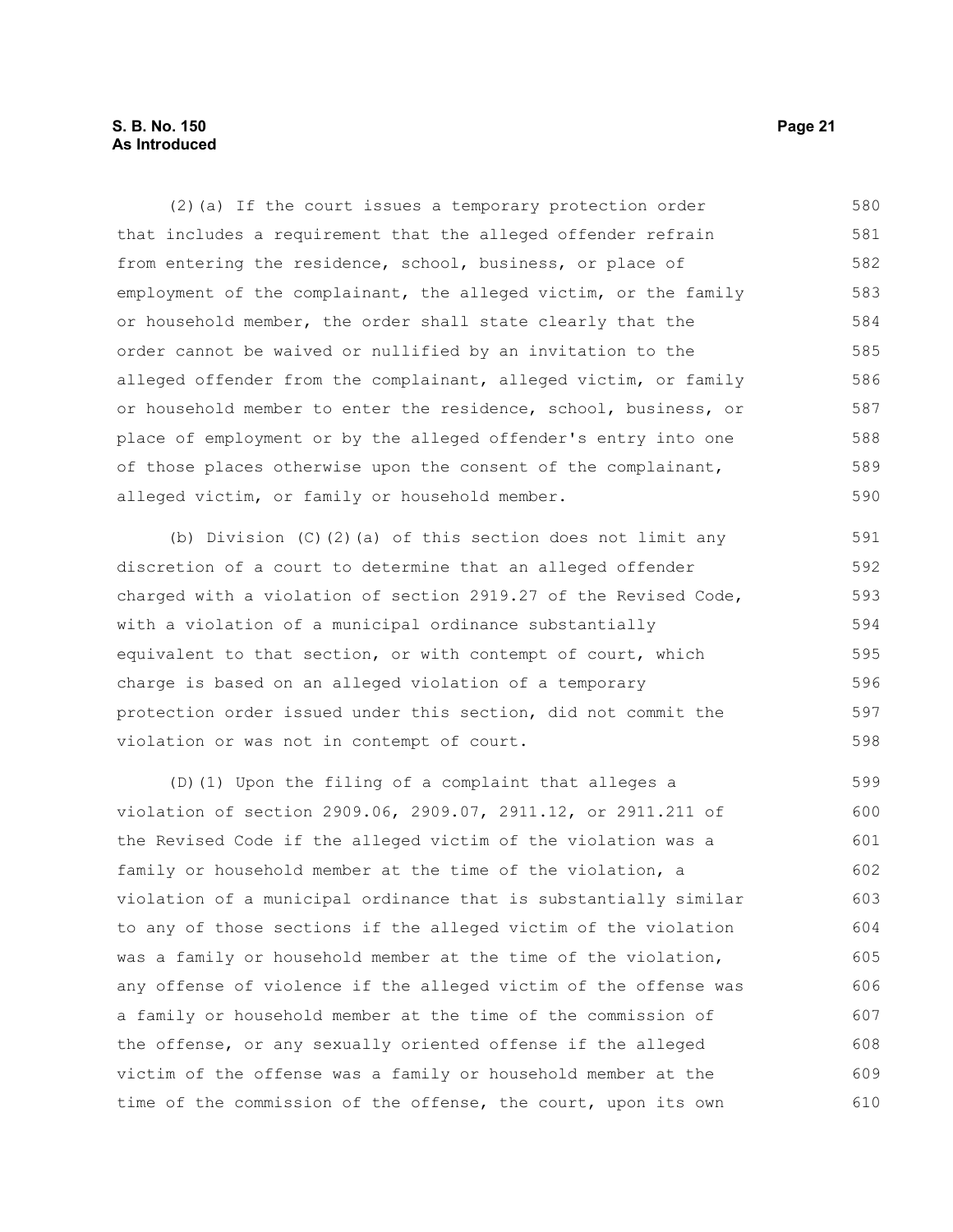#### **S. B. No. 150 Page 22 As Introduced**

motion, may issue a temporary protection order as a pretrial condition of release if it finds that the safety and protection of the complainant, alleged victim, or other family or household member of the alleged offender may be impaired by the continued presence of the alleged offender. 611 612 613 614 615

(2) If the court issues a temporary protection order under this section as an ex parte order, it shall conduct, as soon as possible after the issuance of the order, a hearing in the presence of the alleged offender not later than the next day on which the court is scheduled to conduct business after the day on which the alleged offender was arrested or at the time of the appearance of the alleged offender pursuant to summons to determine whether the order should remain in effect, be modified, or be revoked. The hearing shall be conducted under the standards set forth in division (C) of this section.

(3) An order issued under this section shall contain only those terms authorized in orders issued under division (C) of this section.

(4) If a municipal court or a county court issues a temporary protection order under this section and if, subsequent to the issuance of the order, the alleged offender who is the subject of the order is bound over to the court of common pleas for prosecution of a felony arising out of the same activities as those that were the basis of the complaint upon which the order is based, notwithstanding the fact that the order was issued by a municipal court or county court, the order shall remain in effect, as though it were an order of the court of common pleas, while the charges against the alleged offender are pending in the court of common pleas, for the period of time described in division (E)(2) of this section, and the court of 629 630 631 632 633 634 635 636 637 638 639 640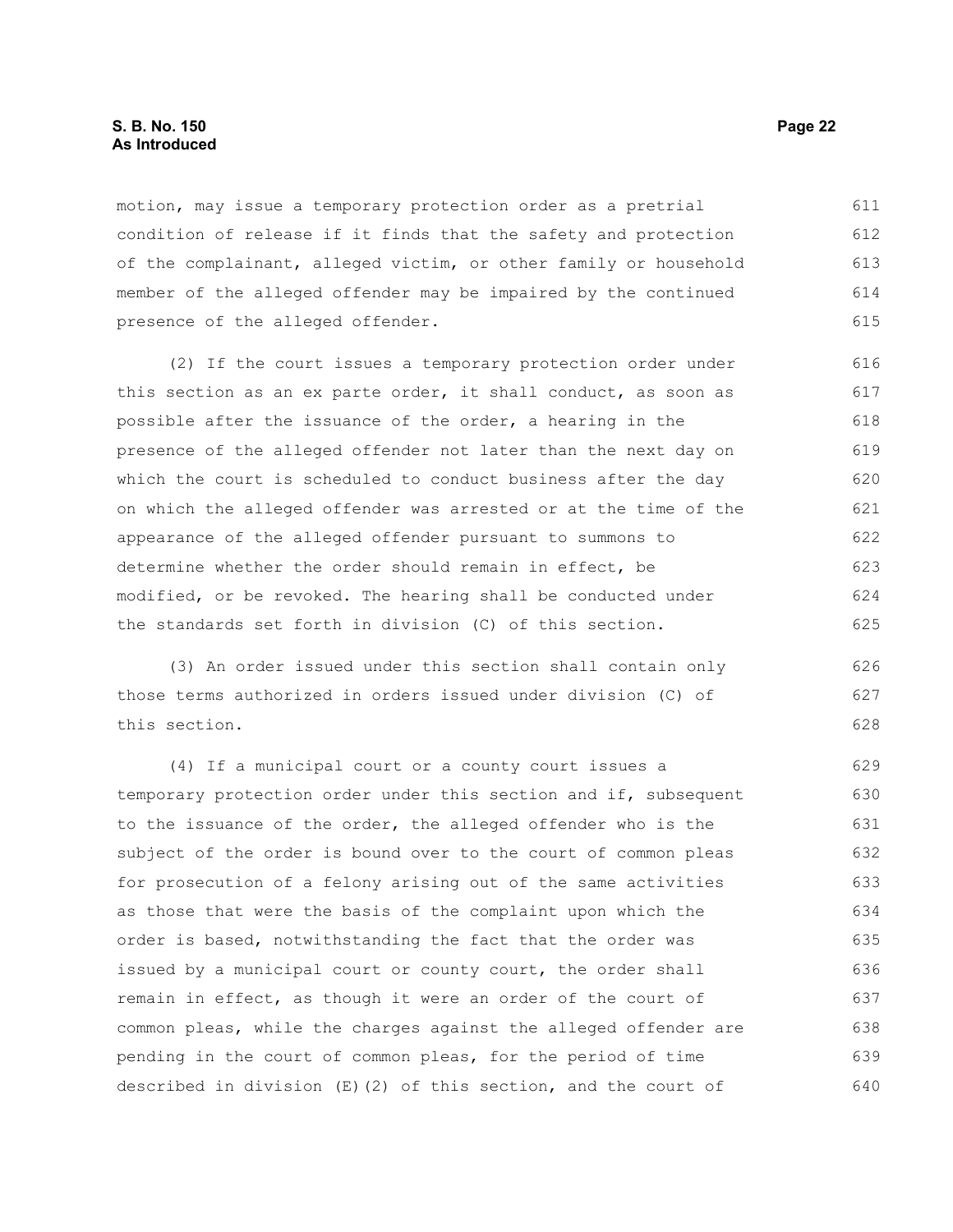#### **S. B. No. 150 Page 23 As Introduced**

common pleas has exclusive jurisdiction to modify the order issued by the municipal court or county court. This division applies when the alleged offender is bound over to the court of common pleas as a result of the person waiving a preliminary hearing on the felony charge, as a result of the municipal court or county court having determined at a preliminary hearing that there is probable cause to believe that the felony has been committed and that the alleged offender committed it, as a result of the alleged offender having been indicted for the felony, or in any other manner. (E) A temporary protection order that is issued as a pretrial condition of release under this section: (1) Is in addition to, but shall not be construed as a part of, any bail set under Criminal Rule 46; (2) Is effective only until the occurrence of either of the following: (a) The disposition, by the court that issued the order or, in the circumstances described in division (D)(4) of this section, by the court of common pleas to which the alleged offender is bound over for prosecution, of the criminal proceeding arising out of the complaint upon which the order is based; (b) The issuance of a protection order or the approval of a consent agreement, arising out of the same activities as those that were the basis of the complaint upon which the order is based, under section 3113.31 of the Revised Code+. (3) Shall not be construed as a finding that the alleged offender committed the alleged offense, and shall not be introduced as evidence of the commission of the offense at the 641 642 643 644 645 646 647 648 649 650 651 652 653 654 655 656 657 658 659 660 661 662 663 664 665 666 667 668 669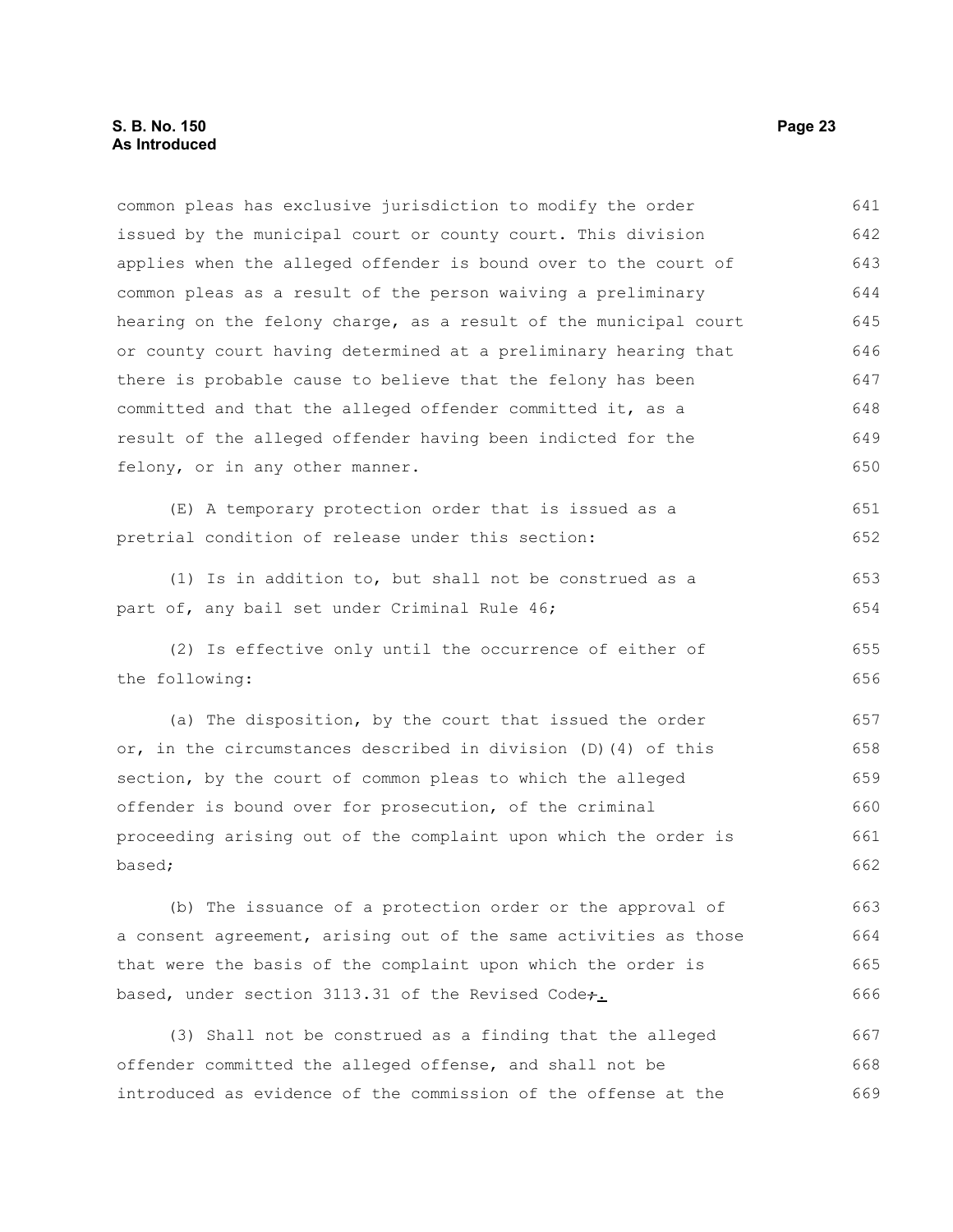trial of the alleged offender on the complaint upon which the order is based.

(F) A person who meets the criteria for bail under Criminal Rule 46 and who, if required to do so pursuant to that rule, executes or posts bond or deposits cash or securities as bail, shall not be held in custody pending a hearing before the court on a motion requesting a temporary protection order. 672 673 674 675 676

(G)(1) A copy of any temporary protection order that is issued under this section shall be issued by the court to the complainant, to the alleged victim, to the person who requested the order, to the defendant, and to all law enforcement agencies that have jurisdiction to enforce the order. The court shall direct that a copy of the order be delivered to the defendant on the same day that the order is entered. If a municipal court or a county court issues a temporary protection order under this section and if, subsequent to the issuance of the order, the defendant who is the subject of the order is bound over to the court of common pleas for prosecution as described in division (D)(4) of this section, the municipal court or county court shall direct that a copy of the order be delivered to the court of common pleas to which the defendant is bound over. 677 678 679 680 681 682 683 684 685 686 687 688 689 690

(2) Upon the issuance of a protection order under this section, the court shall determine whether, as a result of the order, it is unlawful for the defendant to possess or purchase a firearm under division (A)(7) of section 2923.13 of the Revised Code or 18 U.S.C. 922(g)(8). If the court determines that the defendant is prohibited from possessing or purchasing a firearm, the court shall order the defendant to transfer all firearms in the defendant's possession or control, and shall ensure that the transfer is made, in accordance with section 2923.134 of the 691 692 693 694 695 696 697 698 699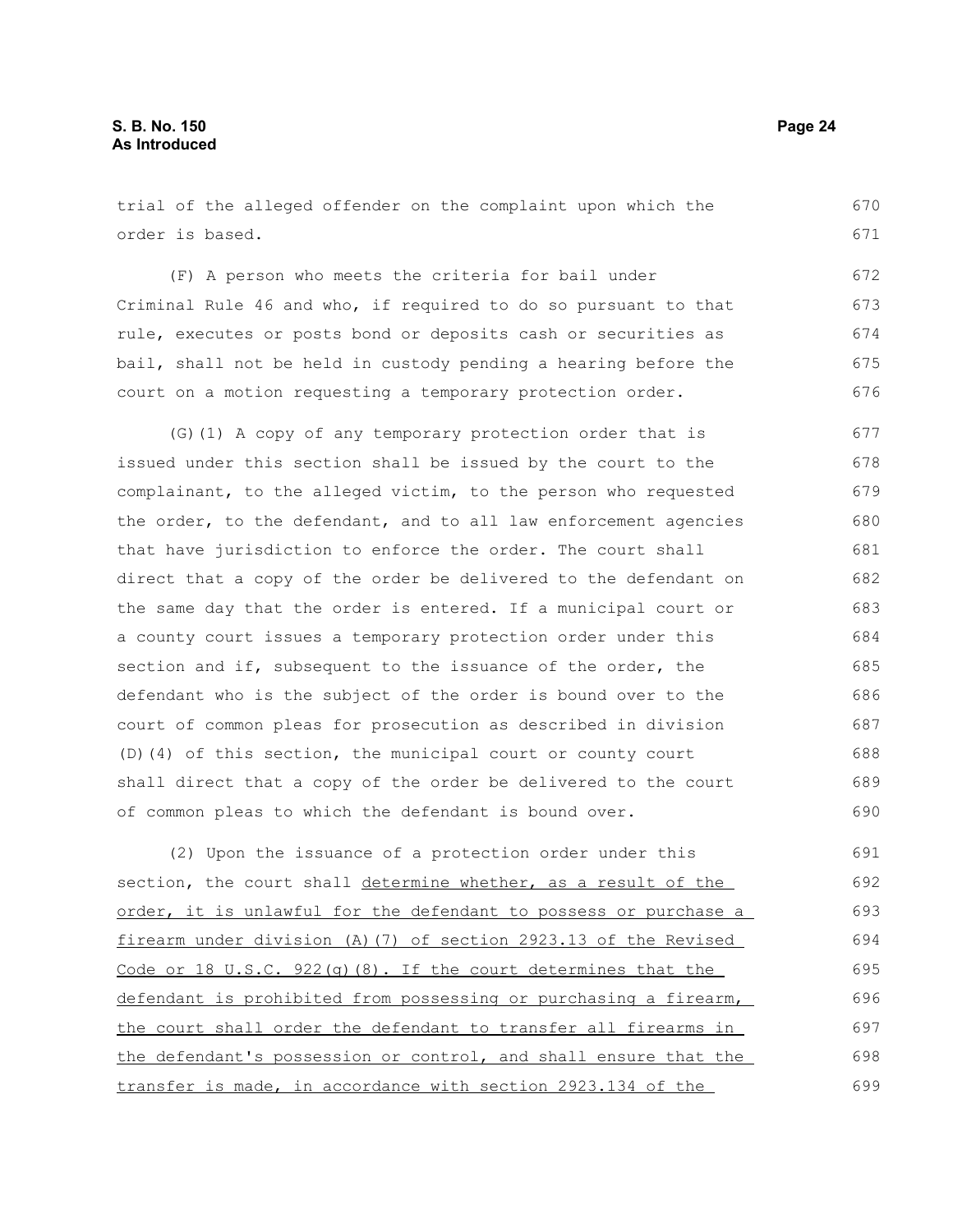| Revised Code. If the defendant is so prohibited, the court shall      | 700 |
|-----------------------------------------------------------------------|-----|
| provide the parties to the order with the following notice            | 701 |
| orally or by form:                                                    | 702 |
| "NOTICE                                                               | 703 |
| As a result of this protection order, it may be is                    | 704 |
| unlawful for you, the defendant, to possess or purchase a             | 705 |
| firearm, including a rifle, pistol, or revolver, or ammunition        | 706 |
| pursuant to federal law under section 2923.13 of the Revised          | 707 |
| Code or 18 U.S.C. 922 (g) (8). $\pm f$ you have any questions whether | 708 |
| this law makes it illegal for you to possess or purchase a            | 709 |
| firearm or ammunition, you should consult an attorney You are         | 710 |
| required to transfer all firearms in your possession or control       | 711 |
| within twenty-four hours after service of this order in               | 712 |
| accordance with section 2923.134 of the Revised Code. You are         | 713 |
| required to file with this court a proof of transfer and an           | 714 |
| affidavit that you possess no firearms within forty-eight hours       | 715 |
| after service of this order."                                         | 716 |
| (3) All law enforcement agencies shall establish and                  | 717 |
| maintain an index for the temporary protection orders delivered       | 718 |
| to the agencies pursuant to division (G) (1) of this section.         | 719 |
| With respect to each order delivered, each agency shall note on       | 720 |
| the index, the date and time of the receipt of the order by the       | 721 |
| agency.                                                               | 722 |
| (4) A complainant, alleged victim, or other person who                | 723 |
| obtains a temporary protection order under this section may           | 724 |
| provide notice of the issuance of the temporary protection order      | 725 |
| to the judicial and law enforcement officials in any county           | 726 |
| other than the county in which the order is issued by                 | 727 |
| registering that order in the other county in accordance with         | 728 |
| division (N) of section 3113.31 of the Revised Code and filing a      | 729 |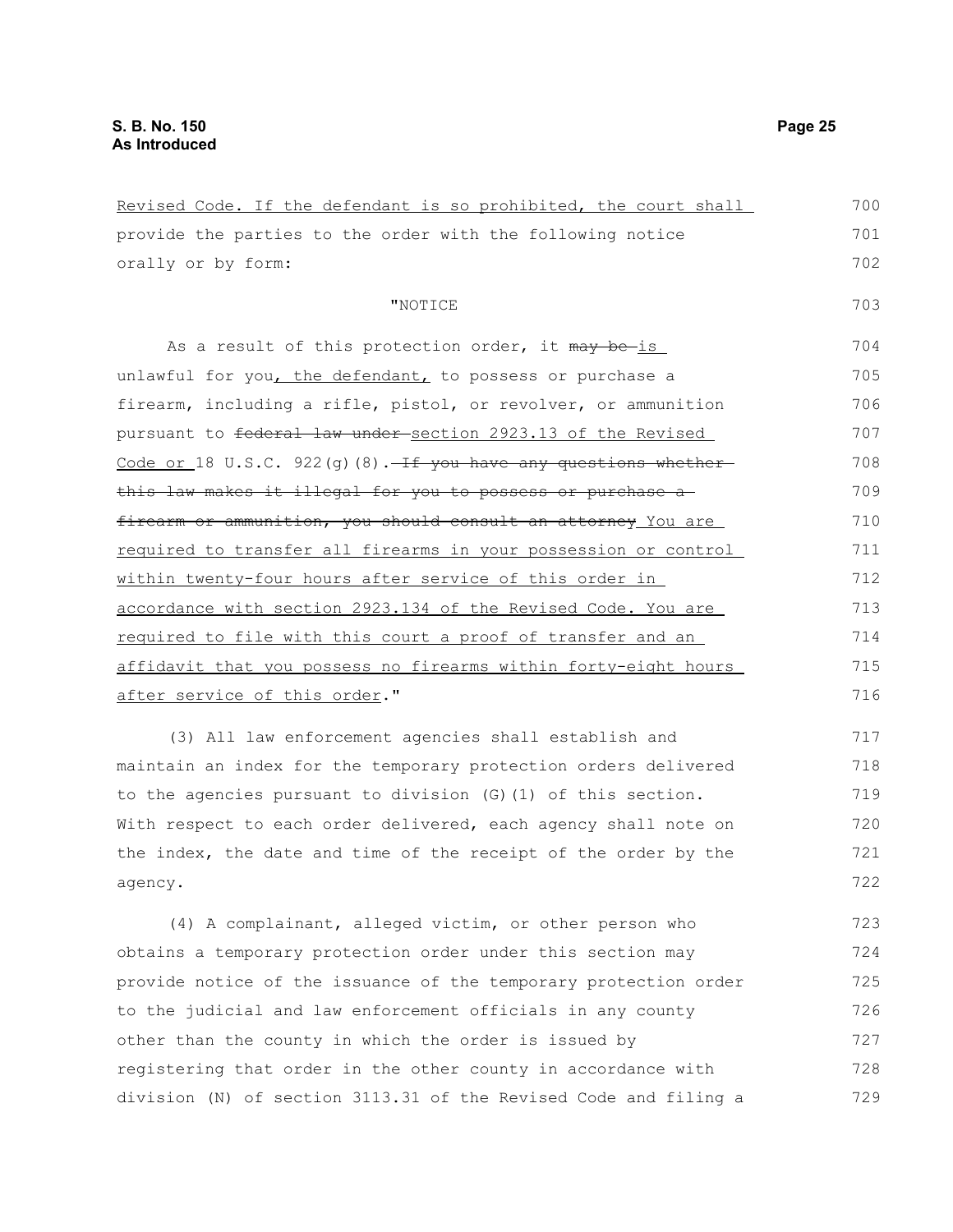copy of the registered protection order with a law enforcement agency in the other county in accordance with that division. (5) Any officer of a law enforcement agency shall enforce a temporary protection order issued by any court in this state in accordance with the provisions of the order, including removing the defendant from the premises, regardless of whether the order is registered in the county in which the officer's agency has jurisdiction as authorized by division (G)(4) of this section. (H) Upon a violation of a temporary protection order, the court may issue another temporary protection order, as a pretrial condition of release, that modifies the terms of the order that was violated. (I)(1) As used in divisions (I)(1) and (2) of this section, "defendant" means a person who is alleged in a complaint to have committed a violation, offense of violence, or sexually oriented offense of the type described in division (A) of this section. (2) If a complaint is filed that alleges that a person committed a violation, offense of violence, or sexually oriented offense of the type described in division (A) of this section, the court may not issue a temporary protection order under this section that requires the complainant, the alleged victim, or another family or household member of the defendant to do or refrain from doing an act that the court may require the defendant to do or refrain from doing under a temporary 730 731 732 733 734 735 736 737 738 739 740 741 742 743 744 745 746 747 748 749 750 751 752 753 754 755

(a) The defendant has filed a separate complaint that alleges that the complainant, alleged victim, or other family or 757 758

protection order unless both of the following apply: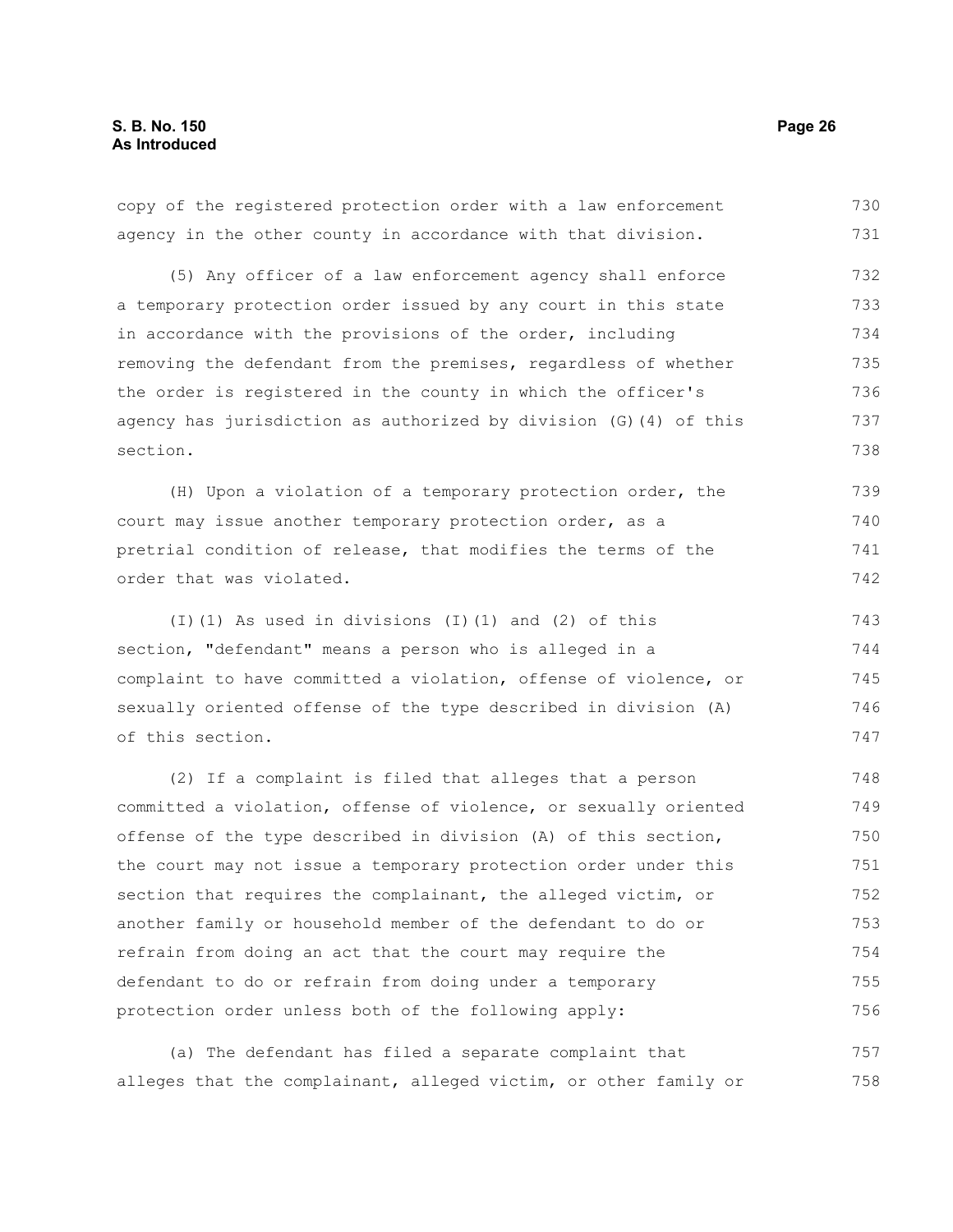household member in question who would be required under the order to do or refrain from doing the act committed a violation or offense of violence of the type described in division (A) of this section. 759 760 761 762

(b) The court determines that both the complainant, alleged victim, or other family or household member in question who would be required under the order to do or refrain from doing the act and the defendant acted primarily as aggressors, that neither the complainant, alleged victim, or other family or household member in question who would be required under the order to do or refrain from doing the act nor the defendant acted primarily in self-defense, and, in accordance with the standards and criteria of this section as applied in relation to the separate complaint filed by the defendant, that it should issue the order to require the complainant, alleged victim, or other family or household member in question to do or refrain from doing the act. 763 764 765 766 767 768 769 770 771 772 773 774 775

(J)(1) Subject to division (J)(2) of this section and regardless of whether a protection order is issued or a consent agreement is approved by a court of another county or a court of another state, no court or unit of state or local government shall charge the movant any fee, cost, deposit, or money in connection with the filing of a motion pursuant to this section, in connection with the filing, issuance, registration, modification, enforcement, dismissal, withdrawal, or service of a protection order, consent agreement, or witness subpoena or for obtaining a certified copy of a protection order or consent agreement. 776 777 778 779 780 781 782 783 784 785 786

(2) Regardless of whether a protection order is issued or a consent agreement is approved pursuant to this section, if the 787 788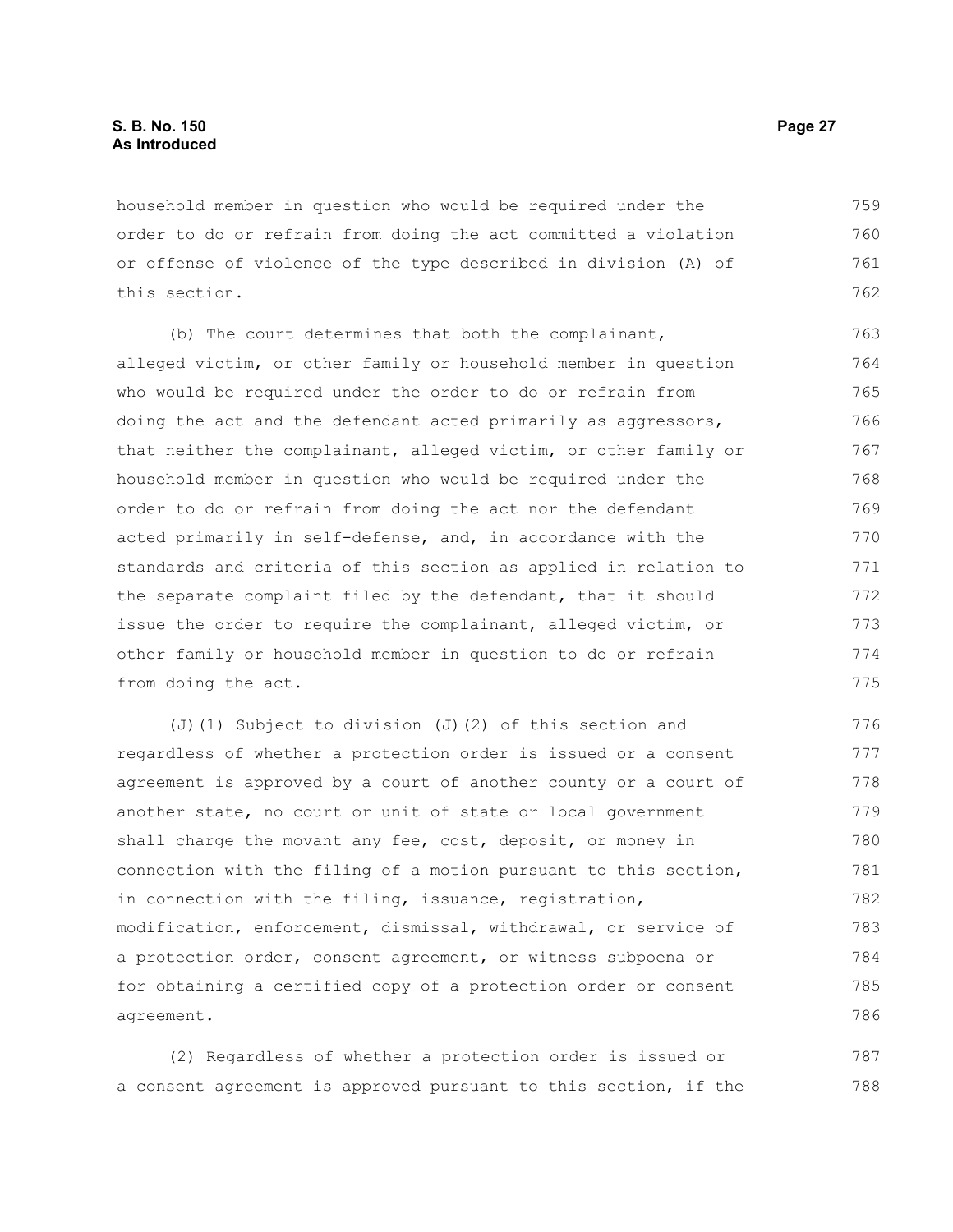defendant in connection with the filing, issuance, registration, modification, enforcement, dismissal, withdrawal, or service of a protection order, consent agreement, or witness subpoena or for obtaining a certified copy of a protection order or consent agreement. (K) As used in this section: (1) "Companion animal" has the same meaning as in section 959.131 of the Revised Code. (2) "Sexually oriented offense" has the same meaning as in section 2950.01 of the Revised Code. (3) "Victim advocate" means a person who provides support and assistance for a victim of an offense during court proceedings. **Sec. 2923.13.** (A) Unless relieved from disability under operation of law or legal process, no person shall knowingly acquire, have, carry, or use any firearm or dangerous ordnance, if any of the following apply: (1) The person is a fugitive from justice. (2) The person is under indictment for or has been convicted of any felony offense of violence or has been adjudicated a delinquent child for the commission of an offense that, if committed by an adult, would have been a felony offense of violence. 790 791 792 793 794 795 796 797 798 799 800 801 802 803 804 805 806 807 808 809 810 811 812

defendant is convicted the court may assess costs against the

(3) The person is under indictment for or has been convicted of any felony offense involving the illegal possession, use, sale, administration, distribution, or trafficking in any drug of abuse or has been adjudicated a 813 814 815 816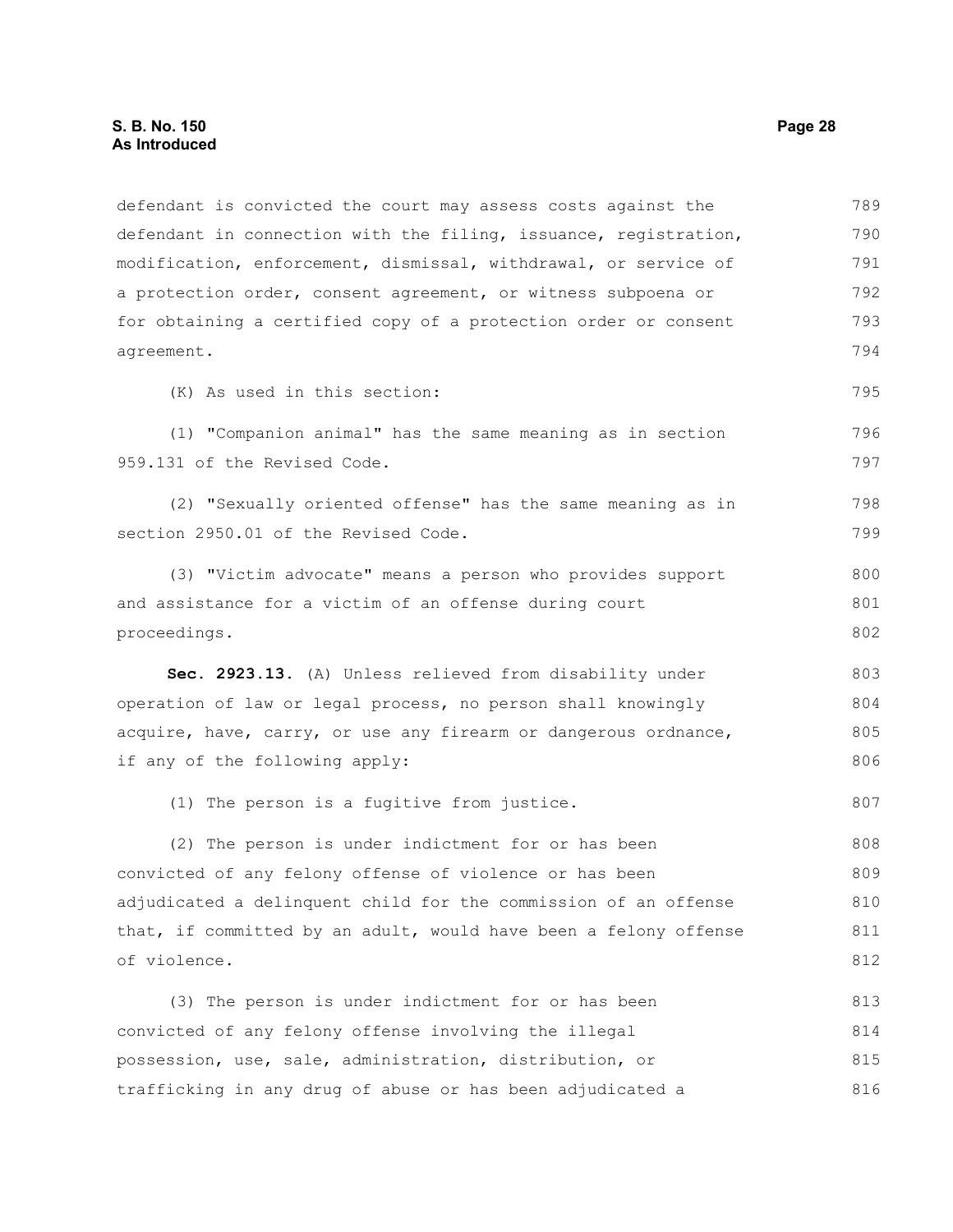## **S. B. No. 150 Page 29 As Introduced**

delinquent child for the commission of an offense that, if committed by an adult, would have been a felony offense involving the illegal possession, use, sale, administration, distribution, or trafficking in any drug of abuse. (4) The person is drug dependent, in danger of drug dependence, or a chronic alcoholic. (5) The person is under adjudication of mental incompetence, has been adjudicated as a mental defective, has been committed to a mental institution, has been found by a court to be a mentally ill person subject to court order, or is an involuntary patient other than one who is a patient only for purposes of observation. As used in this division, "mentally ill person subject to court order" and "patient" have the same meanings as in section 5122.01 of the Revised Code. (6) The person has been convicted of either domestic violence or assault when the victim is a family or household member, whether the offense is classified as a felony or misdemeanor. (7) The person is subject to a court order, granted after a full hearing for which the person received notice and an opportunity to be heard, that restrains the person from harassing, stalking, threatening, or engaging in other conduct that would place a family or household member in reasonable fear of bodily injury, or is subject to a temporary protection order issued under section 2919.26 of the Revised Code. (B) Whoever violates this section is guilty of having weapons while under disability, a felony of the third degree. 817 818 819 820 821 822 823 824 825 826 827 828 829 830 831 832 833 834 835 836 837 838 839 840 841 842 843

(C) For the purposes of this section, "under operation of law or legal process" shall not itself include mere completion, 844 845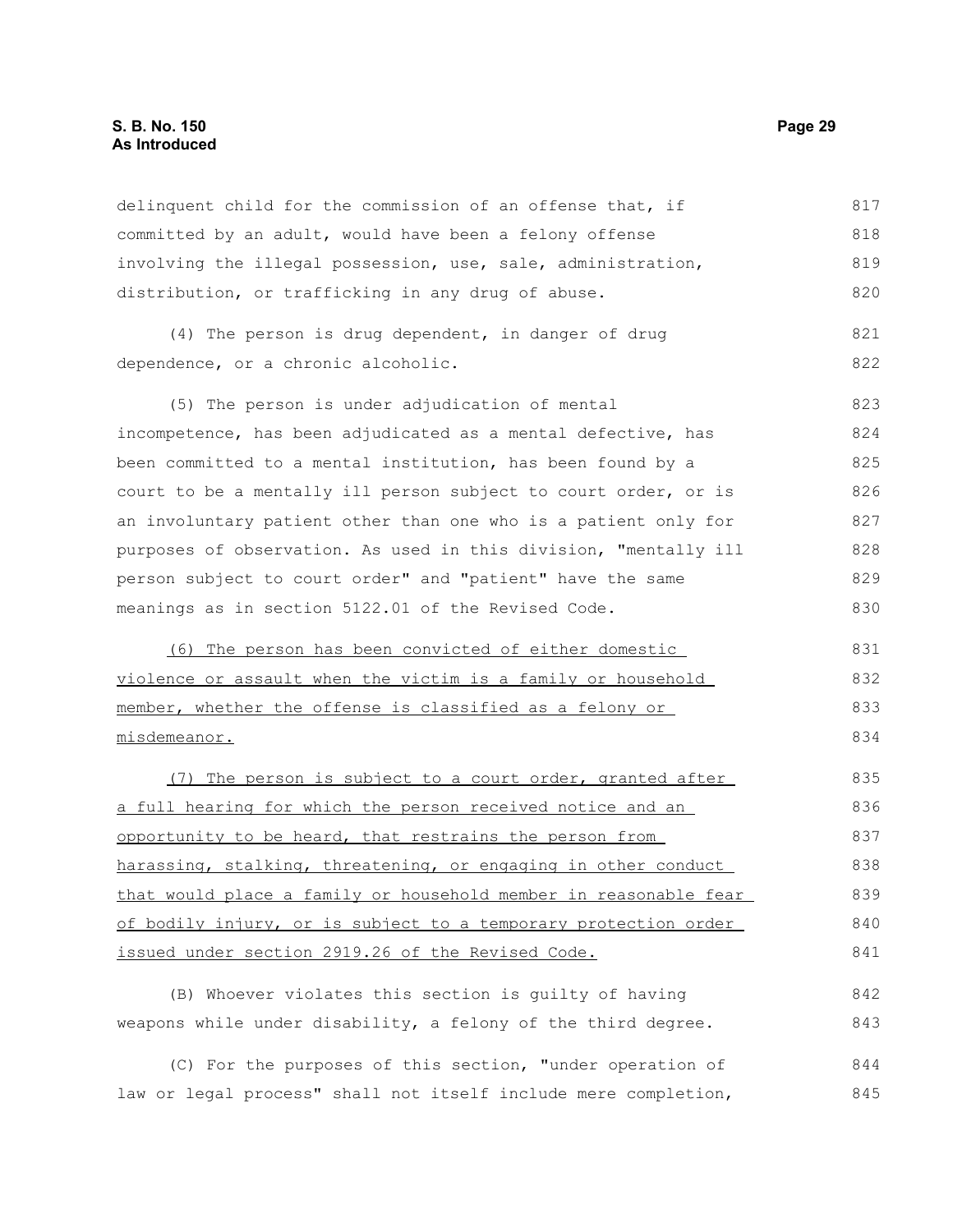a criminal conviction.

termination, or expiration of a sentence imposed as a result of (D) As used in this section, "family or household member" has the same meaning as in section 3113.31 of the Revised Code. 846 847 848 849

 **Sec. 2923.133.** (A) Any offender who has been convicted of an offense described in division (A)(6) of section 2923.13 of the Revised Code and has been served with a court order requiring the offender to transfer all firearms in the offender's possession or control in accordance with this section shall transfer all firearms under the offender's possession or control as described in this division. 850 851 852 853 854 855 856

(1) Within twenty-four hours after being served with the court order, the offender shall transfer all firearms in the offender's possession or control to a law enforcement agency or federally licensed firearms dealer. The offender shall provide a copy of the court order to the law enforcement agency or firearms dealer at the time of transfer. Prior to accepting a transfer of firearms from the offender, a law enforcement agency shall notify the offender that if the firearms are transferred to a law enforcement agency, the firearms shall be considered to be abandoned and are subject to disposal under division (A)(3) of this section. The law enforcement agency or federally licensed firearms dealer taking possession of the firearm or firearms shall issue a proof of transfer to the offender. The proof of transfer shall include the name of the offender, the date of transfer, and the serial number, make, and model of each transferred firearm. 857 858 859 860 861 862 863 864 865 866 867 868 869 870 871 872

(2) Within forty-eight hours after being served with the court order, the offender shall do one of the following: 873 874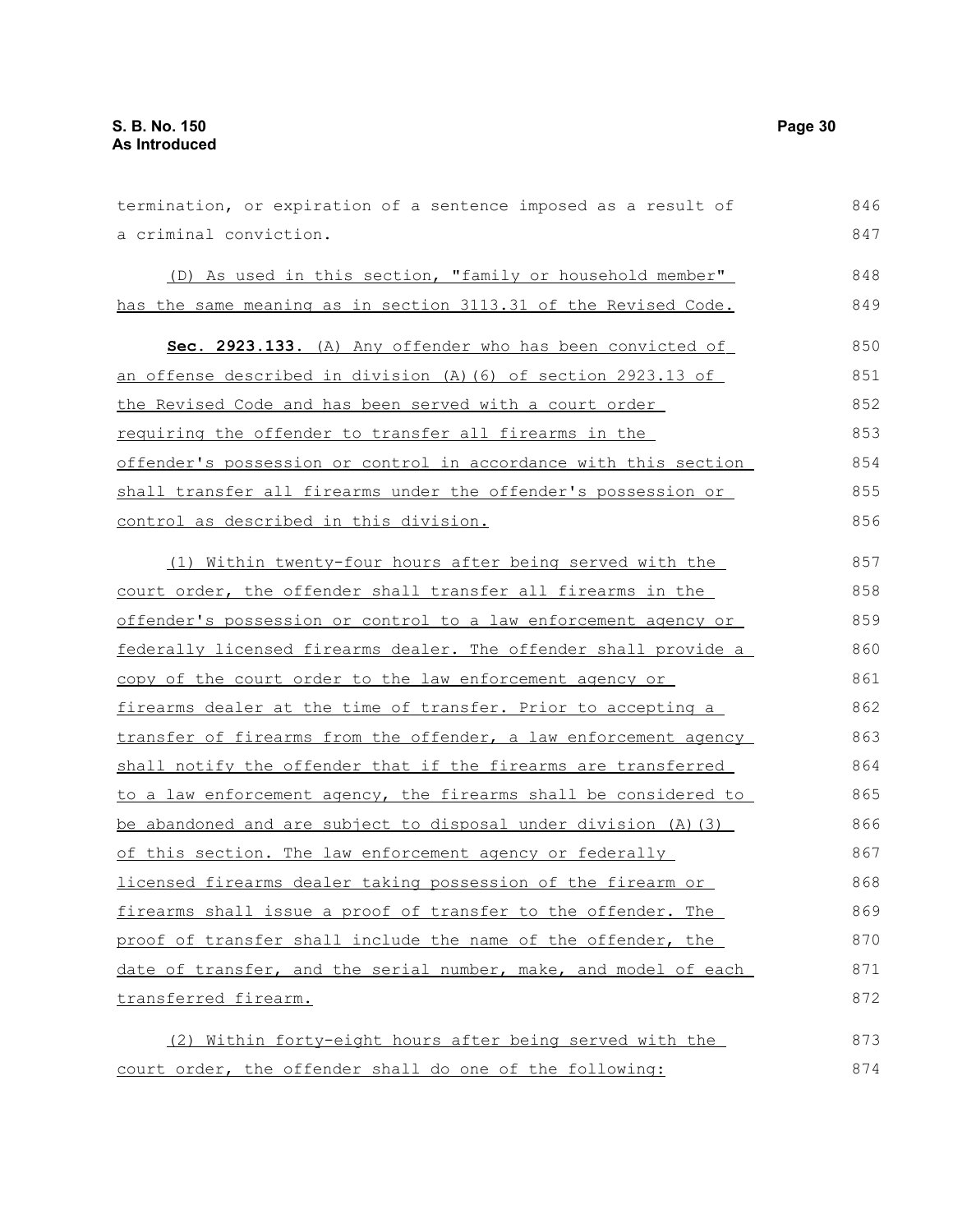| (a) File a copy of proof of transfer with the court that         | 875 |
|------------------------------------------------------------------|-----|
| issued the order and an affidavit that all firearms in the       | 876 |
| offender's possession or control at the time the offender was    | 877 |
| served with the court order have been transferred in accordance  | 878 |
| with this section and that the offender currently has no         | 879 |
| firearms in the offender's possession or control;                | 880 |
| (b) File an affidavit with the court that issued the order       | 881 |
| that at the time the offender was served with the order the      | 882 |
| offender had no firearms in the offender's possession or control | 883 |
| and that the offender currently has no firearms in the           | 884 |
| offender's possession or control.                                | 885 |
| (3) If the offender transfers the firearm to a law               | 886 |
| enforcement agency, the firearm shall be considered to be        | 887 |
| abandoned. The law enforcement agency may establish policies for | 888 |
| disposal of abandoned firearms, provided such policies require   | 889 |
| that the offender be notified of the disposal and receive any    | 890 |
| financial value from the disposal less the costs to the law      | 891 |
| enforcement agency associated with taking possession of,         | 892 |
| storing, and disposing of the firearms.                          | 893 |
| (B) Notwithstanding division (A) of this section, if the         | 894 |
| offender is incarcerated at the time the offender is served with | 895 |
| the court order and is unable to comply with the order due to    | 896 |
| the offender's incarceration, the offender may file an affidavit | 897 |
| with the court that these circumstances are applicable to the    | 898 |
| offender.                                                        | 899 |
| (C) An offender who recklessly violates the requirements         | 900 |
| of this section is quilty of a felony of the fifth degree.       | 901 |
| (D) As used in this section, "law enforcement agency"            | 902 |
| means the state highway patrol, or a police department of a      | 903 |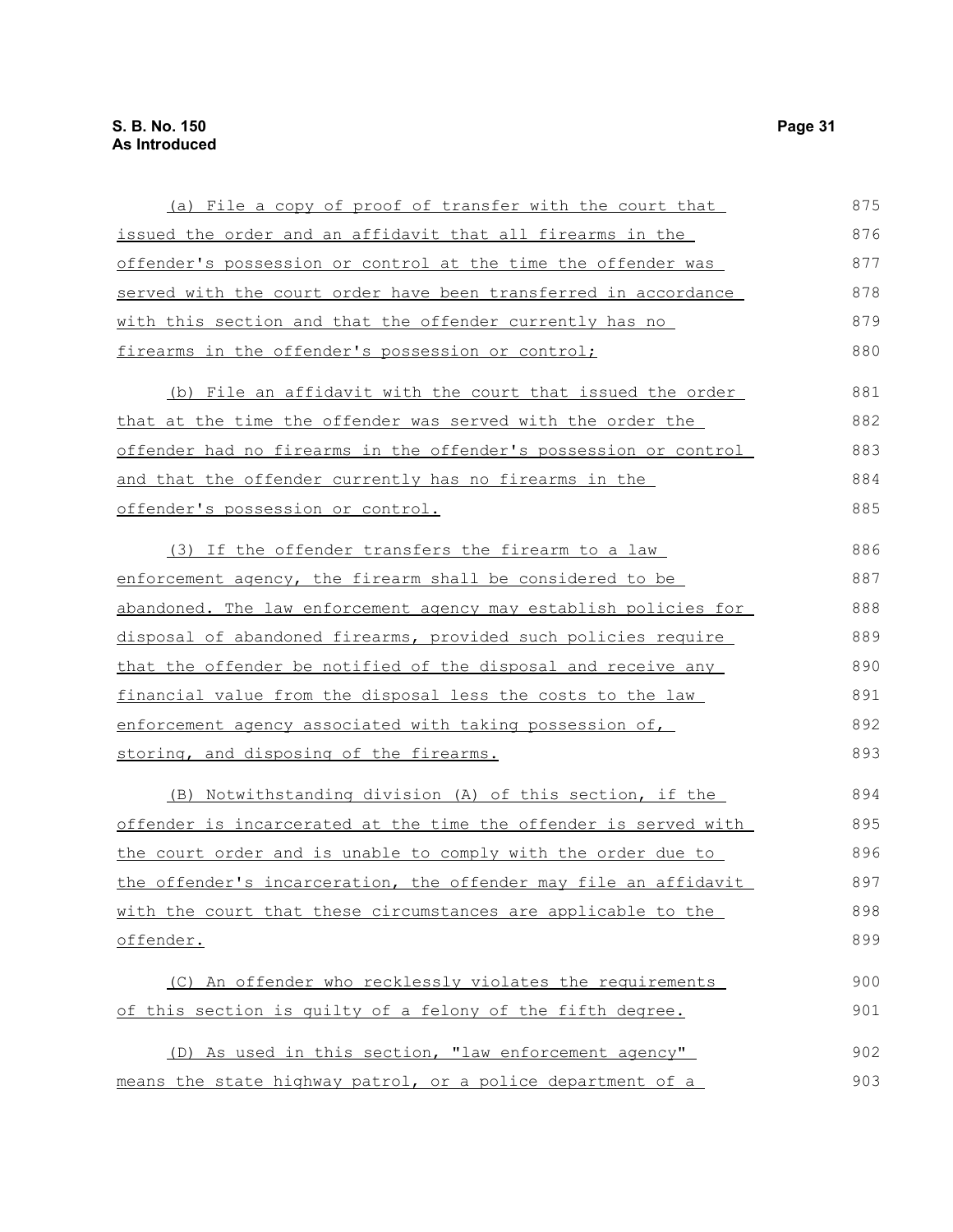municipal corporation or sheriff's office under the court's jurisdiction. **Sec. 2923.134.** (A) Any person who is subject to a court order described in division (A)(7) of section 2923.13 of the Revised Code and has been served with a court order requiring the person to transfer all firearms in the person's possession or control in accordance with this section shall transfer all firearms in the person's possession or control as described in this division. (1) Within twenty-four hours after being served with the court order, the respondent shall transfer all firearms in the respondent's possession to a law enforcement agency or federally licensed firearms dealer. The respondent shall provide a copy of the court order to the law enforcement agency or federally licensed firearms dealer at the time of transfer, along with a copy of the protection order. The law enforcement agency or federally licensed firearms dealer shall issue a proof of transfer to the respondent. The proof of transfer shall include the name of the respondent, the date of transfer, and the serial number, make, and model of each transferred firearm. (2) Within forty-eight hours after being served with the court order, the respondent shall do one of the following: 904 905 906 907 908 909 910 911 912 913 914 915 916 917 918 919 920 921 922 923 924 925

(a) File a copy of the proof of transfer with the court that issued the order and an affidavit that all firearms in the respondent's possession or control at the time the respondent was served with the order have been transferred in accordance with this section and that the respondent currently has no firearms in the respondent's possession or control; 926 927 928 929 930 931

(b) File an affidavit with the court that issued the order 932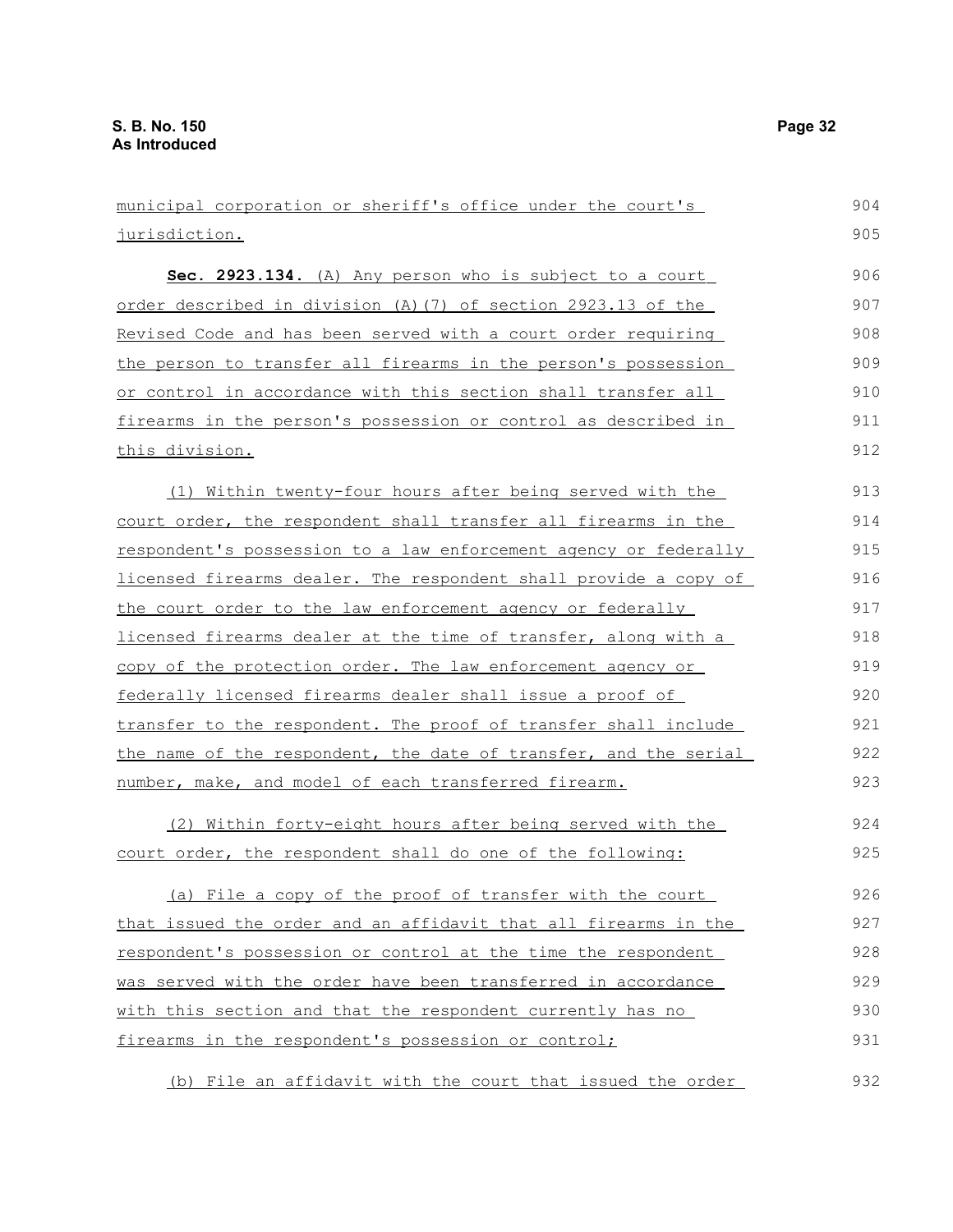| that at the time the respondent was served with the order the    | 933 |
|------------------------------------------------------------------|-----|
| respondent had no firearms in the respondent's possession or     | 934 |
| control and that the respondent currently has no firearms in the | 935 |
| respondent's possession or control.                              | 936 |
| (3) (a) Upon the expiration of the court order, the law          | 937 |
| enforcement agency or federally licensed firearms dealer in      | 938 |
| possession of the respondent's firearms shall, at the            | 939 |
| respondent's request, return those firearms to the respondent,   | 940 |
| unless either of the following applies:                          | 941 |
| (i) The order is extended or another court order described       | 942 |
| in division (A) (7) of section 2923.13 of the Revised Code is in | 943 |
| effect;                                                          | 944 |
| (ii) The respondent is prohibited from possessing a              | 945 |
| firearm under state or federal law.                              | 946 |
| (b) Before returning a firearm pursuant to this division,        | 947 |
| the law enforcement agency or federally licensed firearms dealer | 948 |
| may require the respondent to sign a statement that the court    | 949 |
| order has expired and has not been extended and that the         | 950 |
| respondent is not prohibited from possessing a firearm under     | 951 |
| state or federal law.                                            | 952 |
| (4) (a) If the respondent is prohibited from possessing a        | 953 |
| firearm under state or federal law, the respondent shall have    | 954 |
| sixty days after the expiration of the court order and any       | 955 |
| extensions to the court order to make one sale to a federally    | 956 |
| licensed firearms dealer of any transferred firearms in the      | 957 |
| possession of a law enforcement agency. The law enforcement      | 958 |
| agency shall transfer possession of the firearms to a federally  | 959 |
| licensed firearms dealer at the request of the firearms dealer,  | 960 |
| if the firearms dealer provides the law enforcement agency with  | 961 |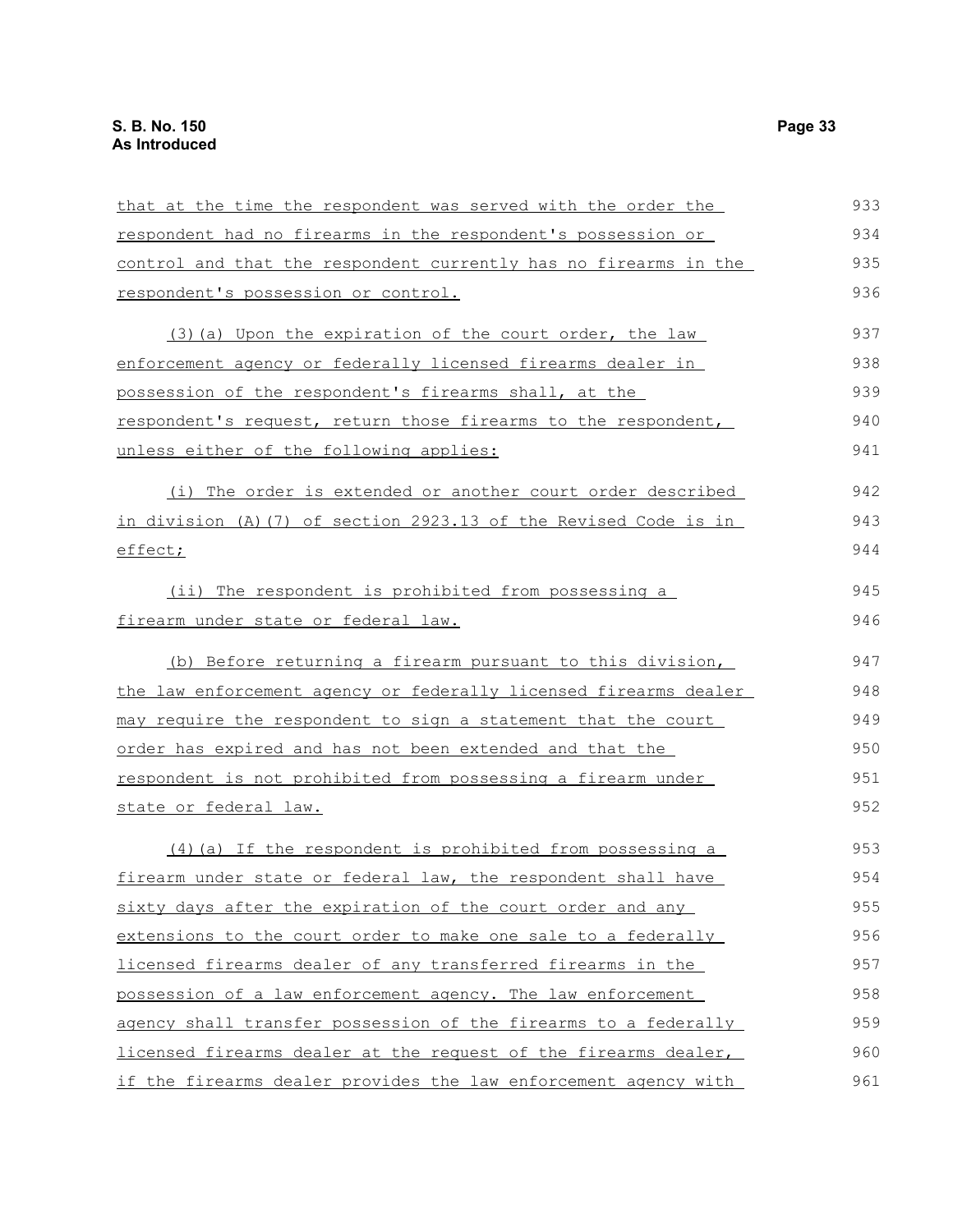| a copy of a bill of sale that indicates the respondent has sold  | 962 |
|------------------------------------------------------------------|-----|
| the firearms to the firearms dealer. If the law enforcement      | 963 |
| agency accepts any proceeds from the sale on behalf of the       | 964 |
| respondent, the law enforcement agency shall transfer the        | 965 |
| proceeds of the sale to the respondent.                          | 966 |
| (b) If the respondent or a federally licensed firearms           | 967 |
| dealer does not provide a copy of a bill of sale for the         | 968 |
| respondent's firearms to the law enforcement agency within sixty | 969 |
| days after the expiration of the court order and any extensions  | 970 |
| to the court order, the firearms shall be considered to be       | 971 |
| abandoned. The law enforcement agency may establish policies for | 972 |
| the disposal of abandoned firearms, provided the policies        | 973 |
| require that the respondent be notified of the disposal and      | 974 |
| receive any financial value from the disposal of the firearms.   | 975 |
| (5) A law enforcement agency or federally licensed               | 976 |
| firearms dealer may charge a respondent a reasonable fee in      | 977 |
| connection with the storage of any firearm pursuant to this      | 978 |
| section. The fee charged by a law enforcement agency shall not   | 979 |
| exceed the costs associated with taking possession of, storing,  | 980 |
| and disposing of the firearms.                                   | 981 |
| (B) A respondent who recklessly violates the requirements        | 982 |
| of this section is quilty of a felony of the fifth degree.       | 983 |
| (C) As used in this section:                                     | 984 |
| (1) "Law enforcement agency" has the same meaning as in          | 985 |
| section 2923.133 of the Revised Code.                            | 986 |
| (2) "Respondent" includes a defendant who is subject to a        | 987 |
| temporary protection order under section 2919.26 of the Revised  | 988 |
| Code.                                                            | 989 |
| Sec. 2923.14. (A) (1) Except as otherwise provided in            | 990 |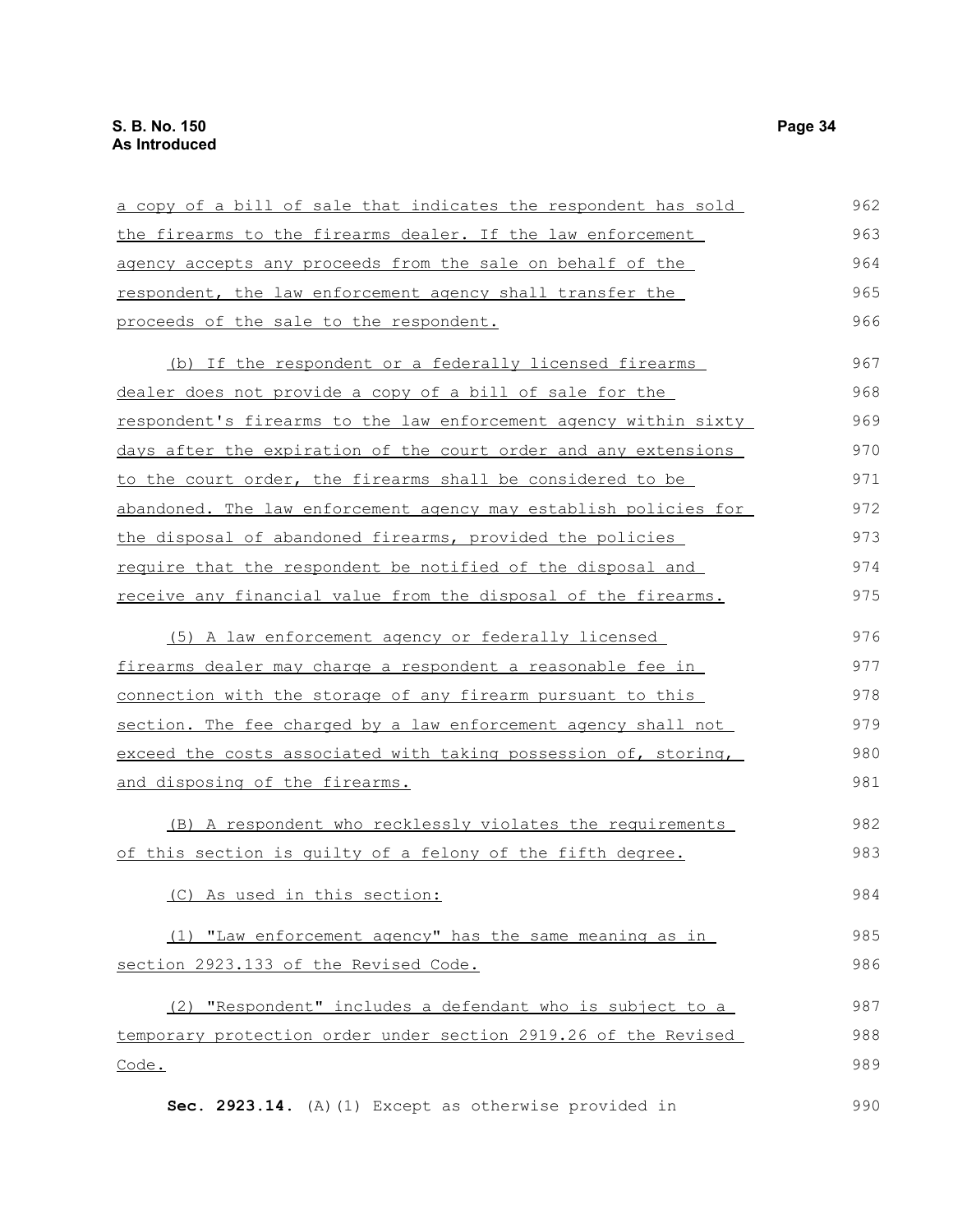#### **S. B. No. 150 Page 35 As Introduced**

division (A)(2) of this section, any person who is prohibited from acquiring, having, carrying, or using firearms may apply to the court of common pleas in the county in which the person resides for relief from such prohibition. 991 992 993 994

(2) Division (A)(1) of this section does not apply to a person who has been convicted of or pleaded guilty to a violation of section 2923.132 of the Revised Code or to a person who, two or more times, has been convicted of or pleaded guilty to a felony and a specification of the type described in section 2941.141, 2941.144, 2941.145, 2941.146, 2941.1412, or 2941.1424 of the Revised Code. 995 996 997 998 999 1000 1001

(B) The application shall recite the following:

(1) All indictments, convictions, or adjudications upon which the applicant's disability is based, the sentence imposed and served, and any release granted under a community control sanction, post-release control sanction, or parole, any partial or conditional pardon granted, or other disposition of each case, or, if the disability is based upon a factor other than an indictment, a conviction, or an adjudication, the factor upon which the disability is based and all details related to that factor; 1003 1004 1005 1006 1007 1008 1009 1010 1011

(2) Facts showing the applicant to be a fit subject for relief under this section. 1012 1013

(C) A copy of the application shall be served on the county prosecutor. The county prosecutor shall cause the matter to be investigated and shall raise before the court any objections to granting relief that the investigation reveals. 1014 1015 1016 1017

(D) Upon hearing, the court may grant the applicant relief pursuant to this section, if all of the following apply: 1018 1019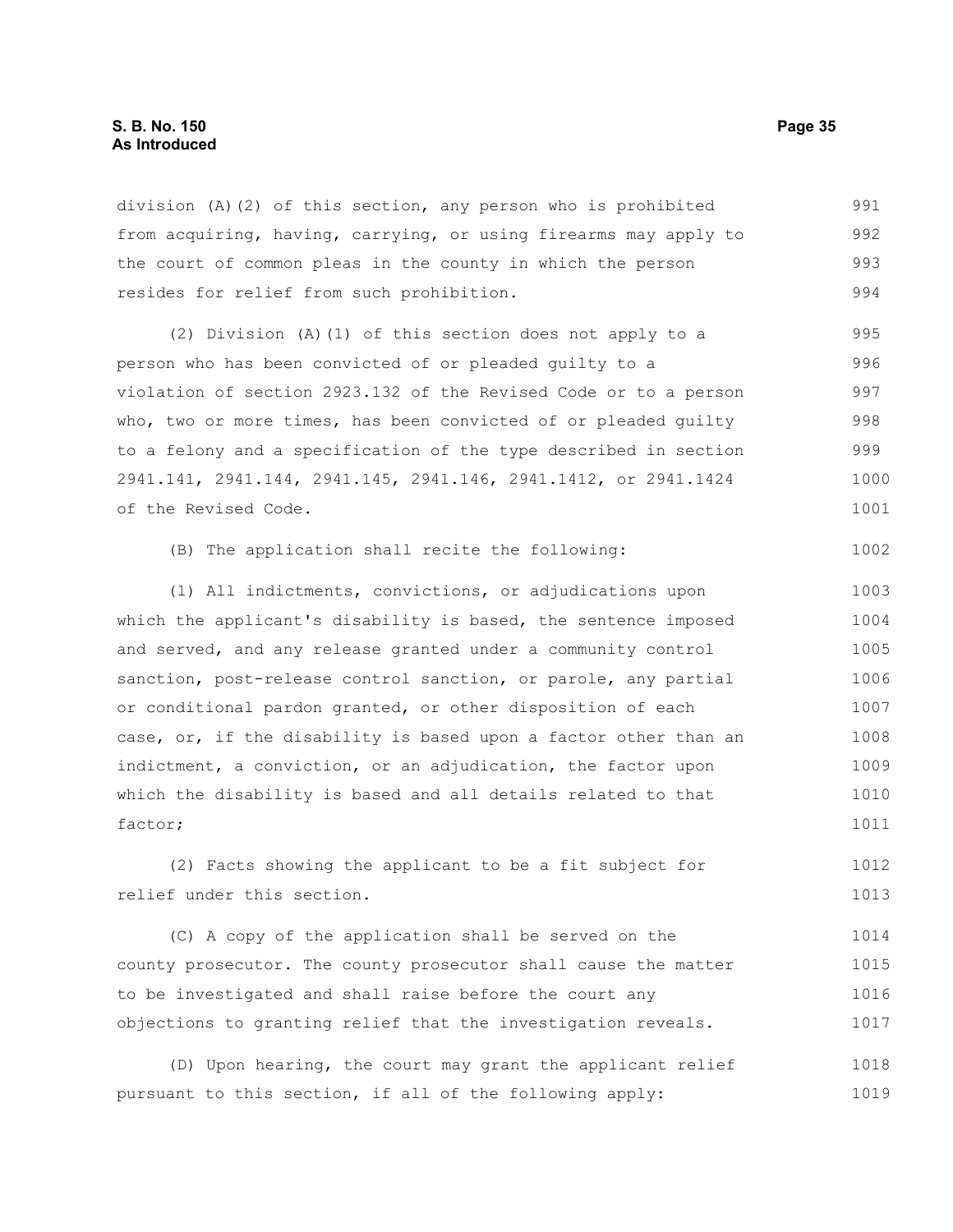| (1) One of the following applies:                              | 1020 |
|----------------------------------------------------------------|------|
| (a) If the disability is based upon an indictment, a           | 1021 |
| conviction, or an adjudication, the applicant has been fully   | 1022 |
| discharged from imprisonment, community control, post-release  | 1023 |
| control, and parole, or, if the applicant is under indictment, | 1024 |
| has been released on bail or recognizance.                     | 1025 |
| (b) If the disability is based upon a factor other than an     | 1026 |
| indictment, a conviction, or an adjudication, that factor no   | 1027 |
| longer is applicable to the applicant.                         | 1028 |
| (2) The applicant has led a law-abiding life since             | 1029 |
| discharge or release, and appears likely to continue to do so. | 1030 |
| (3) The applicant is not otherwise prohibited by law from      | 1031 |
| acquiring, having, or using firearms.                          | 1032 |
| (E) Costs of the proceeding shall be charged as in other       | 1033 |
| civil cases, and taxed to the applicant.                       | 1034 |
| (F) Relief from disability granted pursuant to this            | 1035 |
| section restores the applicant to all civil firearm rights to  | 1036 |
| the full extent enjoyed by any citizen, and is subject to the  | 1037 |
| following conditions:                                          | 1038 |
| (1) Applies only with respect to indictments, convictions,     | 1039 |
| or adjudications, or to the other factor, recited in the       | 1040 |
| application as the basis for the applicant's disability;       | 1041 |
| (2) Applies only with respect to firearms lawfully             | 1042 |
| acquired, possessed, carried, or used by the applicant;        | 1043 |
| (3) May be revoked by the court at any time for good cause     | 1044 |
| shown and upon notice to the applicant;                        | 1045 |
| (4) Is automatically void upon commission by the applicant     | 1046 |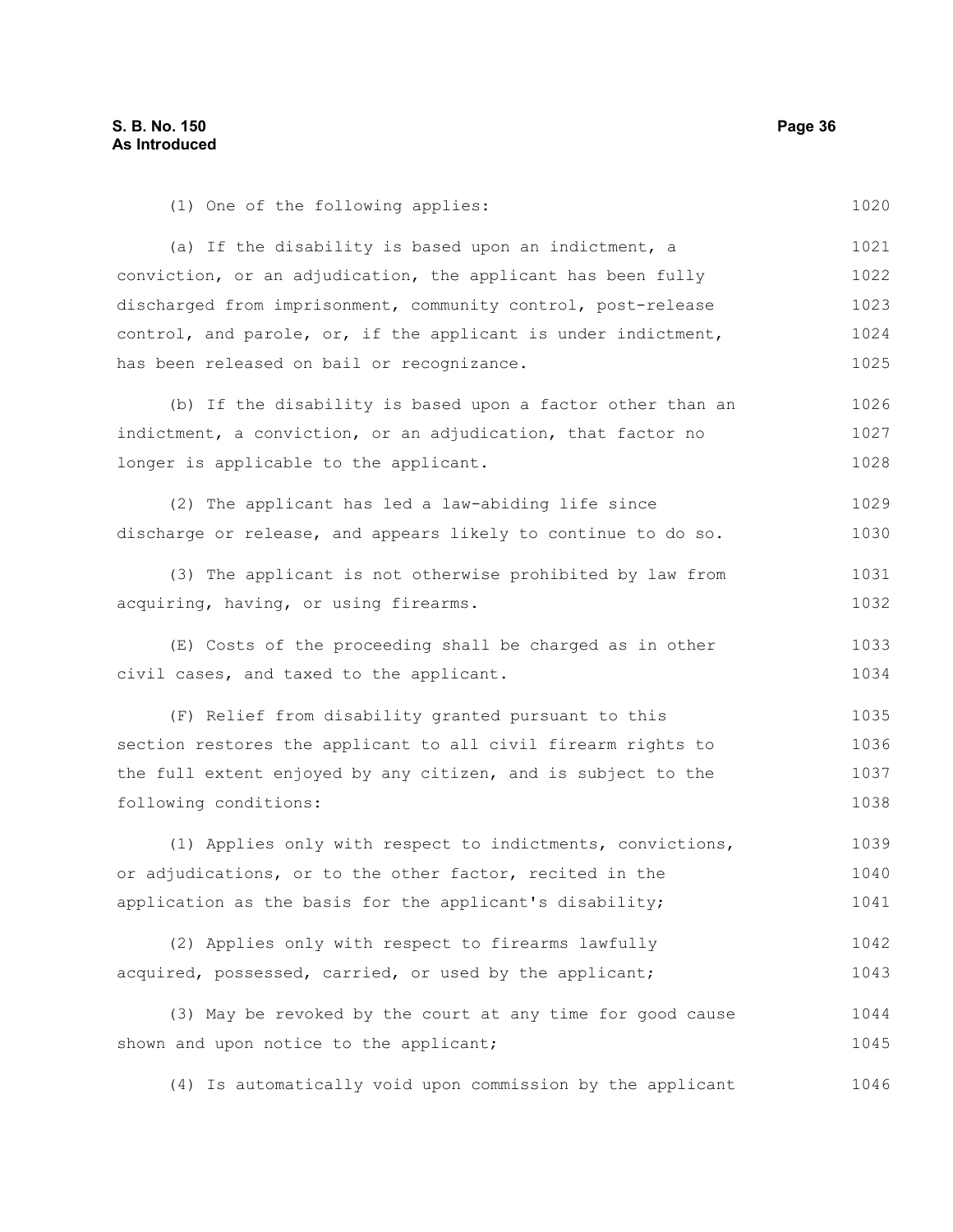| of any offense set forth in division (A) $(2)$ $-$ or (3), or (6) of | 1047 |
|----------------------------------------------------------------------|------|
| section 2923.13 of the Revised Code, or upon the applicant's         | 1048 |
| becoming one of the class of persons named in division $(A)$ (1),    | 1049 |
| $(4)$ , $\theta$ $(5)$ , or $(7)$ of that section.                   | 1050 |
| (G) As used in this section:                                         | 1051 |
| (1) "Community control sanction" has the same meaning as             | 1052 |
| in section 2929.01 of the Revised Code.                              | 1053 |
| (2) "Post-release control" and "post-release control                 | 1054 |
| sanction" have the same meanings as in section 2967.01 of the        | 1055 |
| Revised Code.                                                        | 1056 |
| Sec. 3113.31. (A) As used in this section:                           | 1057 |
| (1) "Domestic violence" means the occurrence of one or               | 1058 |
| more of the following acts against a family or household member:     | 1059 |
| (a) Attempting to cause or recklessly causing bodily                 | 1060 |
| injury;                                                              | 1061 |
| (b) Placing another person by the threat of force in fear            | 1062 |
| of imminent serious physical harm or committing a violation of       | 1063 |
| section 2903.211 or 2911.211 of the Revised Code;                    | 1064 |
| (c) Committing any act with respect to a child that would            | 1065 |
| result in the child being an abused child, as defined in section     | 1066 |
| 2151.031 of the Revised Code;                                        | 1067 |
| (d) Committing a sexually oriented offense.                          | 1068 |
| (2) "Court" means the domestic relations division of the             | 1069 |
| court of common pleas in counties that have a domestic relations     | 1070 |
| division and the court of common pleas in counties that do not       | 1071 |
| have a domestic relations division, or the juvenile division of      | 1072 |
| the court of common pleas of the county in which the person to       | 1073 |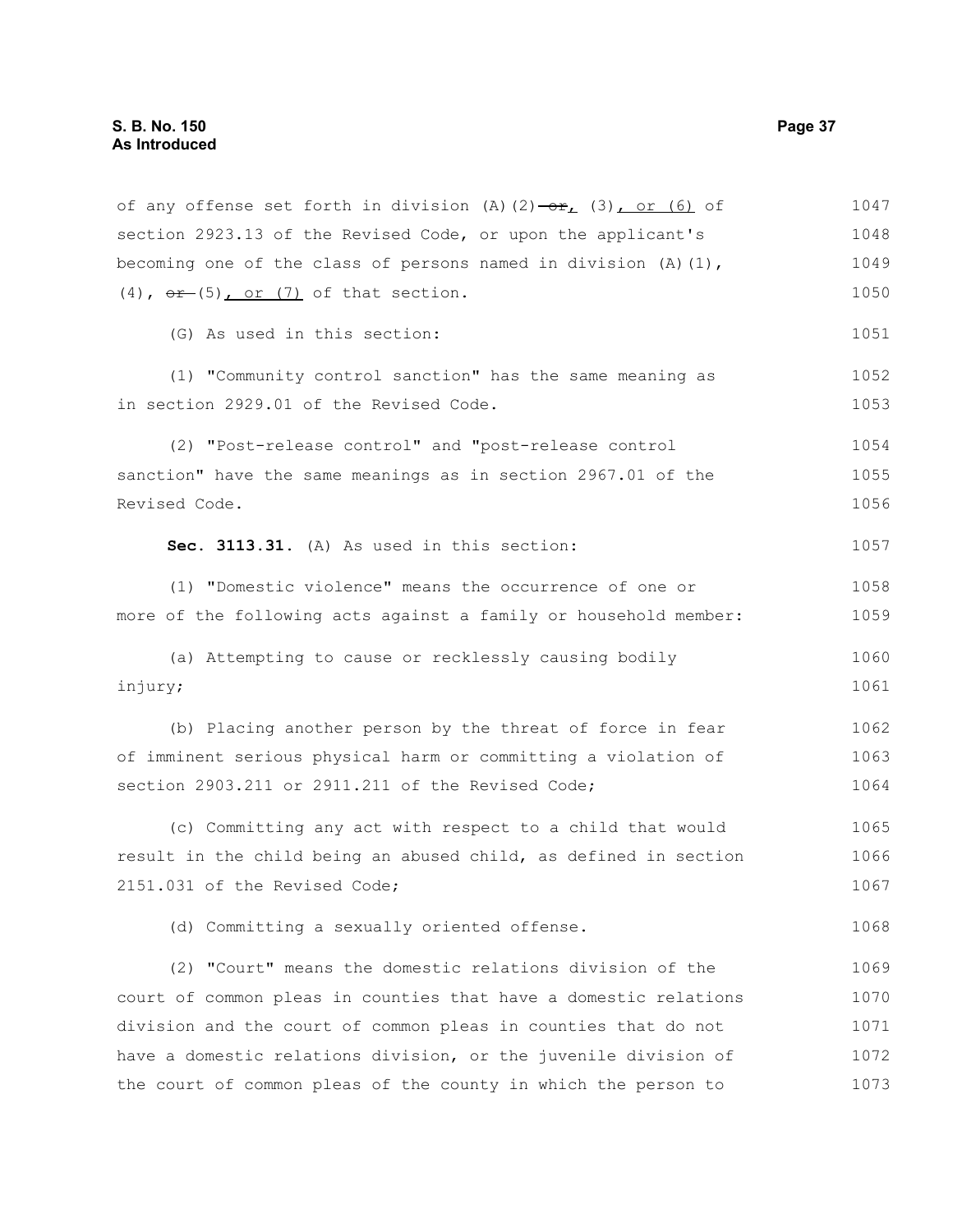section.

be protected by a protection order issued or a consent agreement approved under this section resides if the respondent is less than eighteen years of age. (3) "Family or household member" means any of the following: (a) Any of the following who is residing with or has resided with the respondent: (i) A spouse, a person living as a spouse, or a former spouse of the respondent; (ii) A parent, a foster parent, or a child of the respondent, or another person related by consanguinity or affinity to the respondent; (iii) A parent or a child of a spouse, person living as a spouse, or former spouse of the respondent, or another person related by consanguinity or affinity to a spouse, person living as a spouse, or former spouse of the respondent. (b) The natural parent of any child of whom the respondent is the other natural parent or is the putative other natural parent. (4) "Person living as a spouse" means a person who is living or has lived with the respondent in a common law marital relationship, who otherwise is cohabiting with the respondent, or who otherwise has cohabited with the respondent within five years prior to the date of the alleged occurrence of the act in question. (5) "Victim advocate" means a person who provides support and assistance for a person who files a petition under this 1074 1075 1076 1077 1078 1079 1080 1081 1082 1083 1084 1085 1086 1087 1088 1089 1090 1091 1092 1093 1094 1095 1096 1097 1098 1099 1100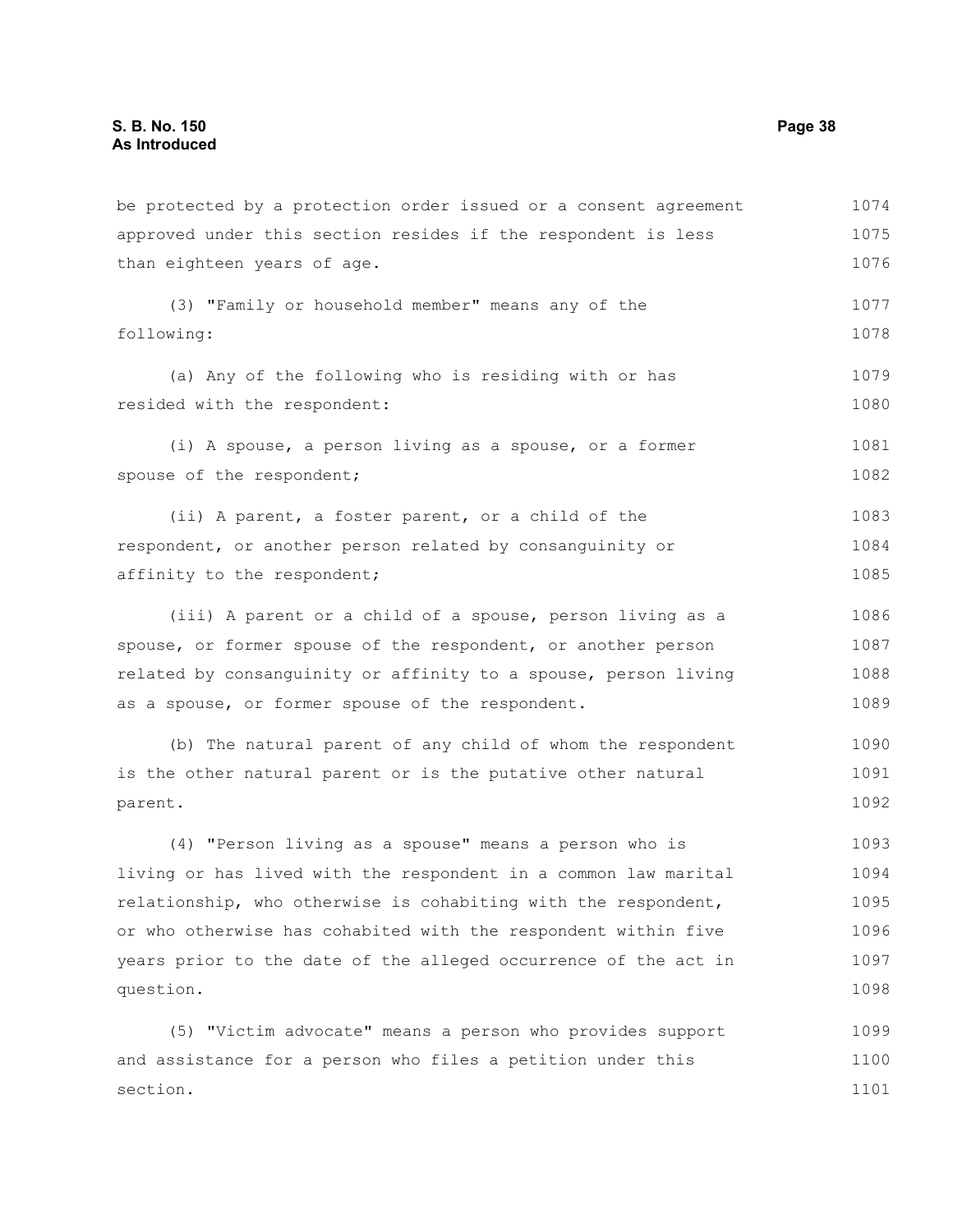# **S. B. No. 150 Page 39 As Introduced**

(6) "Sexually oriented offense" has the same meaning as in section 2950.01 of the Revised Code. (7) "Companion animal" has the same meaning as in section 959.131 of the Revised Code. (B) The court has jurisdiction over all proceedings under this section. The petitioner's right to relief under this section is not affected by the petitioner's leaving the residence or household to avoid further domestic violence. (C)(1) A person may seek relief under this section on the person's own behalf, or any parent or adult household member may seek relief under this section on behalf of any other family or household member, by filing a petition with the court. The petition shall contain or state: (1) (a) An allegation that the respondent engaged in domestic violence against a family or household member of the respondent, including a description of the nature and extent of the domestic violence;  $(2)$  (b) The relationship of the respondent to the petitioner, and to the victim if other than the petitioner;  $(3)$  (c) A request for relief under this section. (2) The petitioner may include a statement in the petition that describes the number, types, and locations of any firearms that the petitioner knows to be in the possession or control of the respondent. (D)(1) If a person who files a petition pursuant to this section requests an ex parte order, the court shall hold an ex parte hearing on the same day that the petition is filed. The 1102 1103 1104 1105 1106 1107 1108 1109 1110 1111 1112 1113 1114 1115 1116 1117 1118 1119 1120 1121 1122 1123 1124 1125 1126 1127 1128

court, for good cause shown at the ex parte hearing, may enter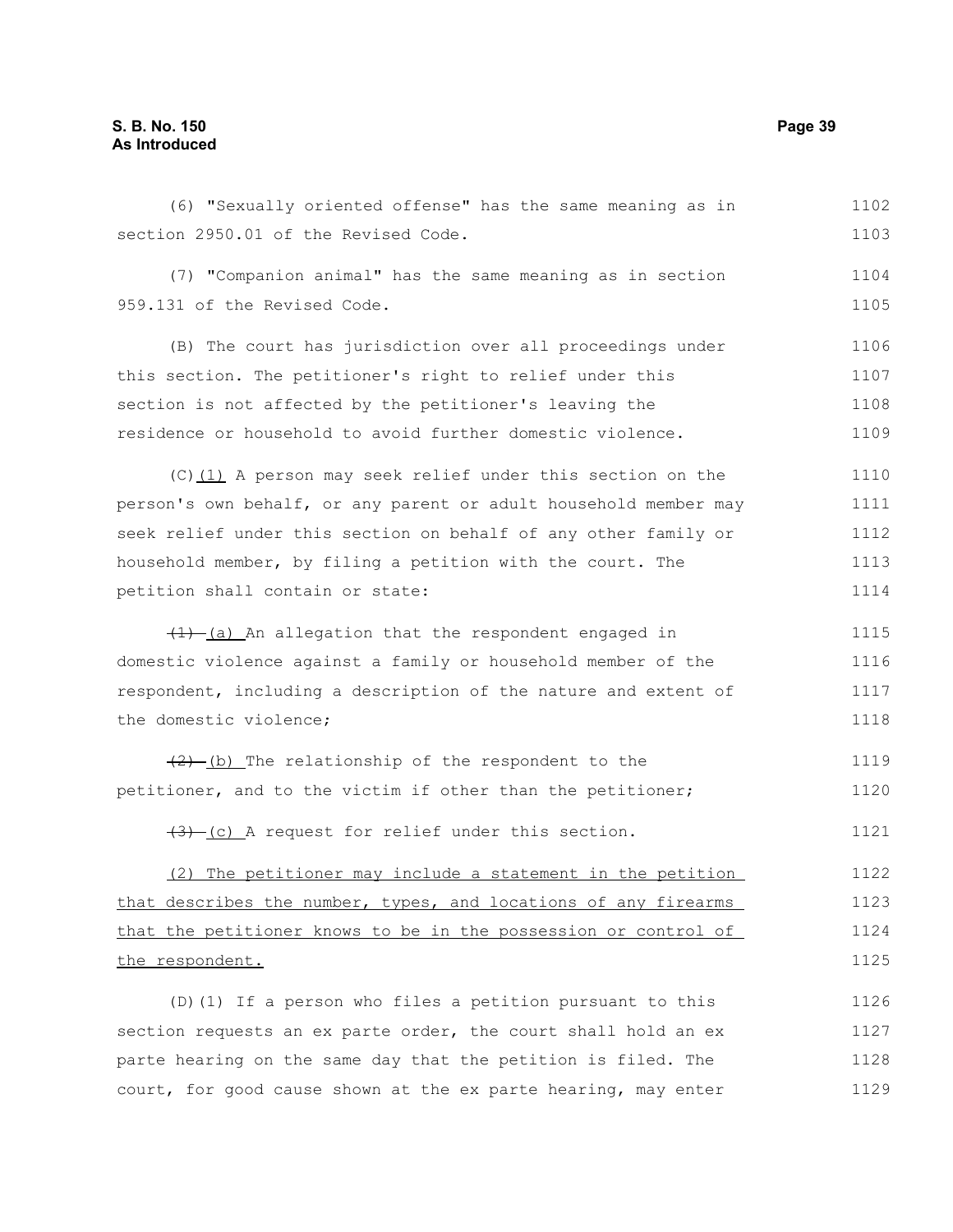any temporary orders, with or without bond, including, but not limited to, an order described in division  $(E)$  (1)(a), (b), or (c) of this section, that the court finds necessary to protect the family or household member from domestic violence. Immediate and present danger of domestic violence to the family or household member constitutes good cause for purposes of this section. Immediate and present danger includes, but is not limited to, situations in which the respondent has threatened the family or household member with bodily harm, in which the respondent has threatened the family or household member with a sexually oriented offense, or in which the respondent previously has been convicted of, pleaded guilty to, or been adjudicated a delinquent child for an offense that constitutes domestic violence against the family or household member. 1130 1131 1132 1133 1134 1135 1136 1137 1138 1139 1140 1141 1142 1143

(2)(a) If the court, after an ex parte hearing, issues an order described in division  $(E)(1)(b)$  or (c) of this section, the court shall schedule a full hearing for a date that is within seven court days after the ex parte hearing. If any other type of protection order that is authorized under division (E) of this section is issued by the court after an ex parte hearing, the court shall schedule a full hearing for a date that is within ten court days after the ex parte hearing. The court shall give the respondent notice of, and an opportunity to be heard at, the full hearing. The court shall hold the full hearing on the date scheduled under this division unless the court grants a continuance of the hearing in accordance with this division. Under any of the following circumstances or for any of the following reasons, the court may grant a continuance of the full hearing to a reasonable time determined by the court: 1144 1145 1146 1147 1148 1149 1150 1151 1152 1153 1154 1155 1156 1157 1158 1159

(i) Prior to the date scheduled for the full hearing under 1160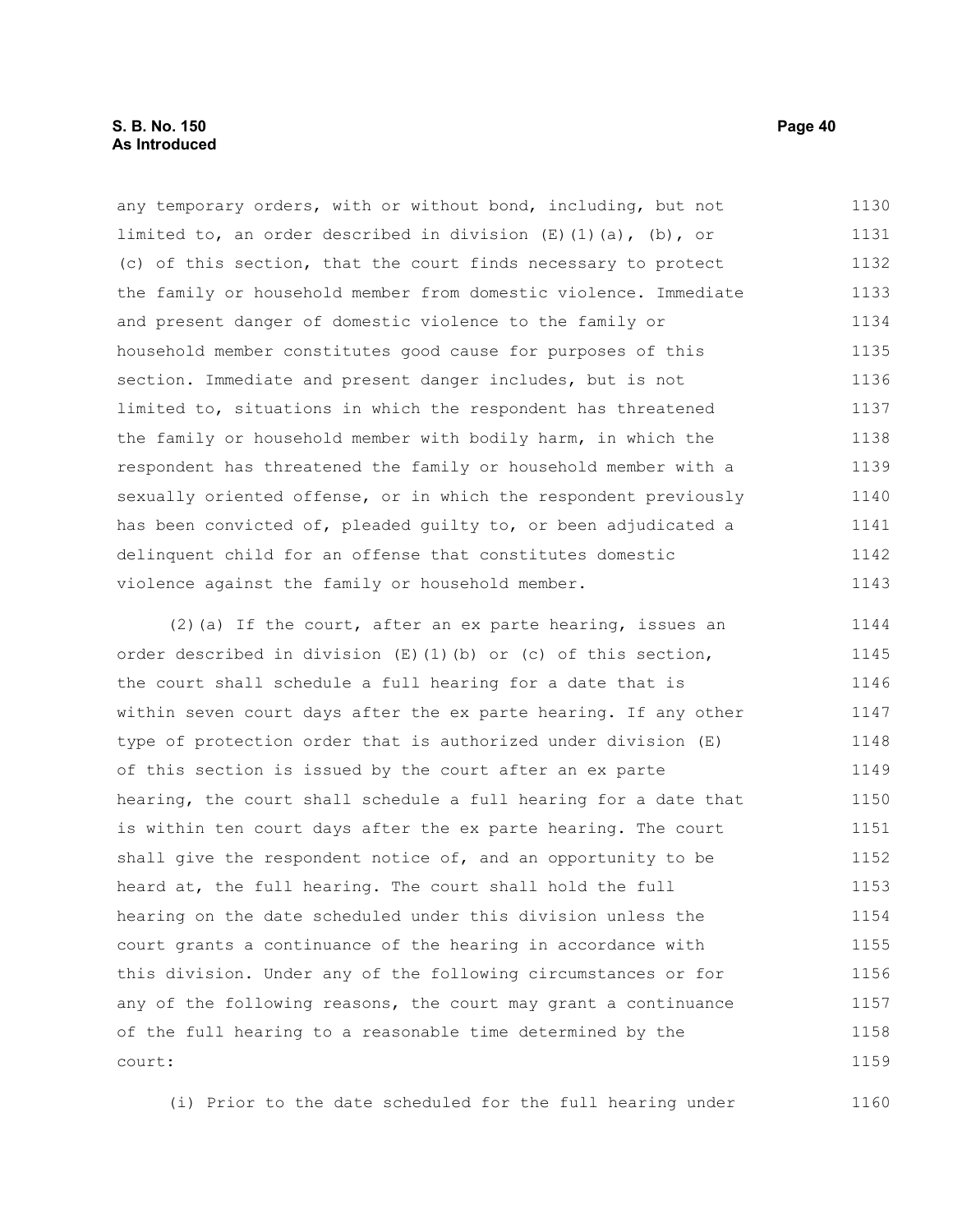this division, the respondent has not been served with the petition filed pursuant to this section and notice of the full hearing. (ii) The parties consent to the continuance. (iii) The continuance is needed to allow a party to obtain counsel. (iv) The continuance is needed for other good cause. (b) An ex parte order issued under this section does not expire because of a failure to serve notice of the full hearing upon the respondent before the date set for the full hearing under division (D)(2)(a) of this section or because the court grants a continuance under that division. (3) If a person who files a petition pursuant to this section does not request an ex parte order, or if a person requests an ex parte order but the court does not issue an ex parte order after an ex parte hearing, the court shall proceed as in a normal civil action and grant a full hearing on the matter. (E)(1) After an ex parte or full hearing, the court may grant any protection order, with or without bond, or approve any consent agreement to bring about a cessation of domestic violence against the family or household members. The order or agreement may: (a) Direct the respondent to refrain from abusing or from committing sexually oriented offenses against the family or household members; (b) Grant possession of the residence or household to the 1161 1162 1163 1164 1165 1166 1167 1168 1169 1170 1171 1172 1173 1174 1175 1176 1177 1178 1179 1180 1181 1182 1183 1184 1185 1186 1187

petitioner or other family or household member, to the exclusion 1188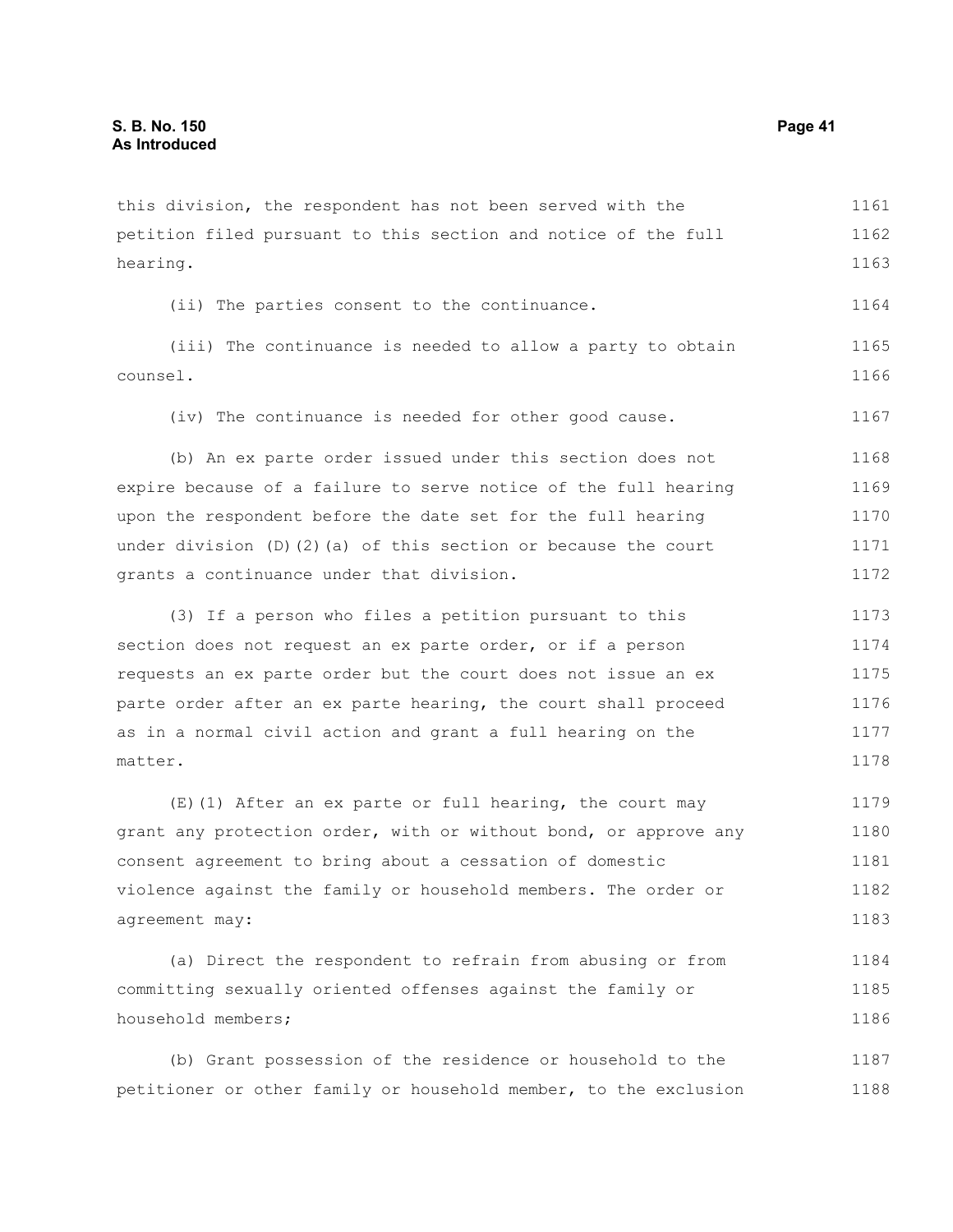#### **S. B. No. 150 Page 42 As Introduced**

of the respondent, by evicting the respondent, when the residence or household is owned or leased solely by the petitioner or other family or household member, or by ordering the respondent to vacate the premises, when the residence or household is jointly owned or leased by the respondent, and the petitioner or other family or household member; 1189 1190 1191 1192 1193 1194

(c) When the respondent has a duty to support the petitioner or other family or household member living in the residence or household and the respondent is the sole owner or lessee of the residence or household, grant possession of the residence or household to the petitioner or other family or household member, to the exclusion of the respondent, by ordering the respondent to vacate the premises, or, in the case of a consent agreement, allow the respondent to provide suitable, alternative housing; 1195 1196 1197 1198 1199 1200 1201 1202 1203

(d) Temporarily allocate parental rights and responsibilities for the care of, or establish temporary parenting time rights with regard to, minor children, if no other court has determined, or is determining, the allocation of parental rights and responsibilities for the minor children or parenting time rights; 1204 1205 1206 1207 1208 1209

(e) Require the respondent to maintain support, if the respondent customarily provides for or contributes to the support of the family or household member, or if the respondent has a duty to support the petitioner or family or household member; 1210 1211 1212 1213 1214

(f) Require the respondent, petitioner, victim of domestic violence, or any combination of those persons, to seek counseling; 1215 1216 1217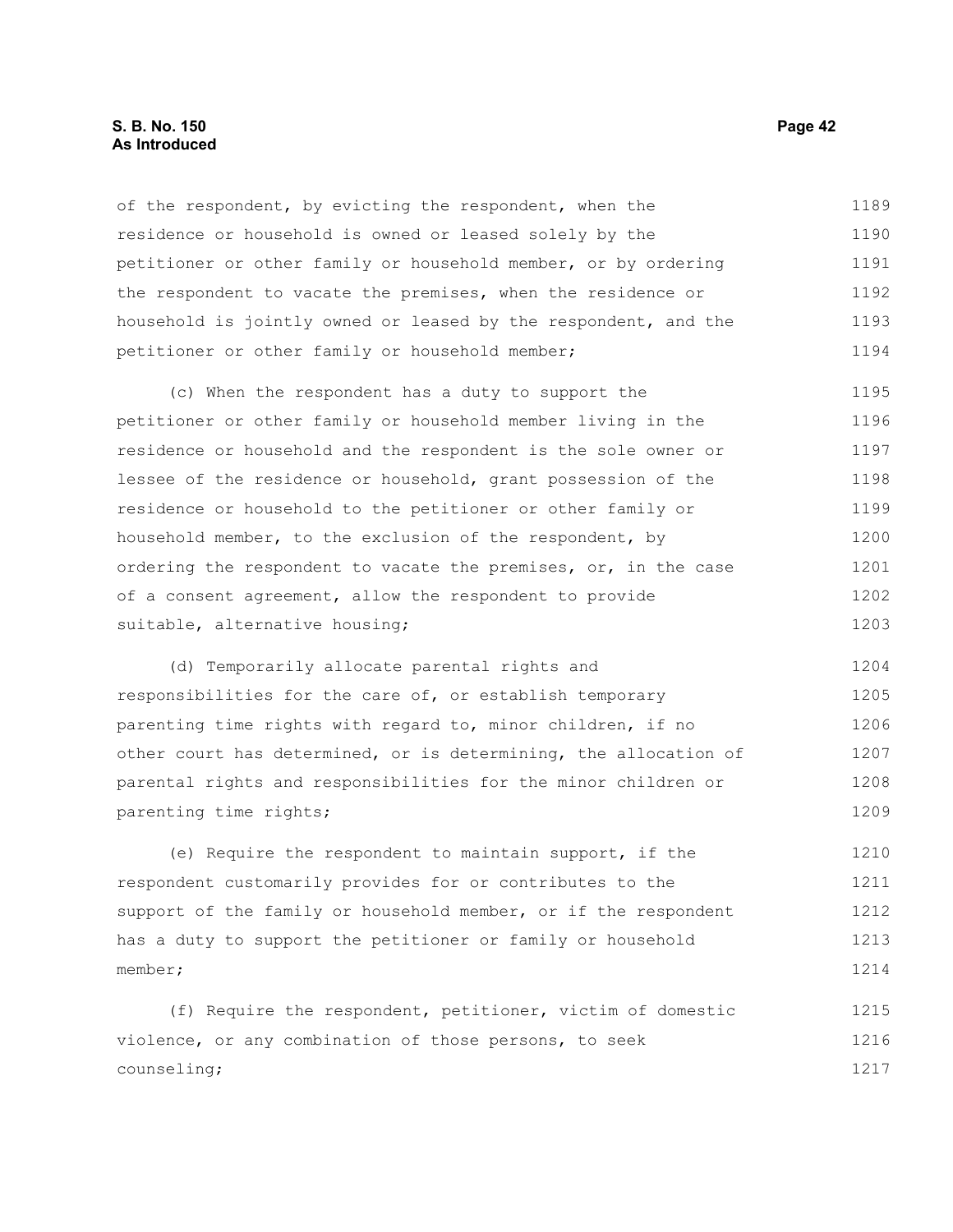# **S. B. No. 150 Page 43 As Introduced**

(g) Require the respondent to refrain from entering the residence, school, business, or place of employment of the petitioner or family or household member; (h) Grant other relief that the court considers equitable and fair, including, but not limited to, ordering the respondent to permit the use of a motor vehicle by the petitioner or other family or household member and the apportionment of household and family personal property; (i) Require that the respondent not remove, damage, hide, harm, or dispose of any companion animal owned or possessed by the petitioner; (j) Authorize the petitioner to remove a companion animal owned by the petitioner from the possession of the respondent; (k) Require a wireless service transfer in accordance with sections 3113.45 to 3113.459 of the Revised Code. (2) If a protection order has been issued pursuant to this section in a prior action involving the respondent and the petitioner or one or more of the family or household members or victims, the court may include in a protection order that it issues a prohibition against the respondent returning to the residence or household. If it includes a prohibition against the respondent returning to the residence or household in the order, it also shall include in the order provisions of the type described in division (E)(7) of this section. This division does not preclude the court from including in a protection order or consent agreement, in circumstances other than those described in this division, a requirement that the respondent be evicted from or vacate the residence or household or refrain from entering the residence, school, business, or place of employment 1218 1219 1220 1221 1222 1223 1224 1225 1226 1227 1228 1229 1230 1231 1232 1233 1234 1235 1236 1237 1238 1239 1240 1241 1242 1243 1244 1245 1246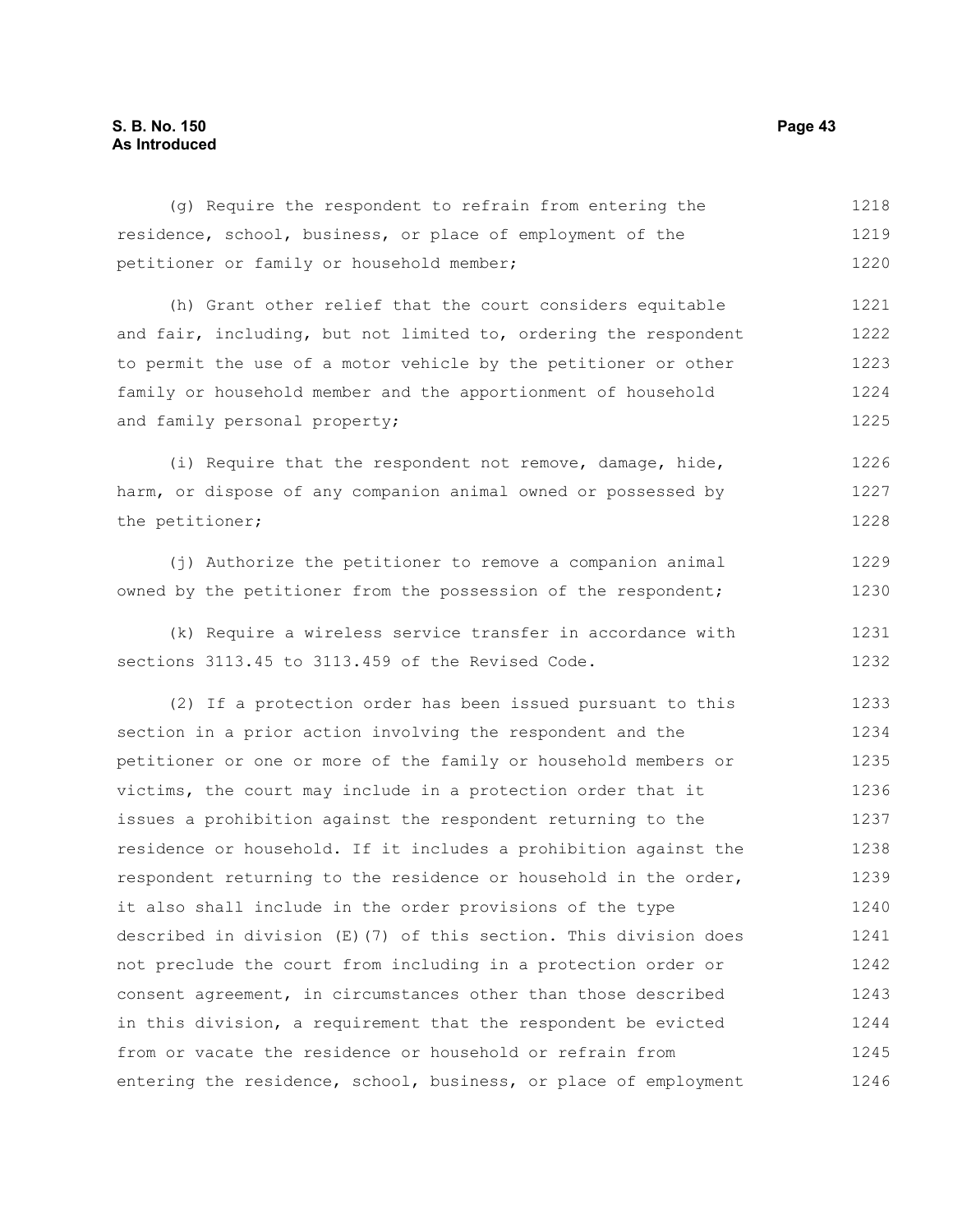# **S. B. No. 150 Page 44 As Introduced**

of the petitioner or a family or household member, and, if the court includes any requirement of that type in an order or agreement, the court also shall include in the order provisions of the type described in division  $(E)$  (7) of this section. 1247 1248 1249 1250

(3)(a) Any protection order issued or consent agreement approved under this section shall be valid until a date certain, but not later than five years from the date of its issuance or approval, or not later than the date a respondent who is less than eighteen years of age attains nineteen years of age, unless modified or terminated as provided in division (E)(8) of this section. 1251 1252 1253 1254 1255 1256 1257

(b) Subject to the limitation on the duration of an order or agreement set forth in division (E)(3)(a) of this section, any order under division (E)(1)(d) of this section shall terminate on the date that a court in an action for divorce, dissolution of marriage, or legal separation brought by the petitioner or respondent issues an order allocating parental rights and responsibilities for the care of children or on the date that a juvenile court in an action brought by the petitioner or respondent issues an order awarding legal custody of minor children. Subject to the limitation on the duration of an order or agreement set forth in division  $(E)$  (3)(a) of this section, any order under division (E)(1)(e) of this section shall terminate on the date that a court in an action for divorce, dissolution of marriage, or legal separation brought by the petitioner or respondent issues a support order or on the date that a juvenile court in an action brought by the petitioner or respondent issues a support order. 1258 1259 1260 1261 1262 1263 1264 1265 1266 1267 1268 1269 1270 1271 1272 1273 1274

(c) Any protection order issued or consent agreement approved pursuant to this section may be renewed in the same 1275 1276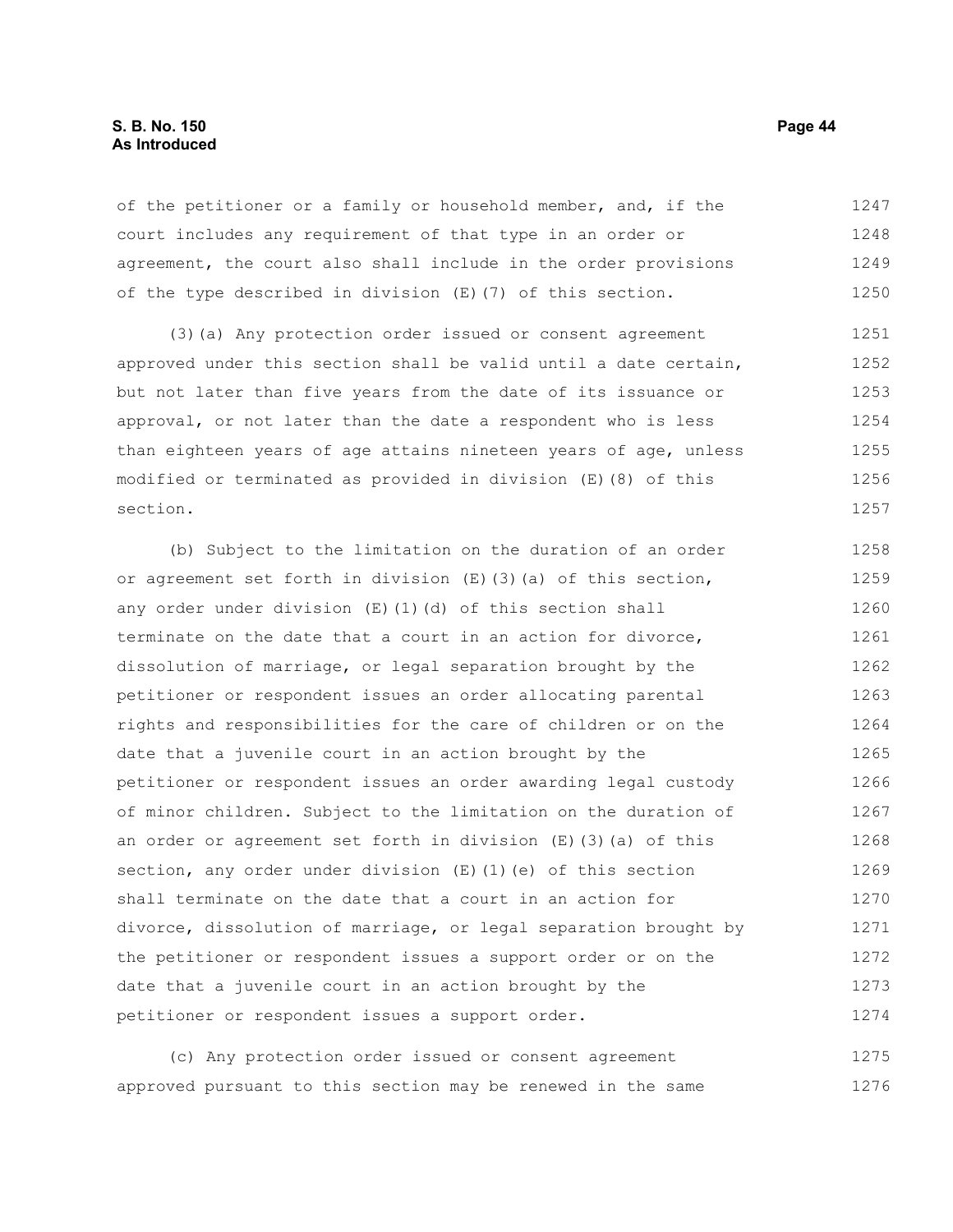manner as the original order or agreement was issued or approved. 1277 1278

(4) A court may not issue a protection order that requires a petitioner to do or to refrain from doing an act that the court may require a respondent to do or to refrain from doing under division  $(E)(1)(a)$ ,  $(b)$ ,  $(c)$ ,  $(d)$ ,  $(e)$ ,  $(q)$ , or  $(h)$  of this section unless all of the following apply: 1279 1280 1281 1282 1283

(a) The respondent files a separate petition for a protection order in accordance with this section. 1284 1285

(b) The petitioner is served notice of the respondent's petition at least forty-eight hours before the court holds a hearing with respect to the respondent's petition, or the petitioner waives the right to receive this notice. 1286 1287 1288 1289

(c) If the petitioner has requested an ex parte order pursuant to division (D) of this section, the court does not delay any hearing required by that division beyond the time specified in that division in order to consolidate the hearing with a hearing on the petition filed by the respondent. 1290 1291 1292 1293 1294

(d) After a full hearing at which the respondent presents evidence in support of the request for a protection order and the petitioner is afforded an opportunity to defend against that evidence, the court determines that the petitioner has committed an act of domestic violence or has violated a temporary protection order issued pursuant to section 2919.26 of the Revised Code, that both the petitioner and the respondent acted primarily as aggressors, and that neither the petitioner nor the respondent acted primarily in self-defense. 1295 1296 1297 1298 1299 1300 1301 1302 1303

(5) No protection order issued or consent agreement approved under this section shall in any manner affect title to 1304 1305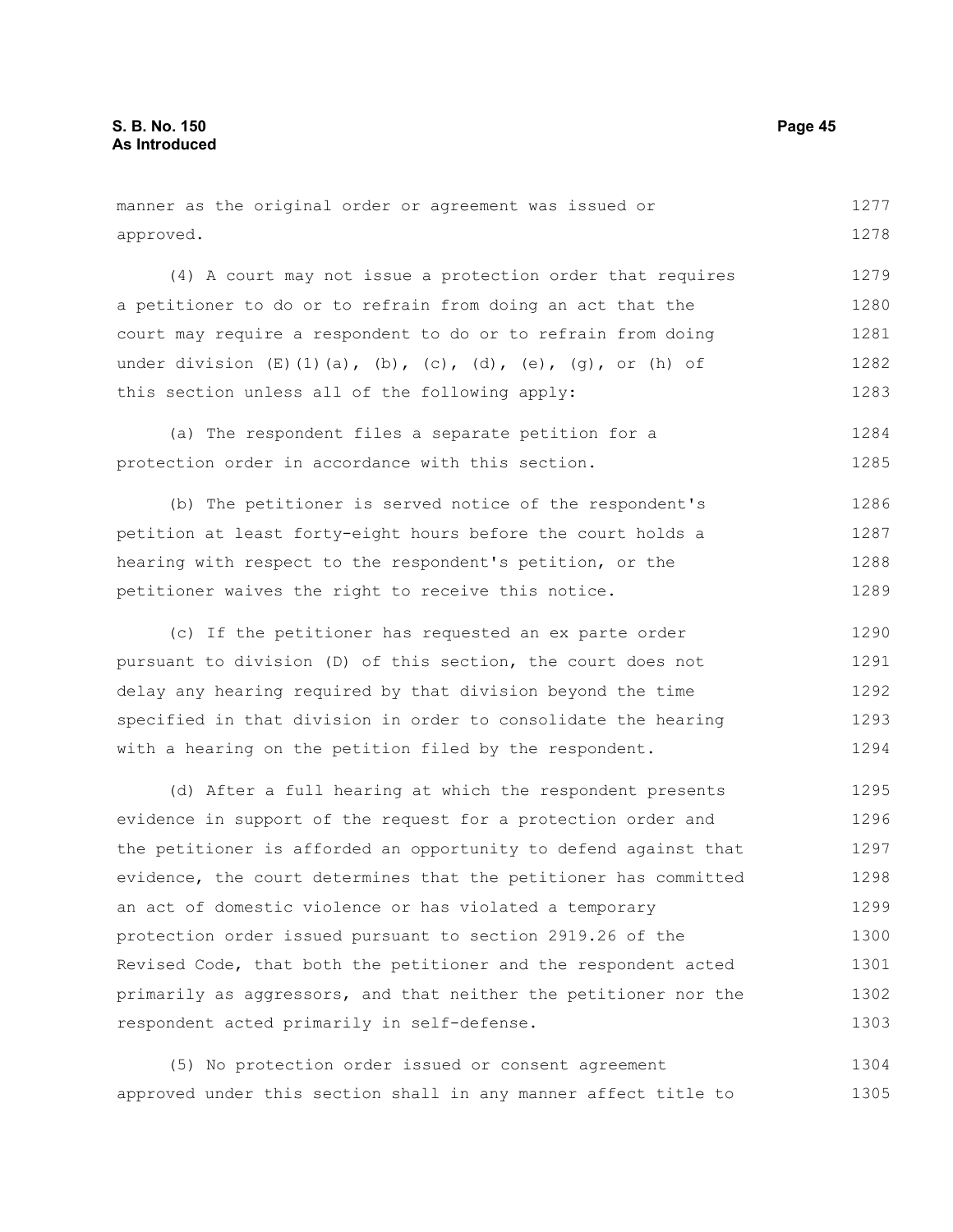| any real property. |  |
|--------------------|--|
|--------------------|--|

1306

1322

(6)(a) If a petitioner, or the child of a petitioner, who obtains a protection order or consent agreement pursuant to division (E)(1) of this section or a temporary protection order pursuant to section 2919.26 of the Revised Code and is the subject of a parenting time order issued pursuant to section 3109.051 or 3109.12 of the Revised Code or a visitation or companionship order issued pursuant to section 3109.051,  $3109.11$ , or  $3109.12$  of the Revised Code or division (E)(1)(d) of this section granting parenting time rights to the respondent, the court may require the public children services agency of the county in which the court is located to provide supervision of the respondent's exercise of parenting time or visitation or companionship rights with respect to the child for a period not to exceed nine months, if the court makes the following findings of fact: 1307 1308 1309 1310 1311 1312 1313 1314 1315 1316 1317 1318 1319 1320 1321

(i) The child is in danger from the respondent;

(ii) No other person or agency is available to provide the supervision. 1323 1324

(b) A court that requires an agency to provide supervision pursuant to division (E)(6)(a) of this section shall order the respondent to reimburse the agency for the cost of providing the supervision, if it determines that the respondent has sufficient income or resources to pay that cost. 1325 1326 1327 1328 1329

(7)(a) If a protection order issued or consent agreement approved under this section includes a requirement that the respondent be evicted from or vacate the residence or household or refrain from entering the residence, school, business, or place of employment of the petitioner or a family or household 1330 1331 1332 1333 1334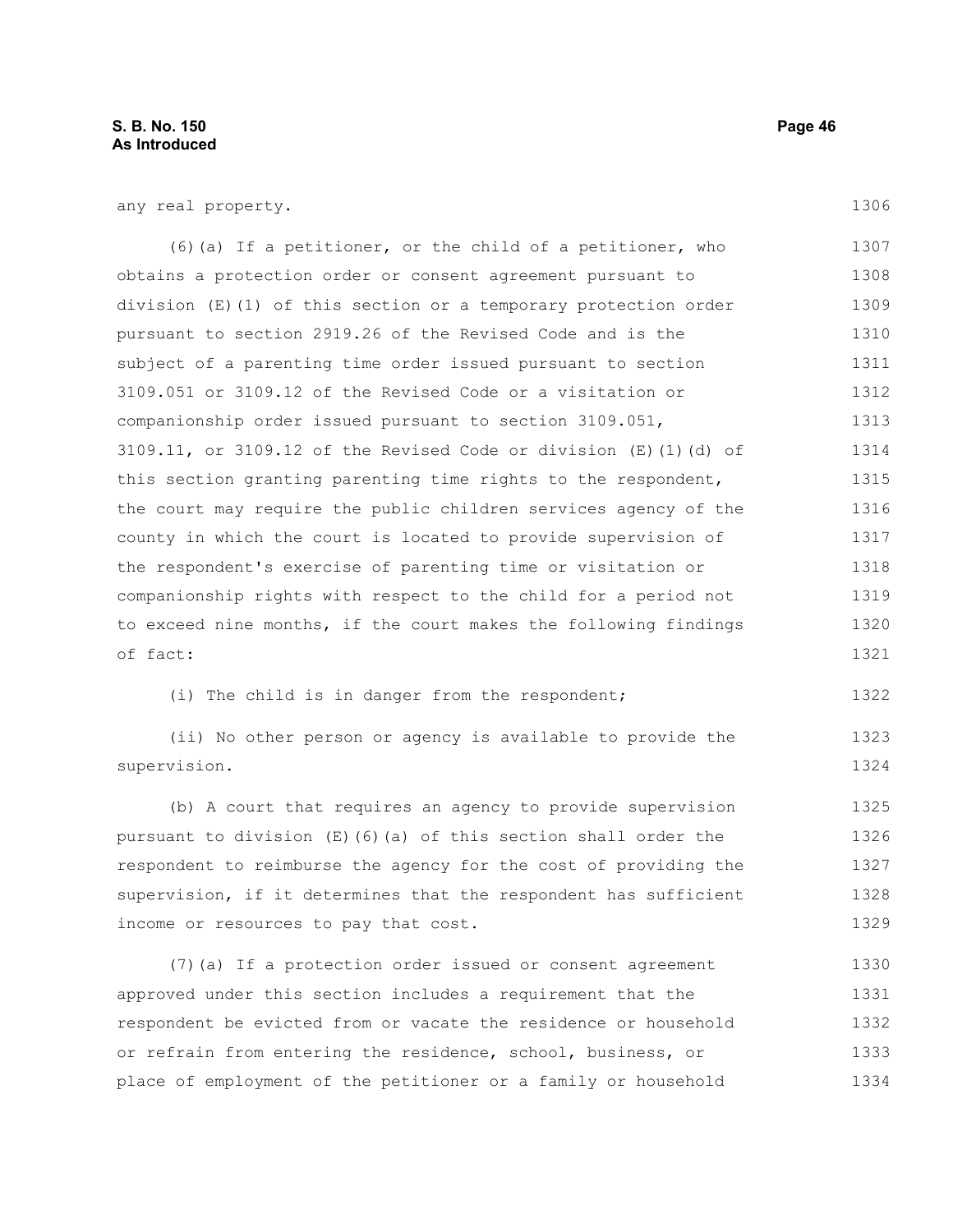## **S. B. No. 150 Page 47 As Introduced**

member, the order or agreement shall state clearly that the order or agreement cannot be waived or nullified by an invitation to the respondent from the petitioner or other family or household member to enter the residence, school, business, or place of employment or by the respondent's entry into one of those places otherwise upon the consent of the petitioner or other family or household member. 1335 1336 1337 1338 1339 1340 1341

(b) Division (E)(7)(a) of this section does not limit any discretion of a court to determine that a respondent charged with a violation of section 2919.27 of the Revised Code, with a violation of a municipal ordinance substantially equivalent to that section, or with contempt of court, which charge is based on an alleged violation of a protection order issued or consent agreement approved under this section, did not commit the violation or was not in contempt of court. 1342 1343 1344 1345 1346 1347 1348 1349

(8)(a) The court may modify or terminate as provided in division (E)(8) of this section a protection order or consent agreement that was issued after a full hearing under this section. The court that issued the protection order or approved the consent agreement shall hear a motion for modification or termination of the protection order or consent agreement pursuant to division (E)(8) of this section. 1350 1351 1352 1353 1354 1355 1356

(b) Either the petitioner or the respondent of the original protection order or consent agreement may bring a motion for modification or termination of a protection order or consent agreement that was issued or approved after a full hearing. The court shall require notice of the motion to be made as provided by the Rules of Civil Procedure. If the petitioner for the original protection order or consent agreement has requested that the petitioner's address be kept confidential, 1357 1358 1359 1360 1361 1362 1363 1364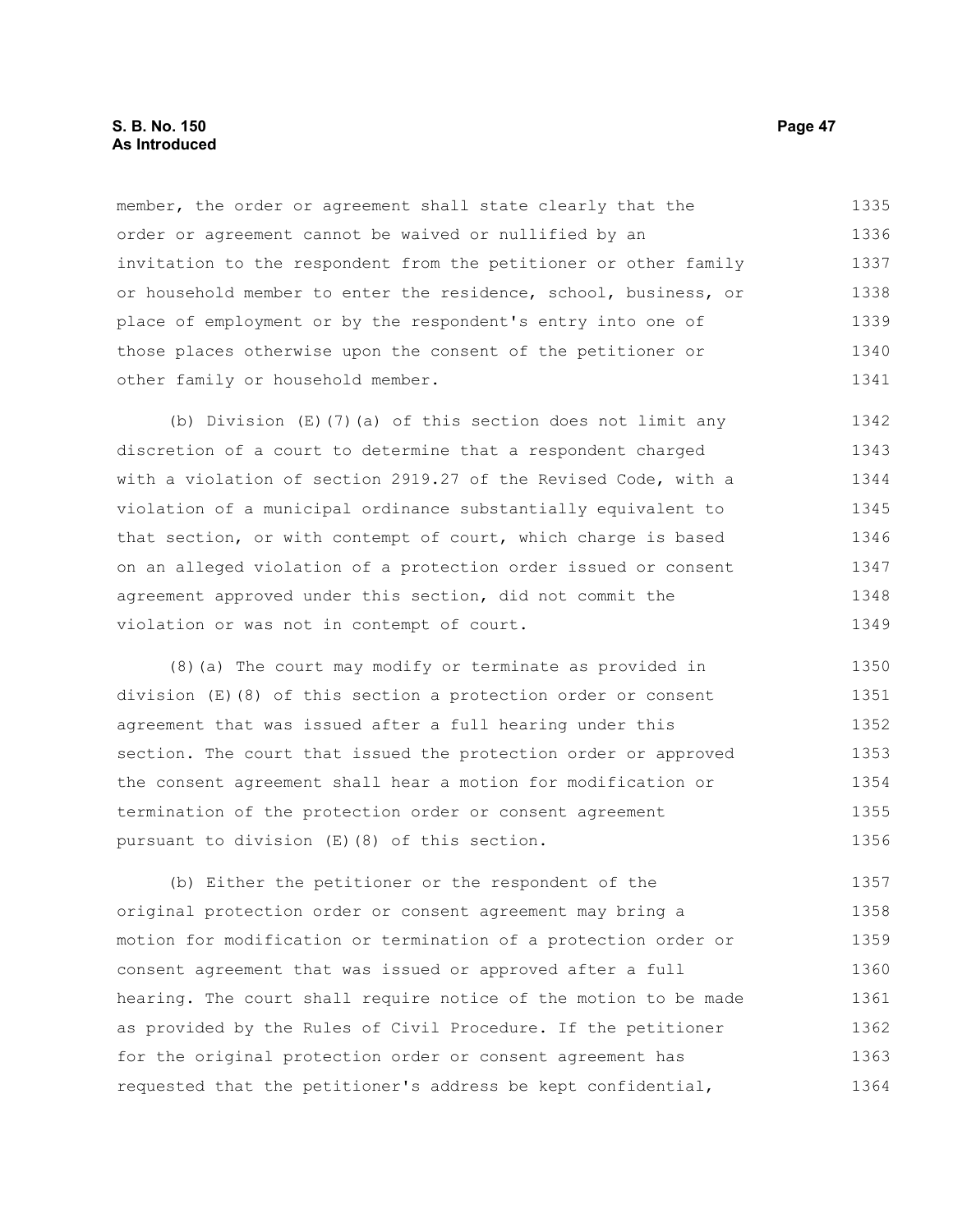# **S. B. No. 150 Page 48 As Introduced**

the court shall not disclose the address to the respondent of the original protection order or consent agreement or any other person, except as otherwise required by law. The moving party has the burden of proof to show, by a preponderance of the evidence, that modification or termination of the protection order or consent agreement is appropriate because either the protection order or consent agreement is no longer needed or because the terms of the original protection order or consent agreement are no longer appropriate. (c) In considering whether to modify or terminate a protection order or consent agreement issued or approved under this section, the court shall consider all relevant factors, including, but not limited to, the following: (i) Whether the petitioner consents to modification or termination of the protection order or consent agreement; (ii) Whether the petitioner fears the respondent; (iii) The current nature of the relationship between the petitioner and the respondent; (iv) The circumstances of the petitioner and respondent, including the relative proximity of the petitioner's and respondent's workplaces and residences and whether the petitioner and respondent have minor children together; (v) Whether the respondent has complied with the terms and conditions of the original protection order or consent agreement; (vi) Whether the respondent has a continuing involvement with illegal drugs or alcohol; (vii) Whether the respondent has been convicted of, 1365 1366 1367 1368 1369 1370 1371 1372 1373 1374 1375 1376 1377 1378 1379 1380 1381 1382 1383 1384 1385 1386 1387 1388 1389 1390 1391 1392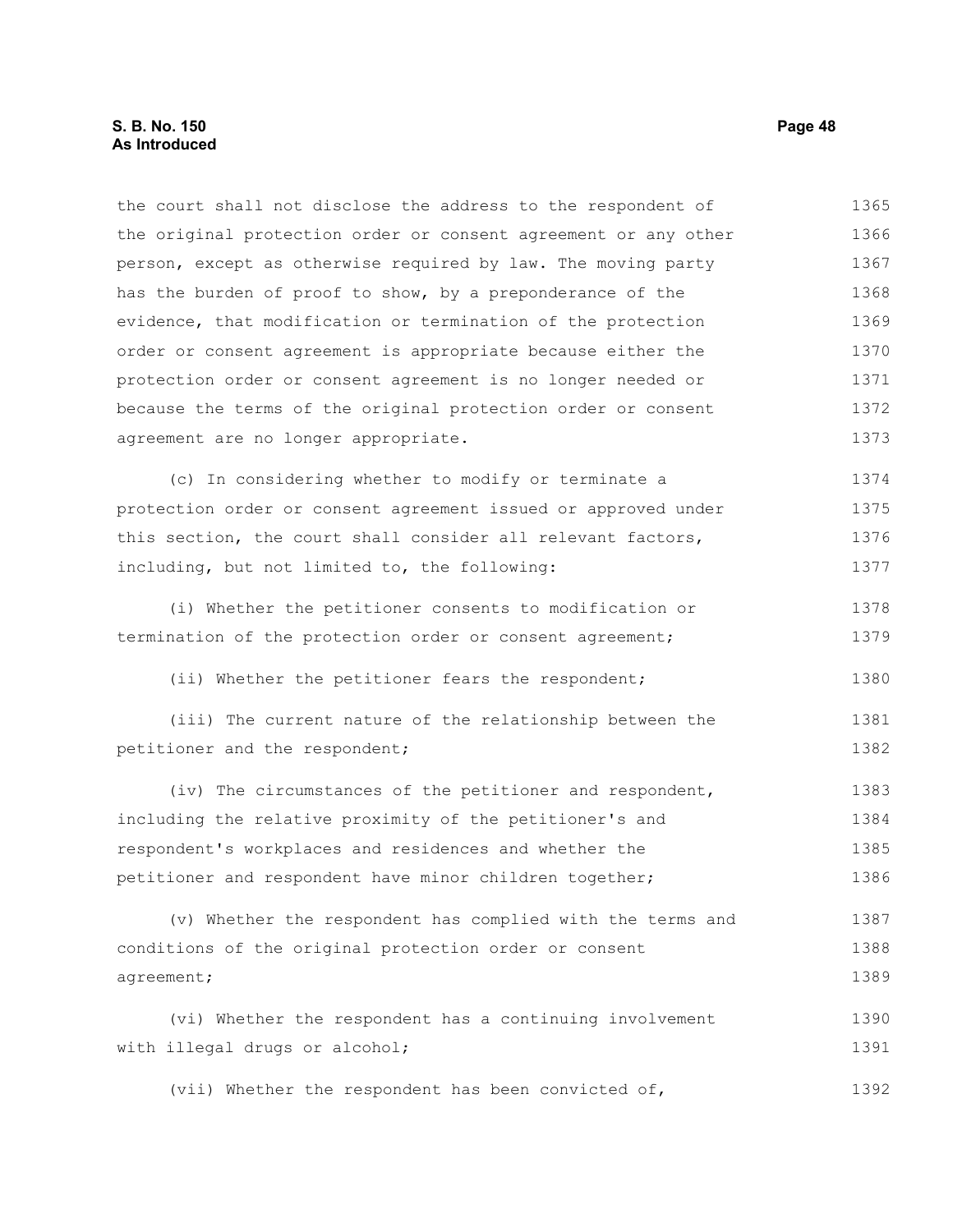pleaded guilty to, or been adjudicated a delinquent child for an offense of violence since the issuance of the protection order or approval of the consent agreement; 1393 1394 1395

(viii) Whether any other protection orders, consent agreements, restraining orders, or no contact orders have been issued against the respondent pursuant to this section, section 2919.26 of the Revised Code, any other provision of state law, or the law of any other state; 1396 1397 1398 1399 1400

(ix) Whether the respondent has participated in any domestic violence treatment, intervention program, or other counseling addressing domestic violence and whether the respondent has completed the treatment, program, or counseling; 1401 1402 1403 1404

(x) The time that has elapsed since the protection order was issued or since the consent agreement was approved; 1405 1406

(xi) The age and health of the respondent;

(xii) When the last incident of abuse, threat of harm, or commission of a sexually oriented offense occurred or other relevant information concerning the safety and protection of the petitioner or other protected parties. 1408 1409 1410 1411

(d) If a protection order or consent agreement is modified or terminated as provided in division (E)(8) of this section, the court shall issue copies of the modified or terminated order or agreement as provided in division (F) of this section. A petitioner may also provide notice of the modification or termination to the judicial and law enforcement officials in any county other than the county in which the order or agreement is modified or terminated as provided in division (N) of this section. 1412 1413 1414 1415 1416 1417 1418 1419 1420

(e) If the respondent moves for modification or 1421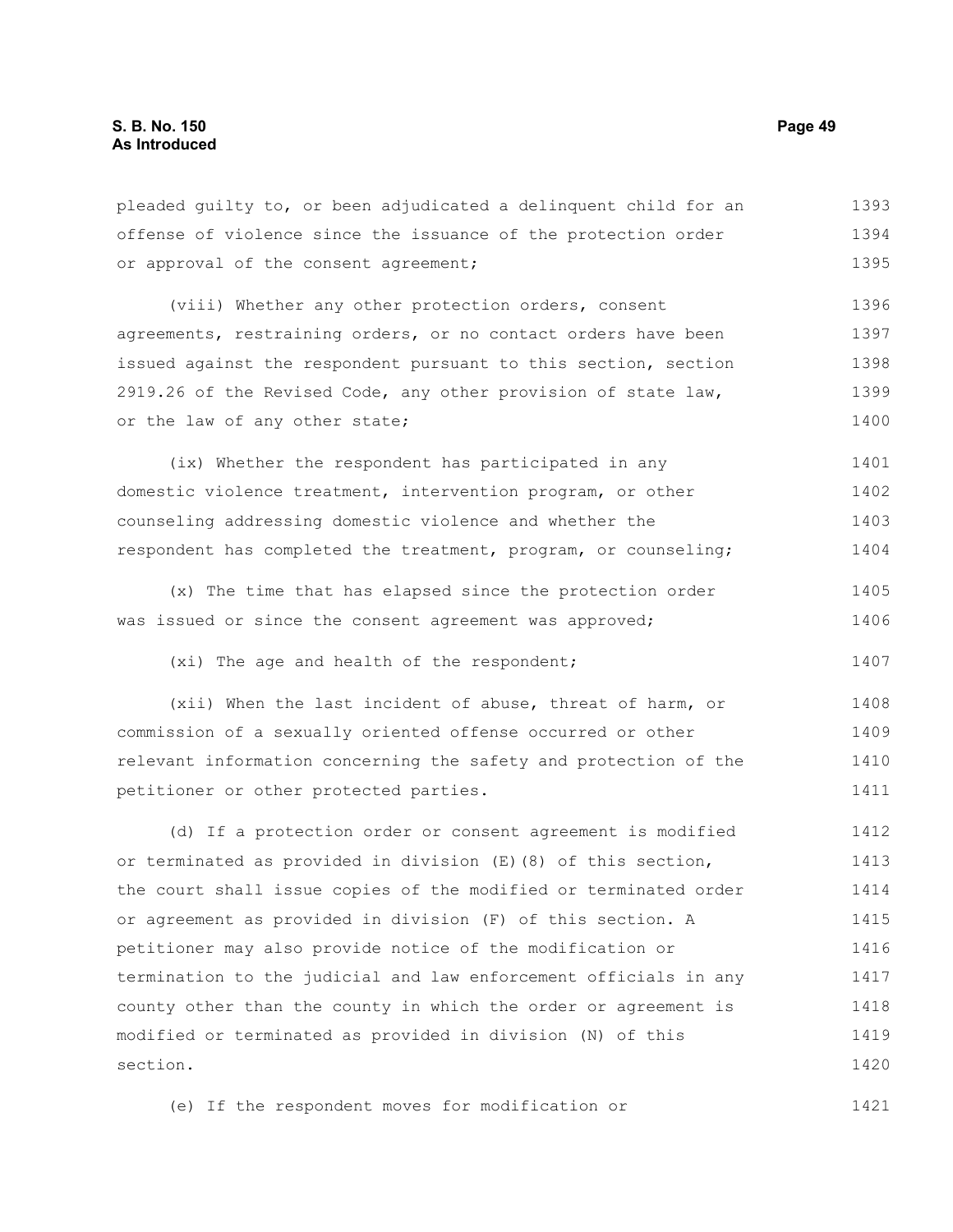termination of a protection order or consent agreement pursuant to this section and the court denies the motion, the court may assess costs against the respondent for the filing of the motion. 1422 1423 1424 1425

(9) Any protection order issued or any consent agreement approved pursuant to this section shall include a provision that the court will automatically seal all of the records of the proceeding in which the order is issued or agreement approved on the date the respondent attains the age of nineteen years unless the petitioner provides the court with evidence that the respondent has not complied with all of the terms of the protection order or consent agreement. The protection order or consent agreement shall specify the date when the respondent attains the age of nineteen years. 1426 1427 1428 1429 1430 1431 1432 1433 1434 1435

(F)(1) A copy of any protection order, or consent agreement, that is issued, approved, modified, or terminated under this section shall be issued by the court to the petitioner, to the respondent, and to all law enforcement agencies that have jurisdiction to enforce the order or agreement. The court shall direct that a copy of an order be delivered to the respondent on the same day that the order is entered. 1436 1437 1438 1439 1440 1441 1442 1443

(2) Upon the issuance of a protection order or the approval of a consent agreement under this section, the court shall determine whether, as a result of the order, it is unlawful for the respondent to possess or purchase a firearm under division (A)(7) of section 2923.13 of the Revised Code or 18 U.S.C. 922(g)(8). If the court determines that the respondent is prohibited from possessing or purchasing a firearm, the court shall order the respondent to transfer all firearms in the 1444 1445 1446 1447 1448 1449 1450 1451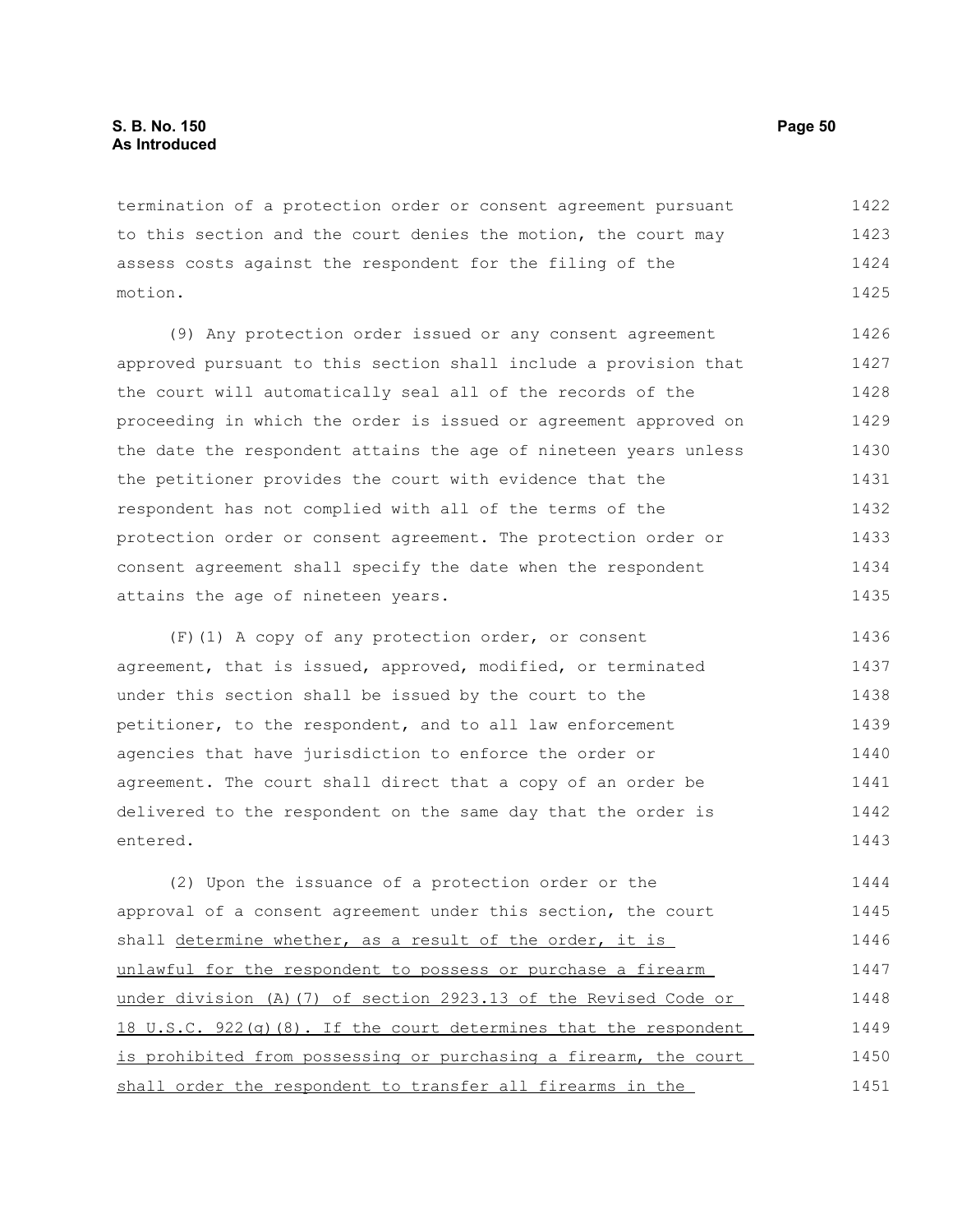| respondent's possession or control, and shall ensure that the       | 1452 |
|---------------------------------------------------------------------|------|
| transfer is made, in accordance with section 2923.134 of the        | 1453 |
| Revised Code. If the respondent is so prohibited, the court         | 1454 |
| shall provide the parties to the order or agreement with the        | 1455 |
| following notice $\overline{or}$ and $\overline{or}$ by form:       | 1456 |
| "NOTICE                                                             | 1457 |
| As a result of this order or consent agreement, it may be           | 1458 |
| is unlawful for you, the respondent, to possess or purchase a       | 1459 |
| firearm, including a rifle, pistol, or revolver, or ammunition      | 1460 |
| pursuant to federal law under section 2923.13 of the Revised        | 1461 |
| Code or 18 U.S.C. 922(g)(8). $\pm f$ you have any questions whether | 1462 |
| this law makes it illegal for you to possess or purchase a-         | 1463 |
| firearm or ammunition, you should consult an attorney You are       | 1464 |
| required to transfer all firearms in your possession or control     | 1465 |
| within twenty-four hours after service of this order in             | 1466 |
| accordance with section 2923.134 of the Revised Code. You are       | 1467 |
| required to file with this court a proof of transfer and an         | 1468 |
| affidavit that you possess no firearms within forty-eight hours     | 1469 |
| after service of this order."                                       | 1470 |
| (3) All law enforcement agencies shall establish and                | 1471 |
| maintain an index for the protection orders and the approved        | 1472 |
| consent agreements delivered to the agencies pursuant to            | 1473 |
| division (F)(1) of this section. With respect to each order and     | 1474 |
| consent agreement delivered, each agency shall note on the index    | 1475 |
| the date and time that it received the order or consent             | 1476 |
| agreement.                                                          | 1477 |
| (4) Regardless of whether the petitioner has registered             | 1478 |
| the order or agreement in the county in which the officer's         | 1479 |
| agency has jurisdiction pursuant to division (N) of this            | 1480 |

section, any officer of a law enforcement agency shall enforce a 1480 1481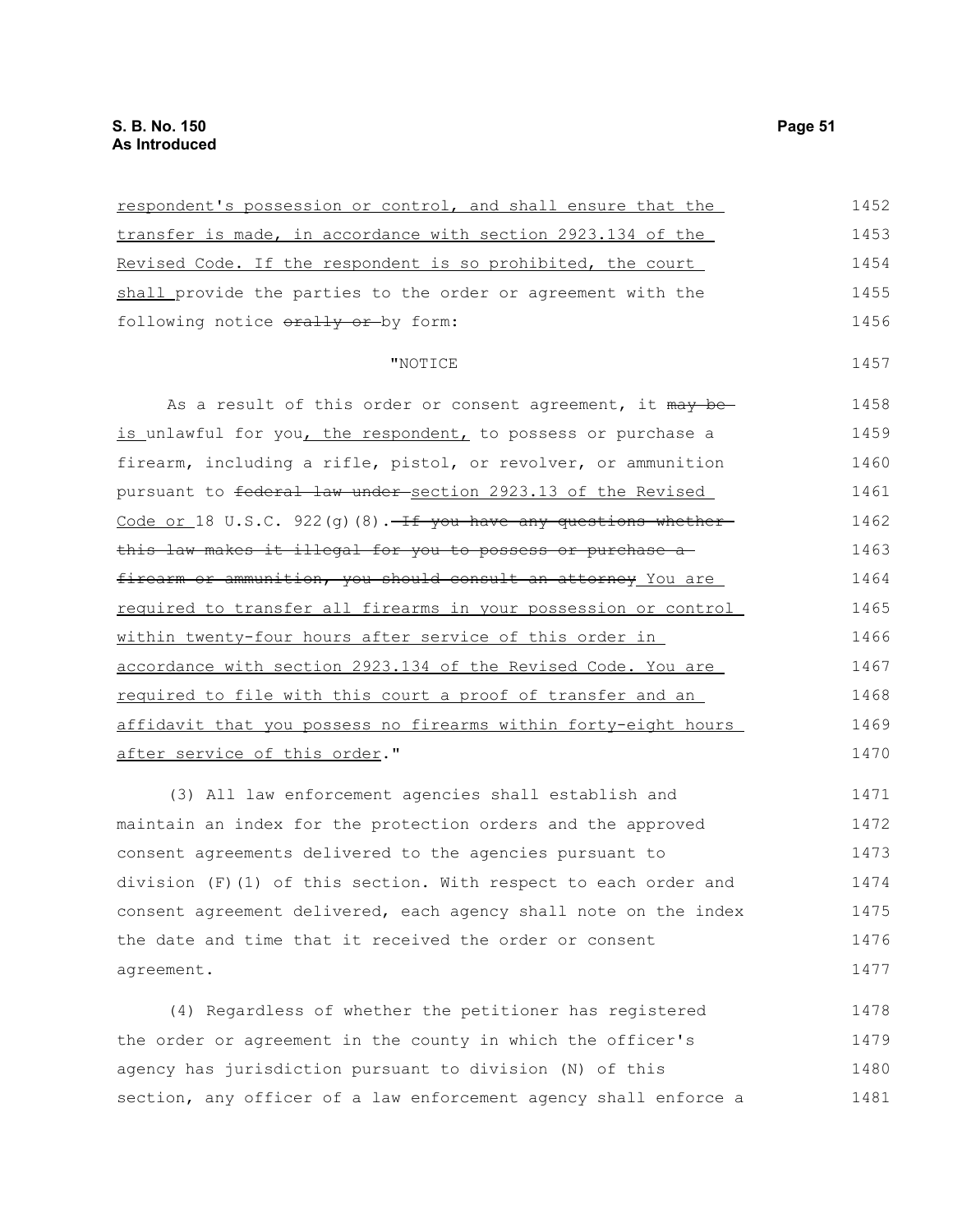protection order issued or consent agreement approved by any court in this state in accordance with the provisions of the order or agreement, including removing the respondent from the premises, if appropriate. 1482 1483 1484 1485

(G) Any proceeding under this section shall be conducted in accordance with the Rules of Civil Procedure, except that an order under this section may be obtained with or without bond. An order issued under this section, other than an ex parte order, that grants a protection order or approves a consent agreement, that refuses to grant a protection order or approve a consent agreement that modifies or terminates a protection order or consent agreement, or that refuses to modify or terminate a protection order or consent agreement, is a final, appealable order. The remedies and procedures provided in this section are in addition to, and not in lieu of, any other available civil or criminal remedies. 1486 1487 1488 1489 1490 1491 1492 1493 1494 1495 1496 1497

(H) The filing of proceedings under this section does not excuse a person from filing any report or giving any notice required by section 2151.421 of the Revised Code or by any other law. When a petition under this section alleges domestic violence against minor children, the court shall report the fact, or cause reports to be made, to a county, township, or municipal peace officer under section 2151.421 of the Revised Code. 1498 1499 1500 1501 1502 1503 1504 1505

(I) Any law enforcement agency that investigates a domestic dispute shall provide information to the family or household members involved regarding the relief available under this section and section 2919.26 of the Revised Code. 1506 1507 1508 1509

(J)(1) Subject to divisions (E)(8)(e) and (J)(2) of this section and regardless of whether a protection order is issued 1510 1511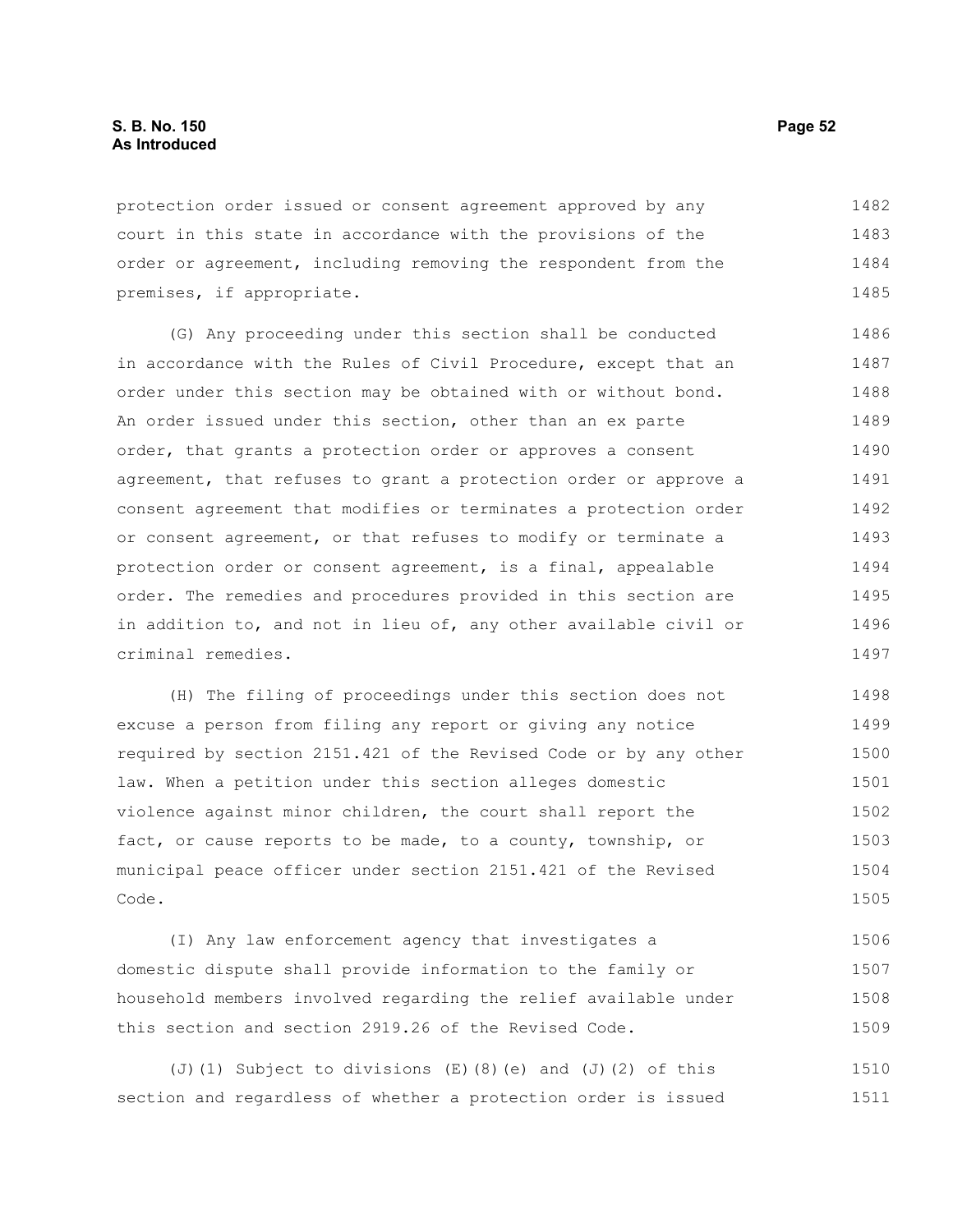or a consent agreement is approved by a court of another county or a court of another state, no court or unit of state or local government shall charge the petitioner any fee, cost, deposit, or money in connection with the filing of a petition pursuant to this section or in connection with the filing, issuance, registration, modification, enforcement, dismissal, withdrawal, or service of a protection order, consent agreement, or witness subpoena or for obtaining a certified copy of a protection order or consent agreement. 1512 1513 1514 1515 1516 1517 1518 1519 1520

(2) Regardless of whether a protection order is issued or a consent agreement is approved pursuant to this section, the court may assess costs against the respondent in connection with the filing, issuance, registration, modification, enforcement, dismissal, withdrawal, or service of a protection order, consent agreement, or witness subpoena or for obtaining a certified copy of a protection order or consent agreement. 1521 1522 1523 1524 1525 1526 1527

(K)(1) The court shall comply with Chapters 3119., 3121., 3123., and 3125. of the Revised Code when it makes or modifies an order for child support under this section. 1528 1529 1530

(2) If any person required to pay child support under an order made under this section on or after April 15, 1985, or modified under this section on or after December 31, 1986, is found in contempt of court for failure to make support payments under the order, the court that makes the finding, in addition to any other penalty or remedy imposed, shall assess all court costs arising out of the contempt proceeding against the person and require the person to pay any reasonable attorney's fees of any adverse party, as determined by the court, that arose in relation to the act of contempt. 1531 1532 1533 1534 1535 1536 1537 1538 1539 1540

(L)(1) A person who violates a protection order issued or 1541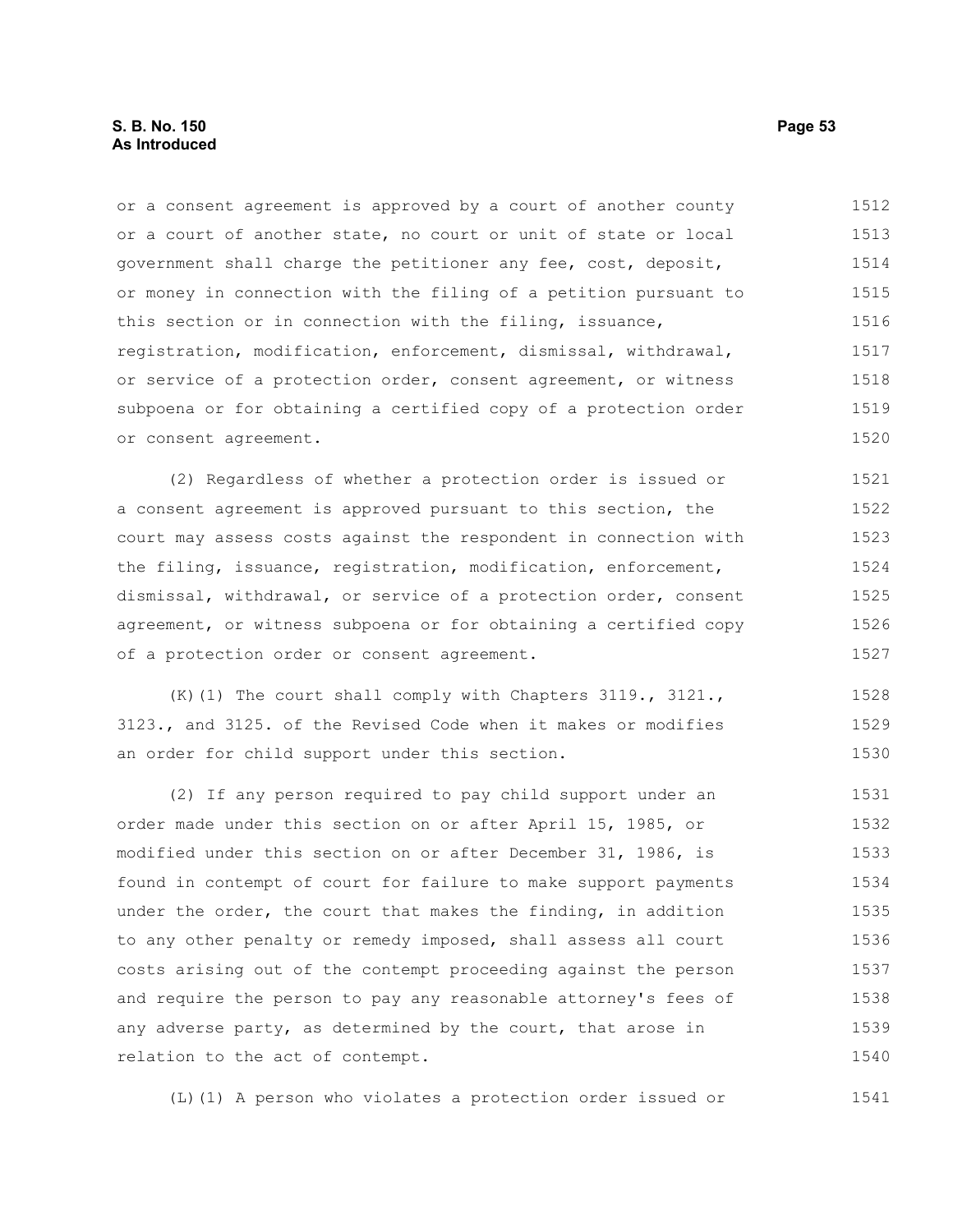the following sanctions: (a) Criminal prosecution or a delinquent child proceeding for a violation of section 2919.27 of the Revised Code, if the violation of the protection order or consent agreement constitutes a violation of that section; (b) Punishment for contempt of court. (2) The punishment of a person for contempt of court for violation of a protection order issued or a consent agreement approved under this section does not bar criminal prosecution of the person or a delinquent child proceeding concerning the person for a violation of section 2919.27 of the Revised Code. However, a person punished for contempt of court is entitled to credit for the punishment imposed upon conviction of or adjudication as a delinquent child for a violation of that section, and a person convicted of or adjudicated a delinquent child for a violation of that section shall not subsequently be punished for contempt of court arising out of the same activity. 1543 1544 1545 1546 1547 1548 1549 1550 1551 1552 1553 1554 1555 1556 1557 1558 1559

a consent agreement approved under this section is subject to

(M) In all stages of a proceeding under this section, a petitioner may be accompanied by a victim advocate. 1560 1561

(N)(1) A petitioner who obtains a protection order or consent agreement under this section or a temporary protection order under section 2919.26 of the Revised Code may provide notice of the issuance or approval of the order or agreement to the judicial and law enforcement officials in any county other than the county in which the order is issued or the agreement is approved by registering that order or agreement in the other county pursuant to division  $(N)$  (2) of this section and filing a copy of the registered order or registered agreement with a law 1562 1563 1564 1565 1566 1567 1568 1569 1570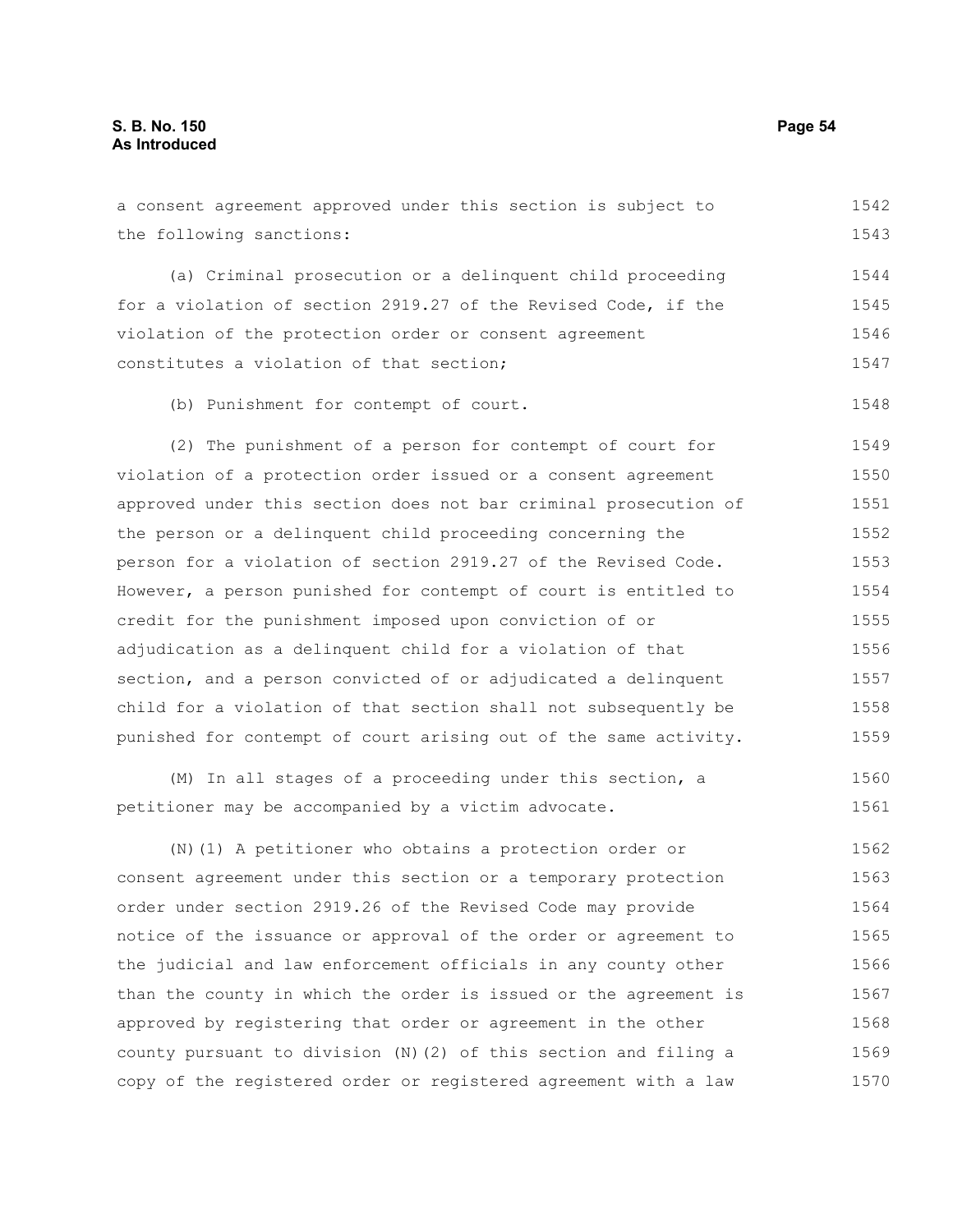# **S. B. No. 150 Page 55 As Introduced**

enforcement agency in the other county in accordance with that division. A person who obtains a protection order issued by a court of another state may provide notice of the issuance of the order to the judicial and law enforcement officials in any county of this state by registering the order in that county pursuant to section 2919.272 of the Revised Code and filing a copy of the registered order with a law enforcement agency in that county. 1571 1572 1573 1574 1575 1576 1577 1578

(2) A petitioner may register a temporary protection order, protection order, or consent agreement in a county other than the county in which the court that issued the order or approved the agreement is located in the following manner: 1579 1580 1581 1582

(a) The petitioner shall obtain a certified copy of the order or agreement from the clerk of the court that issued the order or approved the agreement and present that certified copy to the clerk of the court of common pleas or the clerk of a municipal court or county court in the county in which the order or agreement is to be registered. 1583 1584 1585 1586 1587 1588

(b) Upon accepting the certified copy of the order or agreement for registration, the clerk of the court of common pleas, municipal court, or county court shall place an endorsement of registration on the order or agreement and give the petitioner a copy of the order or agreement that bears that proof of registration. 1589 1590 1591 1592 1593 1594

(3) The clerk of each court of common pleas, the clerk of each municipal court, and the clerk of each county court shall maintain a registry of certified copies of temporary protection orders, protection orders, or consent agreements that have been issued or approved by courts in other counties and that have been registered with the clerk. 1595 1596 1597 1598 1599 1600